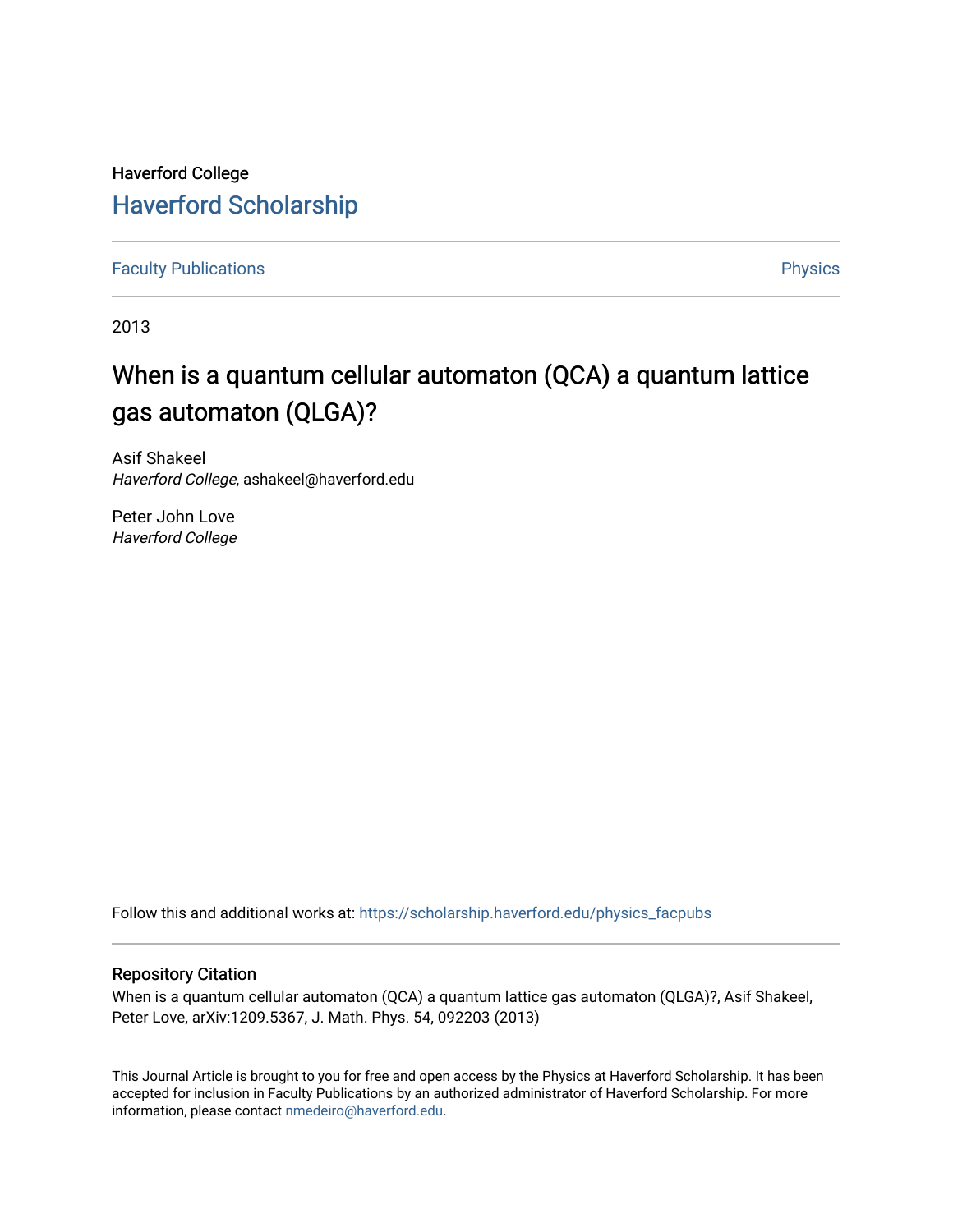

## **When is a quantum cellular automaton (QCA) a quantum lattice gas automaton (QLGA)?**

[Asif Shakeel](http://scitation.aip.org/search?value1=Asif+Shakeel&option1=author) and [Peter J. Love](http://scitation.aip.org/search?value1=Peter+J.+Love&option1=author)

Citation: [Journal of Mathematical Physics](http://scitation.aip.org/content/aip/journal/jmp?ver=pdfcov) **54**, 092203 (2013); doi: 10.1063/1.4821640 View online: <http://dx.doi.org/10.1063/1.4821640> View Table of Contents: <http://scitation.aip.org/content/aip/journal/jmp/54/9?ver=pdfcov> Published by the [AIP Publishing](http://scitation.aip.org/content/aip?ver=pdfcov)

**Articles you may be interested in**

[On the structure of Clifford quantum cellular automata](http://scitation.aip.org/content/aip/journal/jmp/49/11/10.1063/1.3005565?ver=pdfcov) J. Math. Phys. **49**, 112104 (2008); 10.1063/1.3005565

[Diffusion in tight confinement: A lattice-gas cellular automaton approach. II. Transport properties](http://scitation.aip.org/content/aip/journal/jcp/126/19/10.1063/1.2721547?ver=pdfcov) J. Chem. Phys. **126**, 194710 (2007); 10.1063/1.2721547

[Diffusion in tight confinement: A lattice-gas cellular automaton approach. I. Structural equilibrium properties](http://scitation.aip.org/content/aip/journal/jcp/126/19/10.1063/1.2721546?ver=pdfcov) J. Chem. Phys. **126**, 194709 (2007); 10.1063/1.2721546

[Analysis of polarization propagation along a semiconductor-based quantum cellular automaton chain](http://scitation.aip.org/content/aip/journal/jap/92/1/10.1063/1.1481778?ver=pdfcov) J. Appl. Phys. **92**, 536 (2002); 10.1063/1.1481778

[Thermal behavior of quantum cellular automaton wires](http://scitation.aip.org/content/aip/journal/jap/87/10/10.1063/1.372987?ver=pdfcov) J. Appl. Phys. **87**, 7320 (2000); 10.1063/1.372987

# $\Delta$ IP  $\vert$  Journal of Applied Physics



Journal of Applied Physics is pleased to announce André Anders as its new Editor-in-Chief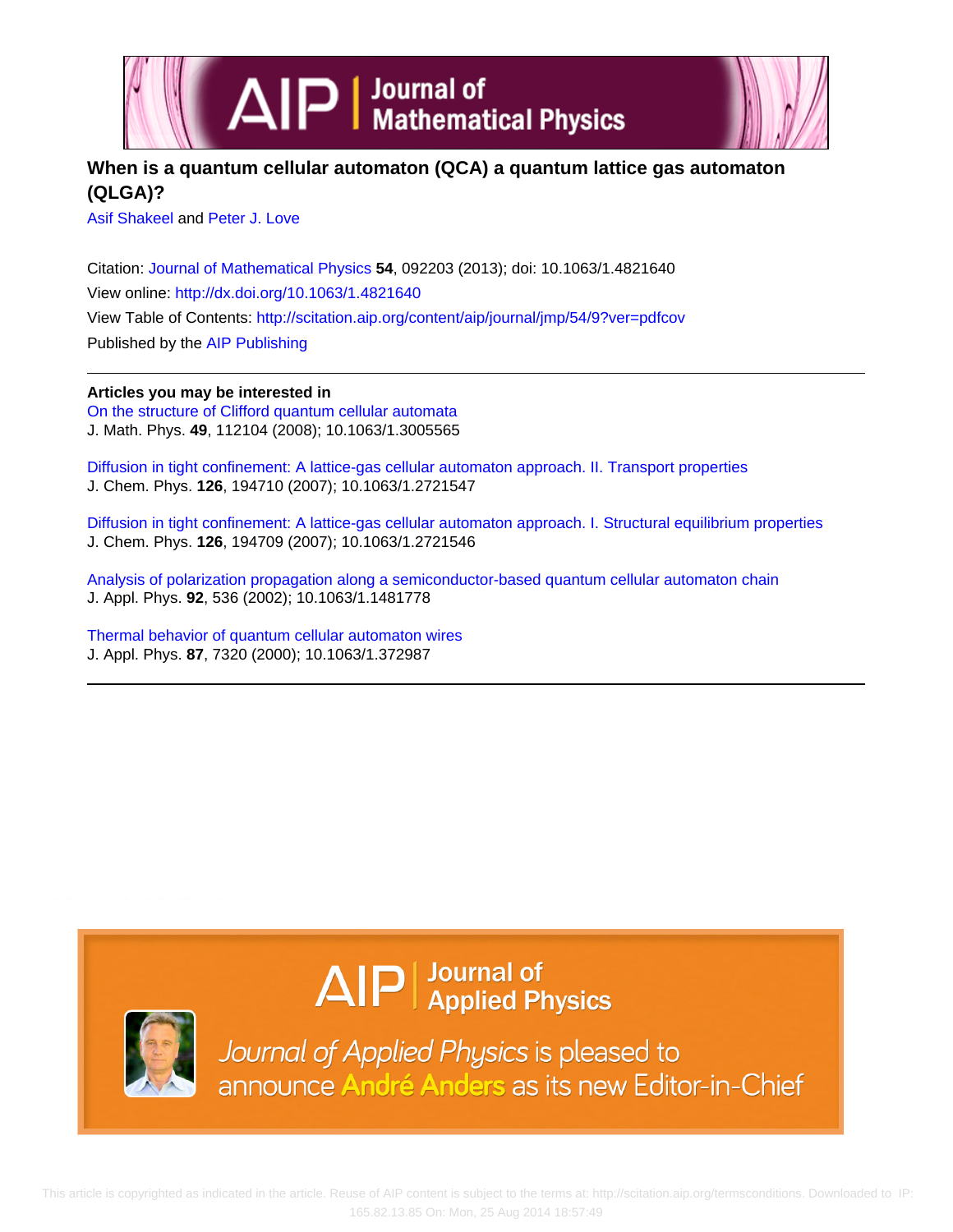

## **[When is a quantum cellular automaton \(QCA\) a quantum](http://dx.doi.org/10.1063/1.4821640) [lattice gas automaton \(QLGA\)?](http://dx.doi.org/10.1063/1.4821640)**

#### Asif Shakeel<sup>a)</sup> and Peter J. Love<sup>b)</sup>

*Department of Physics, Haverford College, Haverford, Pennsylvania 19041, USA*

(Received 20 August 2013; accepted 5 September 2013; published online 19 September 2013)

Quantum cellular automata (QCA) are models of quantum computation of particular interest from the point of view of quantum simulation. Quantum lattice gas automata (QLGA - equivalently partitioned quantum cellular automata) represent an interesting subclass of QCA. QLGA have been more deeply analyzed than QCA, whereas general QCA are likely to capture a wider range of quantum behavior. Discriminating between QLGA and QCA is therefore an important question. In spite of much prior work, classifying which QCA are QLGA has remained an open problem. In the present paper we establish necessary and sufficient conditions for unbounded, finite QCA (finitely many active cells in a quiescent background) to be QLGA. We define a local condition that classifies those QCA that are QLGA, and we show that there are QCA that are not QLGA. We use a number of tools from functional analysis of separable Hilbert spaces and representation theory of associative algebras that enable us to treat QCA on finite but unbounded configurations in full detail. © 2013 AIP Publishing *LLC*. [\[http://dx.doi.org/10.1063/1.4821640\]](http://dx.doi.org/10.1063/1.4821640)

#### **I. INTRODUCTION**

Feynman first noted that simulating the full time evolution of quantum systems on classical computers is a hard problem, and that one might use one quantum system to efficiently emulate another.<sup>16–18</sup> Feynman's suggestion became a founding idea in the field of quantum computation $36, 47, 48, 57, 68, 71$  $36, 47, 48, 57, 68, 71$  $36, 47, 48, 57, 68, 71$  $36, 47, 48, 57, 68, 71$  $36, 47, 48, 57, 68, 71$  $36, 47, 48, 57, 68, 71$  $36, 47, 48, 57, 68, 71$  $36, 47, 48, 57, 68, 71$  $36, 47, 48, 57, 68, 71$  $36, 47, 48, 57, 68, 71$  and has been subsequently developed in the field of quantum simulation, which has attracted considerable theoretical and experimental attention in recent years with applications in physics, chemistry and biology.<sup>5, [30,](#page-40-0) [33,](#page-40-0) [34,](#page-40-0) [37,](#page-40-0) [46,](#page-40-0) [66,](#page-40-0) [70](#page-41-0)</sup>

Simulation of quantum systems on current classical computer hardware is a well established field with simulations of diverse systems from quantum chemistry to the structure of the proton. For large systems these simulations rely on approximate methods, such as semiclassical treatments or the Monte Carlo method, which scale only polynomially in the problem size. The results of even approximate methods are of interest as they address issues which are not accessible in any other way. Classical simulation of quantum systems will remain a hard problem for decades to come, and one may expect useful quantum computers to appear on this timescale.

Amongst both classical and quantum simulation methods, cellular automata, lattice gas, and random walk methods can be singled out for their simplicity. In 1948 von Neumann set out to show that complex phenomena can arise out of many simple, identical interacting entities. Following a suggestion by Ulam he adopted an approach in which space, time, and the dynamical variables are all discrete. The result was the *cellular automaton*, a homogeneous array of cells with a finite number of states evolving in discrete time according to a uniform local transition rule.<sup>[64](#page-40-0)</sup>

In the context of physical simulation, classical cellular automata led to lattice-gas models - also called partitioned cellular automata - which can simulate diffusive processes and fluid mechanics

0022-2488/2013/54(9)/092203/40/\$30.00 **54**, 092203-1 -

<sup>C</sup> 2013 AIP Publishing LLC

a)<sub>ashakeel@haverford.edu</sub>

b)<sub>plove</sub>@haverford.edu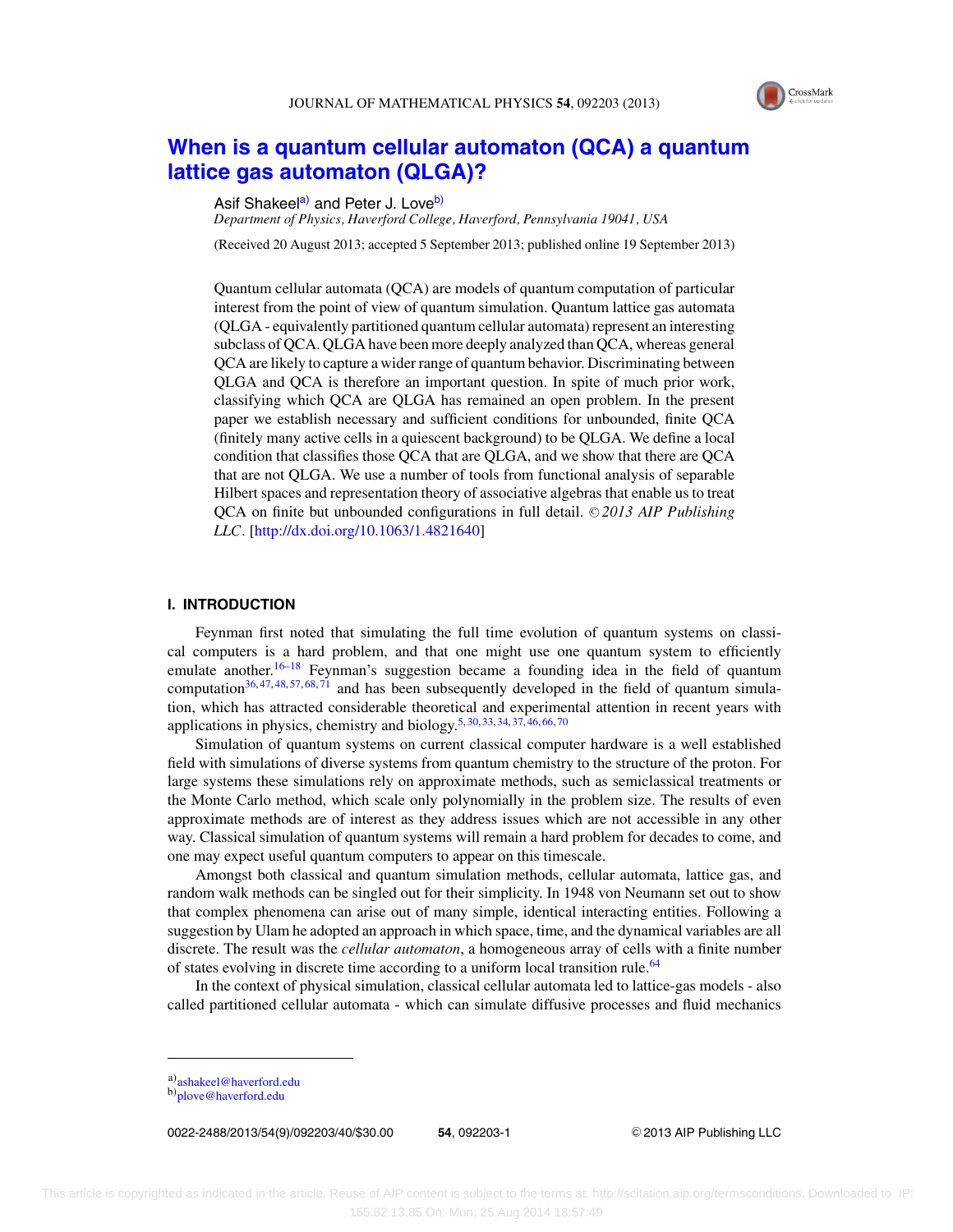for both simple and complex fluids.<sup>[53](#page-40-0)</sup> Lattice gases are the only broad class of cellular automata models that have enjoyed wide success in quantitative modeling of physical phenomena.

In the quantum setting, quantum cellular automata, $2,3,14,15,54,62,67$  $2,3,14,15,54,62,67$  $2,3,14,15,54,62,67$  $2,3,14,15,54,62,67$  $2,3,14,15,54,62,67$  $2,3,14,15,54,62,67$  $2,3,14,15,54,62,67$  quantum lattice gases,<sup>7–9, [39,](#page-40-0) [40,](#page-40-0) [42–44](#page-40-0)</sup> quantum lattice Boltzmann methods,<sup>[13,](#page-39-0) [35,](#page-40-0) [49,](#page-40-0) [50,](#page-40-0) [58,](#page-40-0) [59](#page-40-0)</sup> and quantum random walks, $\frac{1}{2}$ ,  $\frac{1}{2}$ ,  $\frac{31}{2}$  $\frac{31}{2}$  $\frac{31}{2}$  have all attracted considerable attention. In particular the one-dimensional cellular automata for the Dirac equation, originally described by Feynman in a problem discussed in Ref. [19,](#page-39-0) has been investigated and generalized by Meyer into the quantum lattice gas model.<sup>[39,](#page-40-0) [40,](#page-40-0) [42–44](#page-40-0)</sup> Similar models were investigated independently by Boghosian and Taylor, $7-9$  and by Succi and Benzi.<sup>[58,](#page-40-0) [59](#page-40-0)</sup> Meyer also showed that the quantum lattice Boltzmann model in  $1D<sup>58</sup>$  $1D<sup>58</sup>$  $1D<sup>58</sup>$  and quantum lattice gas for a single particle are equivalent. $39$  Recently, optical implementations of quantum random walks have demonstrated topologically protected bound states, $32$  and simulations of the Dirac equation have been performed in trapped ions.<sup>[22](#page-39-0)</sup>

Quantum random walks<sup>[1,](#page-39-0) [12,](#page-39-0) [31](#page-40-0)</sup> and single-particle quantum lattice-gas models<sup>7-9, [39](#page-40-0)</sup> and lattice-Boltzmann methods<sup>[58,](#page-40-0) [59](#page-40-0)</sup> all describe a single quantum particle moving on a lattice. Classical latticegas models typically describe many interacting particles moving on a lattice, and Meyer generalized one-particle models to a multi-particle quantum lattice-gas model given in Ref. [39.](#page-40-0) Whereas the  $1 + 1$ dimensional single-particle quantum lattice-gas simulates the Dirac equation in  $1 + 1$  dimensions, the multiparticle quantum lattice-gas, that allows two-particle interactions at a lattice site, can describe the massive Thirring model.<sup>[39,](#page-40-0)[60](#page-40-0)</sup> Because the massive Thirring model is a model of relativistic fermions with self-interactions this supports the idea that multiparticle quantum lattice-gases should be considered as models for multiparticle, interacting quantum mechanics and quantum field theories. We shall take quantum lattice-gas automata (QLGA) to mean the multiparticle models throughout.

Quantum cellular automata, which include QLGA as a subclass, are the most general discrete, translation invariant quantum models, and one would therefore expect them to describe a broad range of phenomena arising in interacting quantum systems. However, quantum cellular automata have not attracted the same degree of interest as their classical counterparts, and have attracted relatively little attention compared to other approaches to quantum simulation. As we will discuss in detail below, the definition of quantum cellular automata (QCA) models has been the source of some debate in the literature, which has perhaps delayed applications of these techniques. We hope the present work addresses this by clearly delineating the QLGA models from their complement in the set of QCA and providing a self-contained introduction to these models.

#### **A. Classical lattice-gas cellular automata**

Perhaps the most widely explored application of cellular automata has been in the field of fluid dynamics. Classical lattice-gases have been used extensively for modeling hydrodynamics since Frisch *et al.*,<sup>[21](#page-39-0)</sup> and Wolfram<sup>69</sup> showed that it is possible to simulate the incompressible Navier-Stokes equations using discrete boolean elements on a lattice. The update rule for all lattice-gases takes place in two steps, propagation and collision. For the simplest such models one represents the presence or absence of a particle by a bit. Each bit at a lattice site is associated with a link in a lattice and a corresponding velocity. During propagation the bits move in the direction of their velocity vectors along the links, retaining their velocities as they do so. During the collision step, the newly propagated bits are modified according to a purely local rule. Specification of collision rules completes the description of a lattice-gas automata (LGA). If the collision process is stochastic, a single particle in such a model will follow a random walk, and so one may regard classical lattice-gas models as equivalent to classical multiparticle random walks with an exclusion principle.

The simplest two-dimensional example of a lattice-gas model is the HPP model.<sup>[27](#page-39-0)</sup> Here, the underlying lattice is cartesian, hence there are four lattice vectors per site, corresponding to a particle moving north, east, south, or west. There may be at most one particle per direction per site, leading to at most four particles at each lattice site. The non-trivial collision of the HPP gas is shown in Figure [1.](#page-4-0)

The distinction between cellular automata and lattice-gases has been the source of some debate.<sup>28, [61](#page-40-0)</sup> A homogeneous cellular automata utilizes the same neighborhood and the same update rule at every site and every timestep, as in the Game of Life. The lattice-gas evolves in two distinct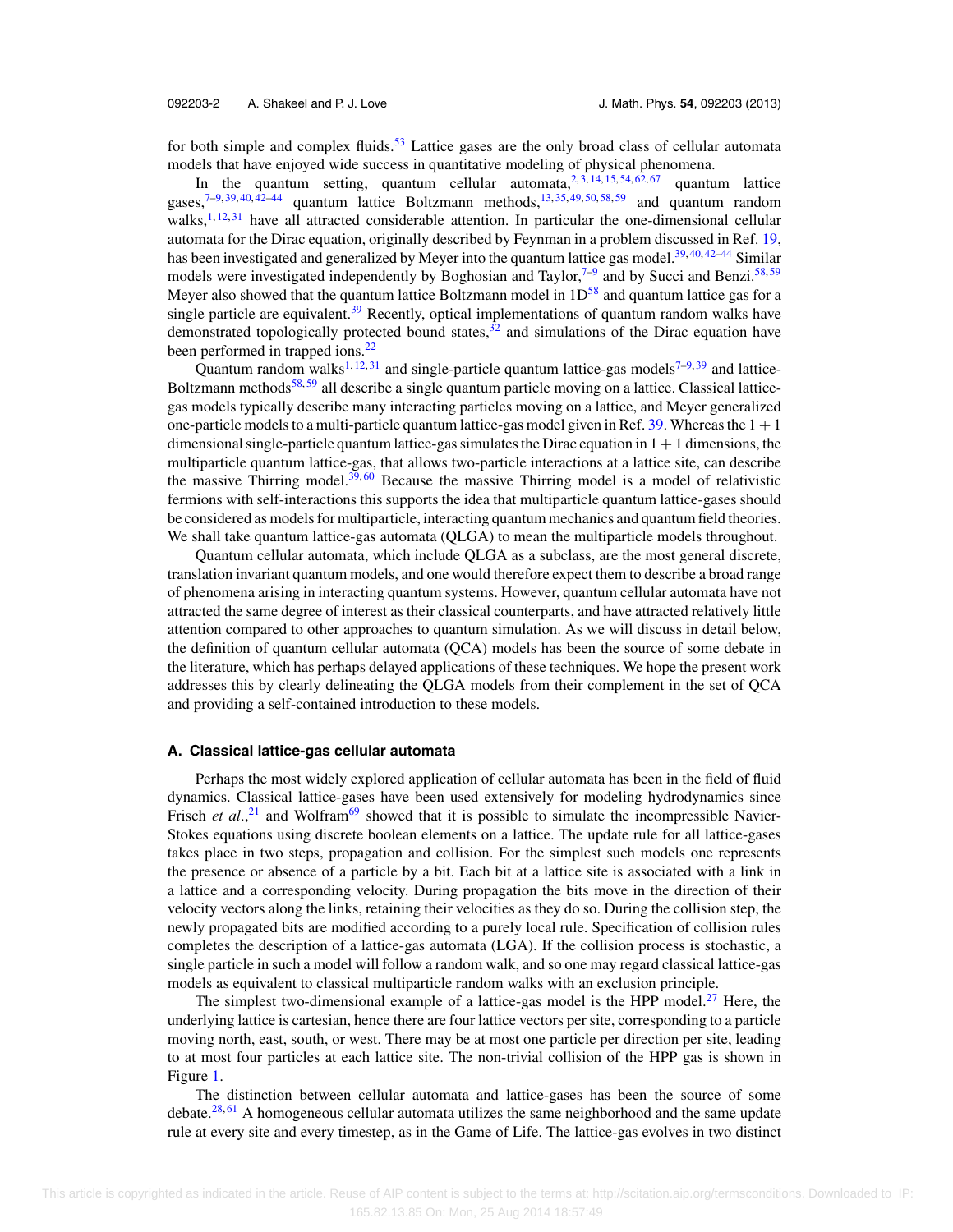<span id="page-4-0"></span>

FIG. 1. Non-trivial collisions of the HPP lattice-gas: The dynamics takes place on a cartesian lattice in two dimensions. A pair of incoming particles with opposite velocities in the North-South direction become a pair of particles with opposite velocities in the east-west direction, and vice versa.

substeps: *propagation* and *collision* (described in detail below). The connection between the models may be made by introducing the concept of a block- or partitioned- cellular automata, which alternates between two update rules and two neighborhoods. The simplest of these automata employ a Margolus neighborhood.<sup>[38](#page-40-0)</sup> As an example, we shall construct the two rules and two neighborhoods which, when alternately applied to a cellular automata, yield the HPP lattice-gas dynamics described above. The update rules are shown in Figure 2. The update rules act on a block of four cells, which we shall refer to as upper left (UL), upper right (UR), lower left (LL), lower right (LR). The propagation rule is applied identically to all states: the occupation of each cell in the four cell block is exchanged with the occupation of the cell diagonally opposite. The collision step is identical to the propagation step except when UR and LL are the only cells occupied or when LR and UL are the only cells occupied, in which case the occupancies of these pairs of cells are exchanged. Graphically this corresponds to either diagonal of the four cells being occupied. In these cases the state is flipped to the other diagonal occupation, as shown in Figure 2.

Clearly, if either of these rules was applied to a constant neighborhood the resulting dynamics would be trivial. Neither rule can change the occupation outside the four cell block and both rules are self-inverse, so applying them twice to the same block returns the original configuration. In our partitioned automata we specify a different neighborhood for each rule in order to obtain the HPP dynamics. The Margolus neighborhoods, the cells of the automata and their relationship to



FIG. 2. Update rules for the HPP partitioned cellular automata. The top two boxes show the collision rules in which the configurations of the cells which are modified in a non-trivial way. The bottom boxes show the update rule which implements propagation in the automata. The bottom rule is applied to both neighborhoods of the automata. *A*, *B*, *C*, *D* represent any occupation state of the four cells, and the propagation update is the permutation of these occupations shown.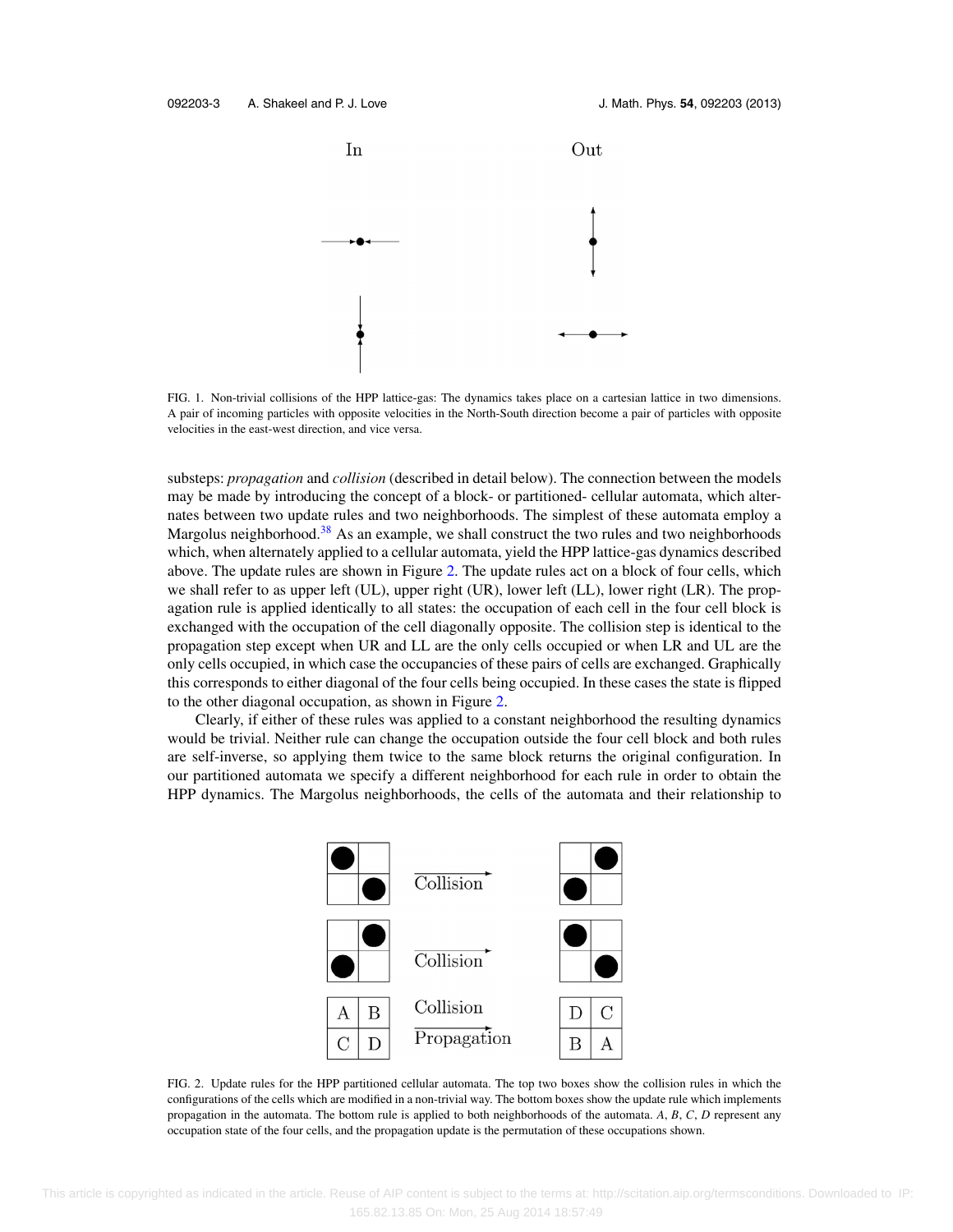<span id="page-5-0"></span>

FIG. 3. Neighborhoods for collision (a) and propagation (b). The boundaries of the four cell blocks on which the rules shown in Figure [2](#page-4-0) are applied are shown by the bold lines. Figure (a) shows the boundaries for the collision neighborhood. (b) The boundaries for the propagation neighborhood. (c) The correspondence between the cells of the partitioned automata and the lattice of the lattice-gas. Bold lines denote the directions along which lattice-gas particles move. Open circles denote sites of the lattice-gas.

the original cartesian lattice on which we defined HPP model are shown in Figure 3. The two neighborhoods are the two ways of partitioning a cartesian grid into square tiles of four cells. The original cartesian lattice on which the HPP lattice gas was defined is the lattice of diagonals with a lattice node at the center of every collision neighborhood. The lattice-gas vertices are shown by open circles in Figure 3(c).

In this approach, the original cells of the automata are grouped together into blocks of four to make the sites of the HPP lattice-gas model. The partitioned dynamics is reinterpreted—one step of the dynamics (which acts on one partitioning of the original cells) now acts locally on a single lattice-gas site. This local action is termed the collision or scattering step. The second step of the dynamics (which acts on the other partitioning of the original cells in the Margolus scheme $38$ ) implements propagation of information between the lattice-gas sites. In the case of the HPP model, where the alphabet of the original cells is  $\{0, 1\}$ , this step has the interpretation of particles moving from one lattice-gas site to another. The four sub-cells of a lattice-gas site are then reinterpreted as lattice vectors, and in the propagation step lattice-gas particles move in the direction of their lattice vector to a new site. Hence we have taken a partitioned cellular automata and reverse-engineered a lattice-gas model from it.

The general question of when a classical cellular automata can be reinterpreted in this way was recently taken up in Ref. [61.](#page-40-0) Because we know, from the example of Ref. [3,](#page-39-0) that there are QCA that are not partitioned CA, we shall proceed by first defining classical lattice-gas automata and proving a general condition for when a QCA is a QLGA. In the process we shall extend our definition of a classical lattice-gas to the quantum case.

Consider the lattice to be  $\mathbb{Z}^n$ . Each point *x* on this lattice is a site of the lattice-gas and has the same neighborhood  $\mathcal{N}_x$ . We may consider each neighborhood  $\mathcal{N}_x$  to be a translation (by *x*) of the neighborhood N of the site  $x = 0$ , where N is a finite subset of  $\mathbb{Z}^n$ . Hence the neighborhood of site *x* is given by  $x + z|z \in \mathcal{N}$ . The state of a single site may be constructed by assigning a substate to each of a set of lattice vectors—each vector corresponding to a neighborhood element  $z \in \mathcal{N}$ . The sub-state  $\mathbf{k}_x(z)$  of each lattice vector *z* at lattice site *x* takes values in an alphabet  $C_z$ . For the simplest lattice-gases, each lattice vector may have either one or zero particles present and so  $C_z = \{0, 1\} \forall z$ . However, more sophisticated models allow multiple types of particles, and three-dimensional models allow some vectors to carry more than one particle,<sup>10</sup> hence in general  $C_z$  may contain arbitrarily many symbols and may vary with z. The state  $\mathbf{k}_x$  of a lattice-gas site x is therefore an element of the Cartesian product of all of the C*z*:

$$
\mathbf{k}_x = \prod_{z \in \mathcal{N}} \mathbf{k}_x(z) \in B = \prod_{z \in \mathcal{N}} \mathcal{C}_z.
$$
 (1)

The state of the lattice-gas is an element of the set of infinite sequences S over *B*.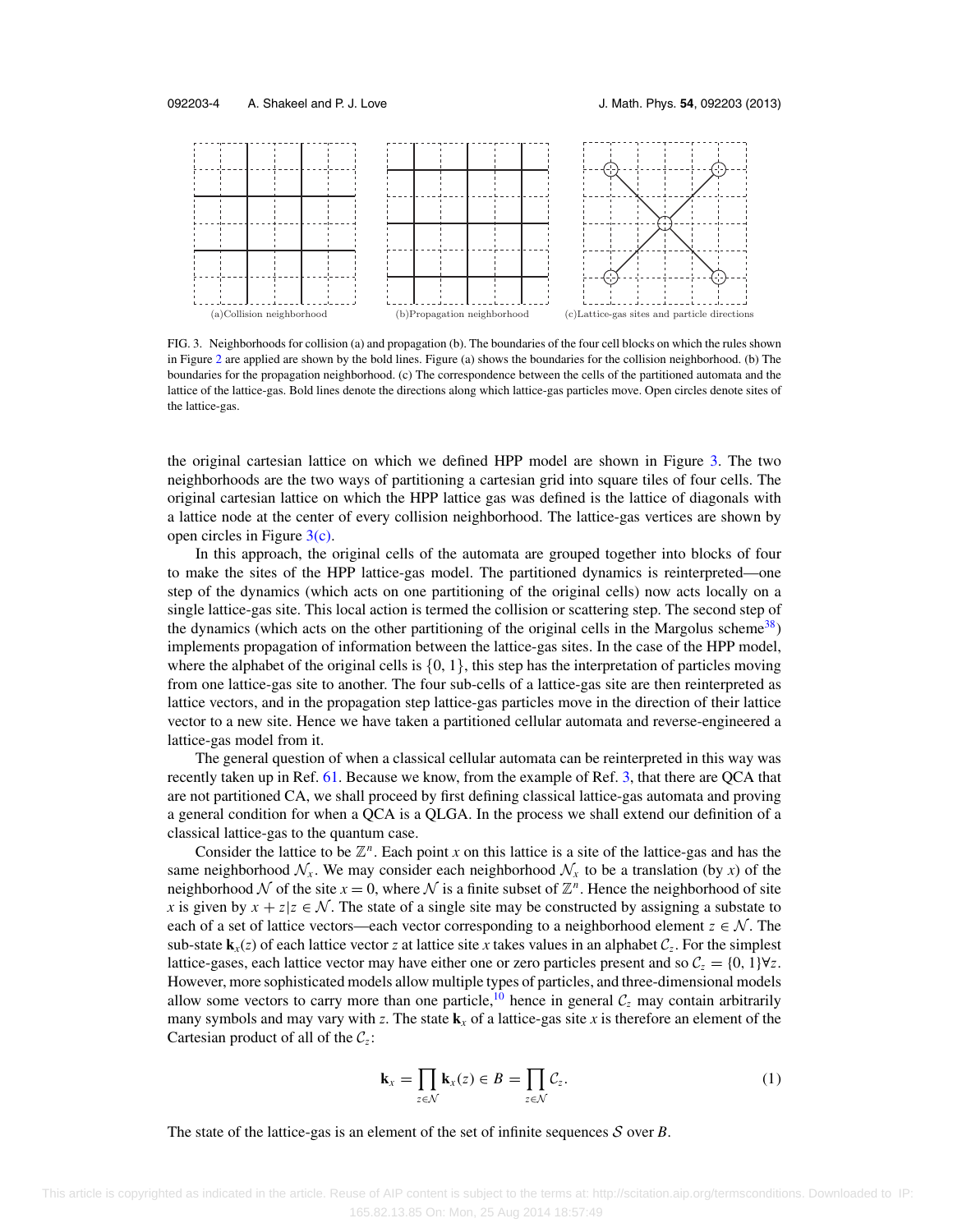092203-5 A. Shakeel and P. J. Love J. Math. Phys. **54**, 092203 (2013)

We may now define the two substeps of the lattice-gas dynamics. First, the sub-states propagate to the lattice sites in the neighborhood:

$$
\sigma : S \longrightarrow S
$$
  

$$
\prod_{x \in \mathbb{Z}^n} \prod_{z \in \mathcal{N}} \mathbf{k}_x(z) \mapsto \prod_{x \in \mathbb{Z}^n} \prod_{z \in \mathcal{N}} \mathbf{k}_{x+z}(z).
$$

Second, in the collision step, the state of each lattice-gas site changes locally under a map  $\Theta$ :

$$
\Theta: \prod_{z \in \mathcal{N}} \mathcal{C}_z \longrightarrow \prod_{z \in \mathcal{N}} \mathcal{C}_z. \tag{2}
$$

With these classical definitions in hand, we now turn to the definition of quantum cellular automata.

#### **B. Watrous quantum cellular automata**

QCA have been studied, in considerable depth, by several authors.<sup>2, [3,](#page-39-0) [14,](#page-39-0) [15,](#page-39-0) [54,](#page-40-0) [62,](#page-40-0) [67](#page-40-0)</sup> The main idea is to develop quantum models that retain the key features of a classical cellular automata: translation invariance and discreteness in time, space, and dynamical variables. A classical deterministic cellular automata is defined as follows:

- (i) A lattice  $\mathcal{L}$ , whose sites we shall label by *x*.
- (ii) A set of cell values  $Q$  with a distinguished quiescent state  $q_0$ .
- (iii) A neighborhood  $N$ . This translates to a neighborhood  $N_x$  for each cell *x*, consisting of a set of cells as follows:  $\mathcal{N}_x = \{x + z | z \in \mathcal{N}\}.$
- (iv) A configuration of the automata is a map  $a: L \longrightarrow Q$ . If *L* is infinite then only a finite number of cells take values in *Q* that are not quiescent.
- (v) A local transition rule  $\delta$  which updates the value  $s_x \in Q$  at *x* according to the values  $s_i \in Q$ *Q* (where  $i \in \mathcal{N}_x$ ) of the cells in the neighborhood  $\delta: Q^{|\mathcal{N}|} \mapsto Q$ , subject to the condition that

$$
\delta: q_0^{|\mathcal{N}|} \mapsto q_0. \tag{3}
$$

Early work produced an extension of the classical cellular automata (CA) defined above based on local rules.<sup>2,  $\bar{14}$ , [15,](#page-39-0) [41,](#page-40-0) [62](#page-40-0) To avoid confusion with the definition of a QCA that we shall introduce</sup> later we follow<sup>54</sup> and call these Watrous Quantum Cellular Automata (WQCA). A WQCA is defined as follows:

- (i) A lattice *L*, whose sites we shall label by *x*.
- (ii) A set of cell values  $Q$  with a distinguished quiescent state  $q_0$ .
- (iii) A neighborhood N. This translates to a neighborhood  $\mathcal{N}_x$  for each cell x, consisting of a set of cells as follows:  $\mathcal{N}_x = \{x + z | z \in \mathcal{N}\}.$
- (iv) A state of the automaton,  $\Psi$ , is a superposition of classical configurations.
- (v) A local evolution rule f which maps an element of  $Q^{|N|}$  to an element of  $W = \mathbb{C}[Q]$ ,

$$
f: Q^{|{\mathcal{N}}|} \longrightarrow \mathbb{C}[Q]
$$

subject to the constraint that if the neighborhood state is  $q_0^{|N|}$  then *f* assigns amplitude 1 to the quiescent state and amplitude 0 to all other states.

From the above data, one can construct a global evolution rule *R* by jointly evolving the state of each cell *x* in any basis state by the local rule *f* and extending by linearity. The global evolution *R* is required to be:

(i) **Unitary**:  $R^{\dagger}R = \mathbb{I}$ .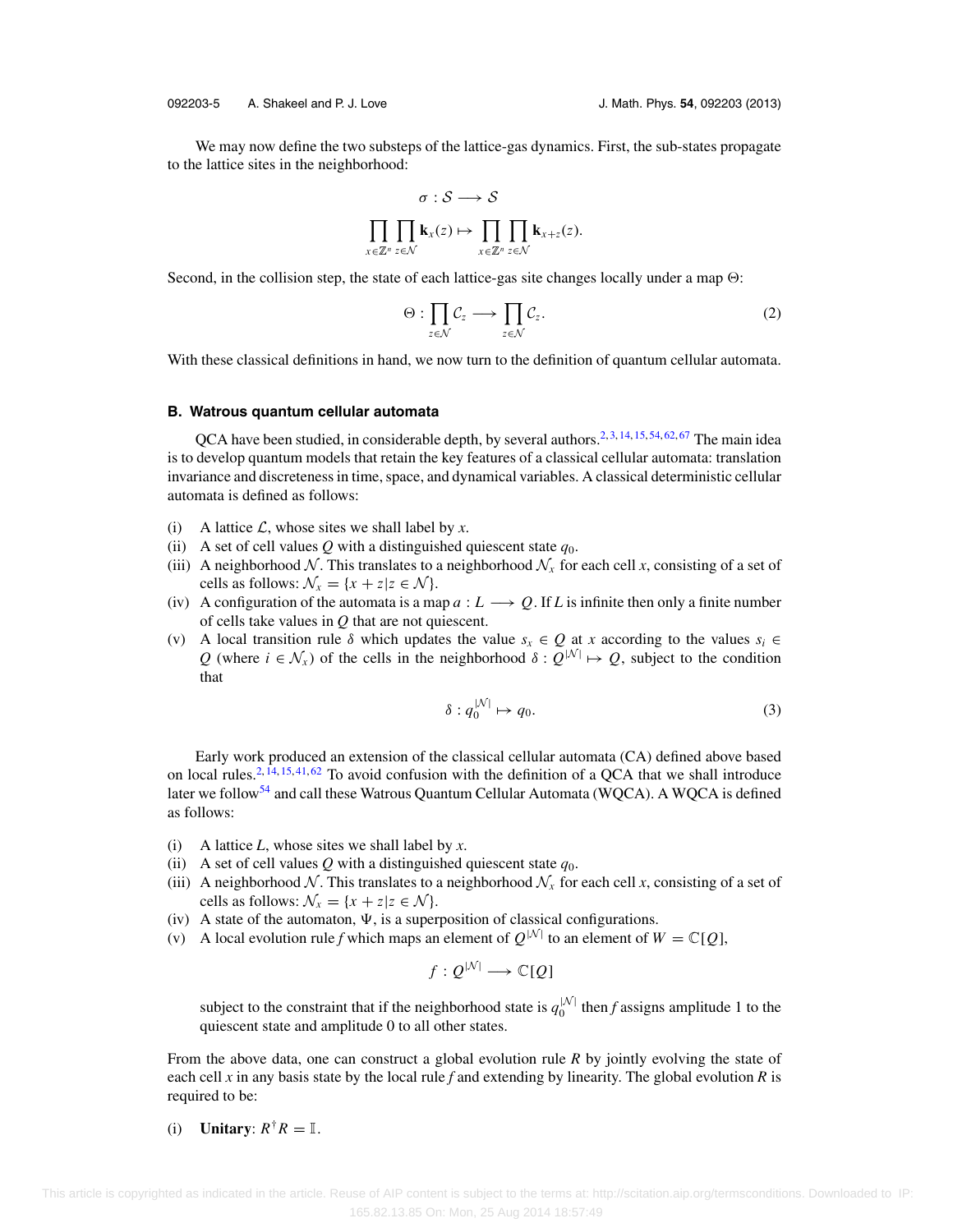092203-6 A. Shakeel and P. J. Love J. Math. Phys. **54**, 092203 (2013)

(ii) **Translation invariant**: Let  $\tau_z$ , for some  $z \in \mathbb{Z}$ , be the translation operator defined by its action on a classical configuration  $c = \prod_{j \in \mathbb{Z}} c_j$  for  $c_j \in Q \forall j$ :

$$
\tau_z : \prod_{j \in \mathbb{Z}} c_j \mapsto \prod_{j \in \mathbb{Z}} c_{j+z}
$$

 $\tau_z$  is extended by linearity. We denote the group of translations:  $\mathcal{T} = {\tau_z}_{z \in \mathbb{Z}}$ . A linear operator *R* is *translation-invariant* if  $\tau_z R \tau_z^{-1} = R$  for all  $z \in \mathbb{Z}$ .

By definition, the above model of WQCA is translation-invariant provided the rule *f* is the same for all cells. Unitarity for this model has been extensively investigated.<sup>14, [15,](#page-39-0) [41,](#page-40-0) [62](#page-40-0)</sup> This model of QCA was found,<sup>3</sup> in some instances of the finite, unbounded QCA, to allow *super-luminal signaling*. Super-luminal signaling refers to the faster than light signaling which occurs when the state of a cell (*restricted* or *reduced* state, defined in Sec. [III\)](#page-9-0) can be affected by that of another cell which is an unbounded distance away from it. This is observed when certain classical CAs with finite neighborhood schemes are *quantized* (the local rule for classical CA is taken as that for the QCA).

#### **C. Axiomatic QCA**

An axiomatic approach has been developed to overcome the problem of super-luminal signaling, a non-local phenomenon, seen in the WQCA models.<sup>3, [4,](#page-39-0) [54,](#page-40-0) [55](#page-40-0)</sup> The requirement of causality is imposed in the definition of a QCA, with roots in the ideas form Refs. [6](#page-39-0) and [55,](#page-40-0) to preclude this non-locality.<sup>3, [4,](#page-39-0) [11,](#page-39-0) [54](#page-40-0)</sup>

The axiomatic model was introduced by Schumacher and Werner<sup>[54](#page-40-0)</sup> and further developed by Arrighi, Nesme, and Werner.<sup>[3](#page-39-0)</sup> In this approach a QCA is defined to be a unitary, translationinvariant, <sup>∗</sup>-homomorphism of a *C*<sup>∗</sup> -algebra which satisfies a quasi-local condition by which the global homomorphism R is uniquely determined by a local homomorphism of tensor factor (one-site) algebras to the neighborhood. The program developed in Ref. [54](#page-40-0) investigates when the structure of such QCAs can be given by \*-isomorphisms obeying a quasi-local condition as follows. Once the cells are grouped into super-cells, such super-cells partition the lattice. Then there exists a shifted partition with super-cells that overlap with the original cells in a Margolus partitioning scheme.<sup>[38](#page-40-0)</sup> The global evolution is given by a set of unitary operators U, V, each of which acts on a cell of the respective partition, applied in succession. If this structure holds, then imposing the requirement of causality on quantum cellular automata requires them to be quantum lattice-gas automata.

One of the conclusions of Schumacher and Werner,  $54$  that all QCA are QLGA, was revised by Arrighi, Nesme, and Werner.<sup>[3](#page-39-0)</sup> Arrighi, Nesme, and Werner<sup>3</sup> give an example of a QCA in Ref. 3 that is not a QLGA, thus showing that there is a separation between two non-empty subclasses of QCA. Precisely characterizing this separation by determining which QCA are QLGA is the subject of the present paper. The axiomatic one-dimensional development of Arrighi, Nesme, and Werner<sup>3</sup> is more restricted and defined on a Hilbert space of unbounded, finite configurations (finitely many active cells in a quiescent background). This set of sequences, called the set of finite configurations, is embedded into some abstract Hilbert space in which the elements of this set comprise an orthonormal basis. This is a countable-dimensional Hilbert space: the Hilbert space of finite configurations. In this context, they define a QCA as a unitary, translation-invariant and causal operator on the Hilbert space of finite configurations.

In the present work we further develop the axiomatic approach and place it on a new mathematical foundation. We incorporate in the development of axiomatic QCAs the topology of the Hilbert space. This is an essential part of any study of the algebra of operators, particularly infinite dimensional algebras. This is intimately connected, in this case, with the idea of local algebras and the part they play in the determination of the global evolution. This topology provides the foundation for connecting the local algebras to the algebra of bounded linear operators of the Hilbert space. With this topology, we can investigate the space of bounded linear operators as a von Neumann algebra (as well as a *C*<sup>∗</sup> algebra), making the local subalgebras a useful tool.

We develop a model on the same space of finite but unbounded configurations as Arrighi, Nesme, and Werner.<sup>3</sup> To make a Hilbert space from it, we give an inner product structure to the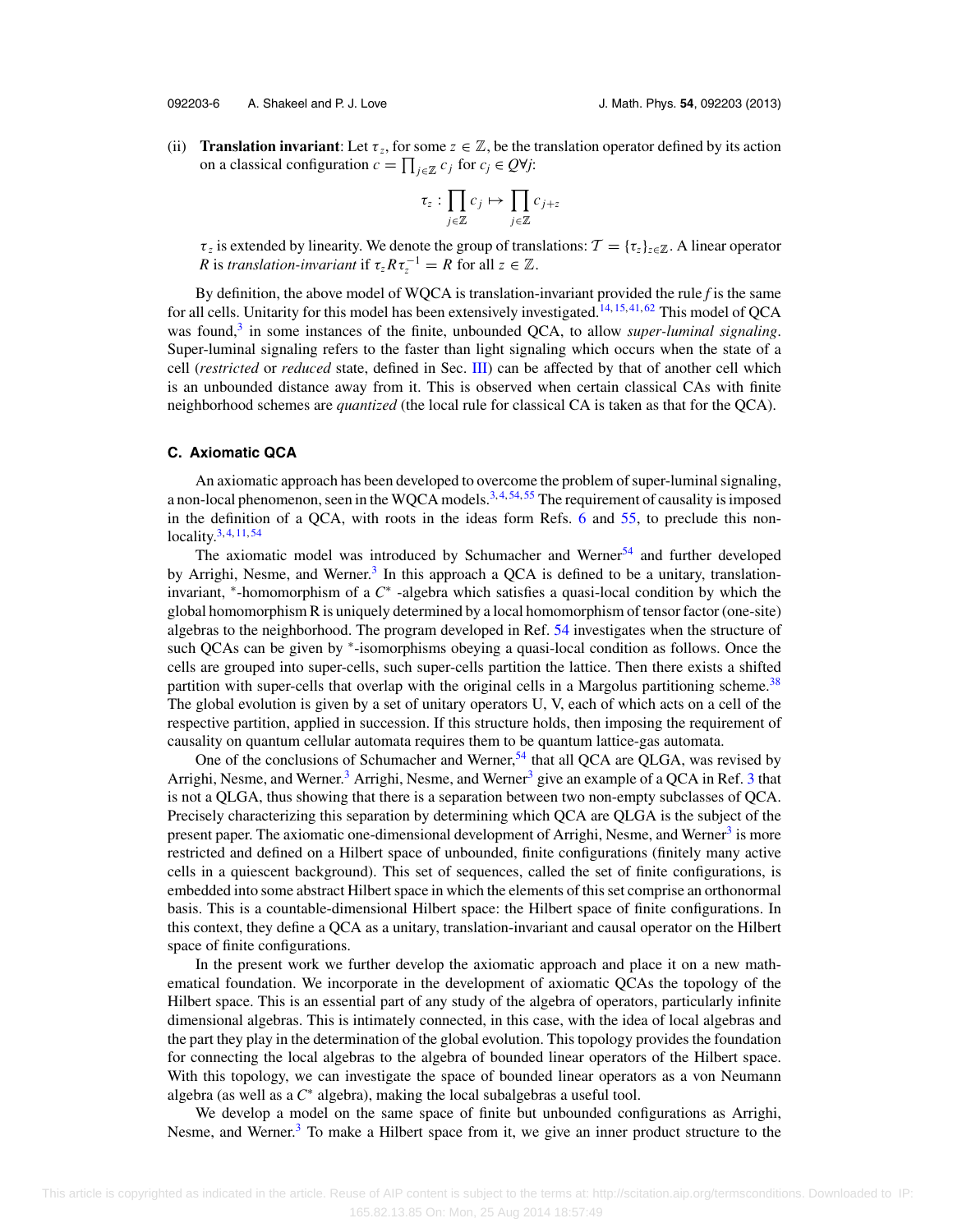#### <span id="page-8-0"></span>092203-7 A. Shakeel and P. J. Love J. Math. Phys. **54**, 092203 (2013)

set of finite configurations that is a natural extension of the inner product of the Hilbert space of each cell. We define the Hilbert space of finite configurations as the  $\ell^2$  completion of the linear span of the set of finite configurations. This defines the separable topology of the Hilbert space and the induced inner product is used to define the norm, weak, and strong topologies of the bounded linear operators on the space. At the outset, we show how the subalgebra of local finite dimensional operators is connected to the algebra of bounded linear operators on the whole space (Theorem 3.7, the density theorem). This provides the background for the development of some of the key ideas, and underpins the proof of the structural reversibility theorem (Arrighi, Nesme, and Werner<sup>3</sup>).

The main result of this paper is that QLGA can be characterized by a local condition on QCA. This condition pertains to the set of image algebras under the global evolution of the neighboring cells. The condition for a QCA to be a QLGA is that the local pieces of these image algebras generate the full cell algebra. It is clear from our development that a central result, Theorem 3.10, about the tensor product decomposition of Hilbert space of a single cell is not true in general. In particular, to have that decomposition, the aforementioned subalgebra condition is needed. This condition is not satisfied for all QCA, as shown by the example given in Ref. [3.](#page-39-0) This means that there is a class of QCAs that are not QLGAs and that require further exploration.

The current paper is structured as follows. In Sec. II we introduce the Hilbert space of interest for our automata. In Sec. [III](#page-9-0) we introduce the axiomatic definition of QCA and prove several properties of operators that are translation invariant or causal, or both. We extend our definitions of the propagation and collision operators to the quantum case and formally define a QLGA before proving our main theorem. In Sec. [IV](#page-27-0) we give a number of examples of QCA, for the case when our condition is satisfied and when it is not. We close the paper with some conclusions and discussion. In the interests of making the present paper self-contained we collect a number of background and corollary results in the appendices.

#### **II. THE HILBERT SPACE OF FINITE CONFIGURATIONS**

We begin with a finite set of symbols *Q* containing a special *quiescent* symbol *q*0, and an infinite lattice  $\mathcal{L} = \mathbb{Z}^n$  in *n* dimensions. Let us denote by *W* the Hilbert space of formal linear combinations of symbols in Q, i.e.,  $W = \mathbb{C}[Q]$  (in this paper all of the vector spaces will be over  $\mathbb{C}$ ). This Hilbert space *W* is the Hilbert space of quantum states of a single cell (for the rest of the paper, we will use the terms *cell* and *site* to mean an element of the lattice  $\mathcal{L}$ ). Let the dimension of *W* (cardinality of *Q*) be dim $W = d_W$ . The set of basis elements of *W* corresponding to the symbols in *Q* is denoted  $B_O$ :

$$
B_Q = \{|q\rangle : q \in Q\}.\tag{4}
$$

*W* has an inner product:

$$
\langle \alpha | \vartheta \rangle = \sum_{q \in \mathcal{Q}} \overline{\alpha_q} \vartheta_q,\tag{5}
$$

where  $\alpha = \sum_{q \in Q} \alpha_q |q\rangle$ ,  $\vartheta = \sum_{q \in Q} \vartheta_q |q\rangle$ .

Informally, the Hilbert space of the automata is the infinite tensor product of copies of *W*. The idea of infinite tensor products was first studied by von Neumann in his landmark paper "On infinite direct products."<sup>63</sup> Later, Guichardet<sup>26</sup> introduced a more modern way of describing an infinite tensor product of Hilbert spaces enumerated by a countable set. This is sometimes referred to as the *incomplete tensor product* construction. From countably many copies of the same Hilbert space *W* the incomplete tensor product is obtained as the inductive limit of an ascending chain of finite tensor products of *W*. This space has a natural basis that we call the *set of finite configurations*. The *Hilbert space of finite configurations* is the incomplete tensor product construction of Guichardet with the set of finite configurations as its basis.<sup>26</sup>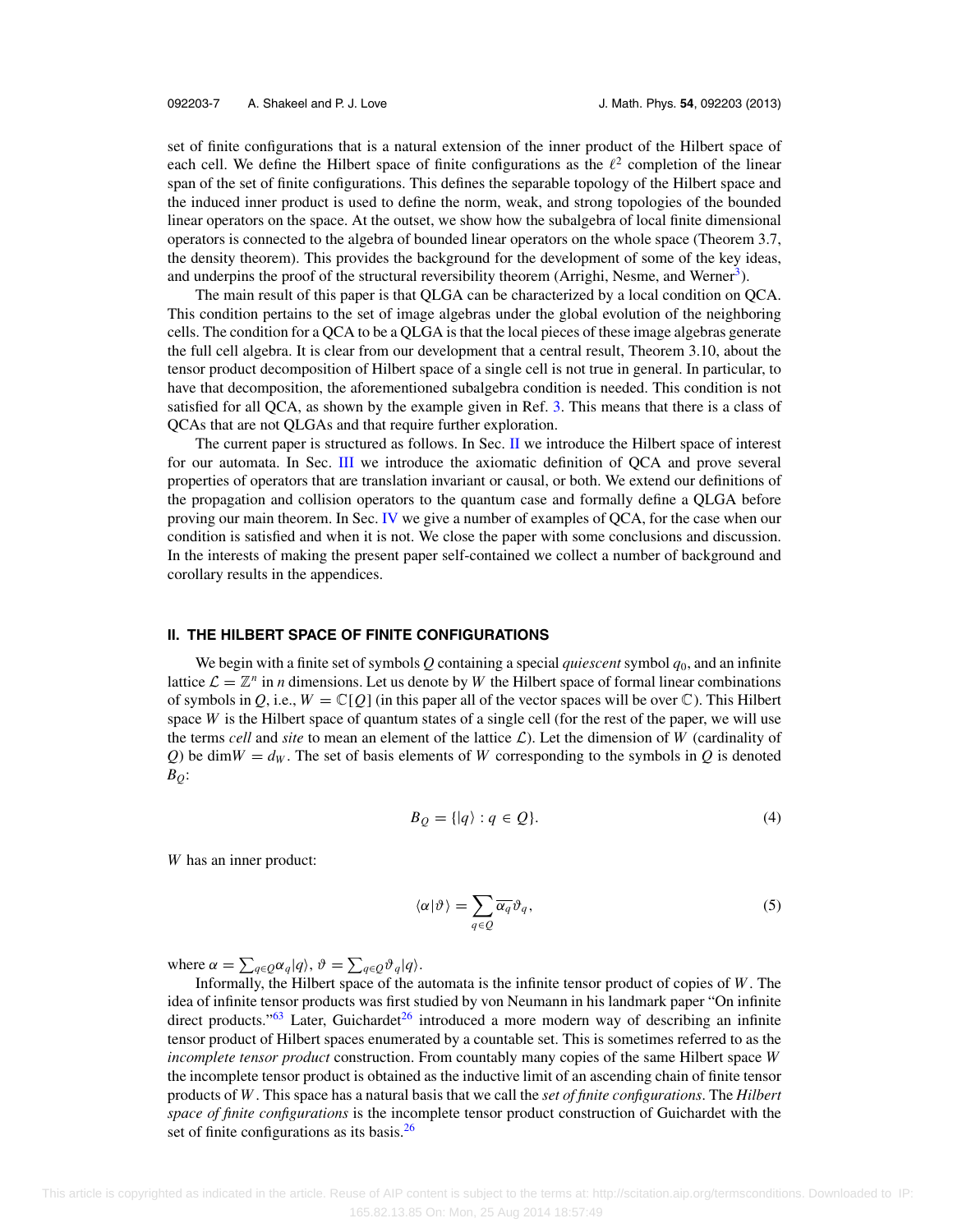<span id="page-9-0"></span>092203-8 A. Shakeel and P. J. Love J. Math. Phys. **54**, 092203 (2013)

*Definition 2.1. The set of finite configurations, denoted by* C, *is the set of simple tensor products with only finitely many active elements,*

$$
C := \{ \bigotimes_{x \in \mathbb{Z}^n} |c_x\rangle : |c_x\rangle \in B_Q, \ \text{all but finite} \ |c_x\rangle = |q_0\rangle \}.
$$

Thus, C is a countably infinite set. Let  $|c\rangle = \bigotimes_{x \in \mathbb{Z}^n} |c_x\rangle$ ,  $|c'\rangle = \bigotimes_{x \in \mathbb{Z}^n} |c_x'\rangle \in \mathcal{C}$ . Define the inner product of the elements  $|c\rangle$ ,  $|c'\rangle$ :

$$
\langle c|c'\rangle = \prod_{x\in\mathbb{Z}^n} \langle c_x|c_x'\rangle
$$

and extend it by linearity to get an inner product on  $\text{span}(\mathcal{C})$  (the set of finite linear combinations of elements of  $C$ ).

*Definition 2.2. The Hilbert space of finite configurations, denoted by*  $\mathcal{H}_c$ *, is the*  $\ell^2$  *completion of* span(C) *under the norm induced by the above inner product.* C *constitutes an orthonormal basis of*  $\mathcal{H}_c$ .

By definition,  $H_C$  is a separable Hilbert space since it has a countable orthonormal basis C (this follows from a standard theorem on Hilbert spaces in texts on analysis, for example, Folland, $20$ Proposition 5.29, p. 176).

*Definition 2.3. The neighborhood*  $\mathcal{N} \subset \mathbb{Z}^n$  *is some finite set. The neighborhood of a cell*  $x \in \mathbb{Z}^n$ , *denoted by*  $\mathcal{N}_x$ , *is a translation of*  $\mathcal N$  *to x*.

$$
\mathcal{N}_x = \{k + x : k \in \mathcal{N}\}.
$$

The state of the QCA, ρ, is described by a *density operator*.

*Definition 2.4. A density operator,*  $\rho$ *, is a positive trace class operator on*  $\mathcal{H}_c$ *, with tr(* $\rho$ *)* = *1*.

#### **III. AXIOMATIC DEFINITION OF QCA**

In this section we introduce the axiomatic definition of QCA in which the requirement of causality is built in from the start. We show that a QCA on the Hilbert space of finite configurations must possess a quiescent state as an eigenstate of its global evolution. We define local operators, and connect the algebraic structure of these operators to the topological structure of operators on the Hilbert space of finite configurations. We then consider the action of the global evolution operator on the local operators and define the requirement of causality in terms of the evolution of local operators. This definition of causality in the Heisenberg picture was termed dual causality or structural reversibility by Werner and co-workers.<sup>54,[3](#page-39-0)</sup> Structural reversibility is useful because it means that the analysis of the causal global evolution can proceed by analysis of finite dimensional algebras of local operators.

We continue from the definitions of Sec. [II.](#page-8-0) We need a few more definitions to properly state the requirements for an axiomatic model of QCA. For a finite subset  $D \in \mathbb{Z}^n$ , we introduce the idea of a *co*-*D* space, which will be of use for a number of results.

*Definition 3.1. Let*  $D \in \mathbb{Z}^n$  *be a finite subset. Define the set of co-D configurations to be*  $\mathcal{C}_{\overline{D}} := \{ \bigotimes_{i \in \mathbb{Z}^n \setminus D} |c_i\rangle : c_i \in \mathcal{Q}, \text{ all but finite } |c_i\rangle = |q_0\rangle \}.$  Let the inner product on  $\mathcal{C}_{\overline{D}}$  be induced *by the inner product on W* [\(5\)](#page-8-0), *as in the case of C*. *Then the co-D space, denoted*  $H_{C_{\overline{n}}}$ *, is defined as the completion of span*( $C_{\overline{D}}$ ) *under the induced*  $\ell^2$  *norm.* 

Any operator  $E \in B(\mathcal{H}_{\mathcal{C}})$  can be expressed as a finite sum:

$$
E = \sum_{l} e_l \otimes E_l, \tag{6}
$$

where  $\{e_l\}$  ⊂ End( $\bigotimes_{k \in D} W$ ) is a linearly independent set, and  $\{E_l\}$  ⊂  $B(\mathcal{H}_{\mathcal{C}_{\overline{D}}})$ .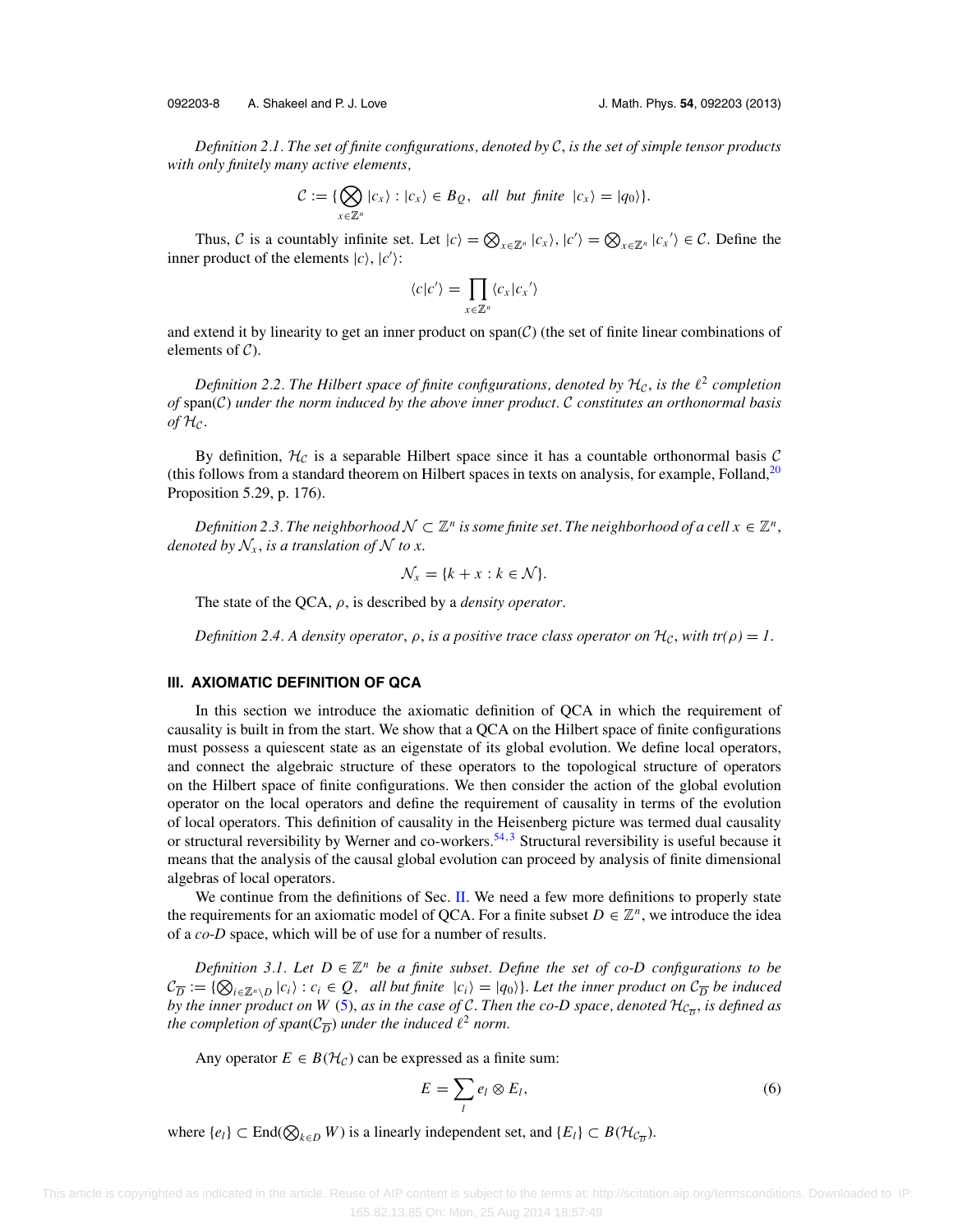092203-9 A. Shakeel and P. J. Love J. Math. Phys. **54**, 092203 (2013)

We can define *partial trace* on trace class operators in general, and in particular on density operators. We let  $\{w_x\}$  be some orthonormal basis of the co-*D* space  $\mathcal{H}_{C_{\overline{D}}}$ . Then a density operator  $\rho$  can be expressed as

$$
\rho = \sum_{x,y} \rho_{x,y} \otimes |w_x\rangle\langle w_y|,
$$

where  $\rho_{x,y} \in \text{End}(\bigotimes_{j \in D} W_j)$ . The *partial trace of*  $\rho$  *over the tensor factors not in D*, denoted tr<sub>{*x*∉*D*}</sub>, is the sum

$$
\mathrm{tr}_{\{x\notin D\}}(\rho) := \sum_{y} \rho_{y,y}.
$$

The sum converges, and the definition is independent of the choice of basis  $\{w_y\}$  since  $\rho$  is trace class.

We define the *restricted* or *reduced* density operator.

*Definition 3.2. Let*  $D \in \mathbb{Z}^n$  *be a finite subset. Let*  $\rho$  *be a state (density operator) on*  $H_c$ . The *restriction of* ρ *to D, denoted* ρ|*D*, *is defined to be the partial trace of* ρ *over the tensor factors not in D*:

$$
\rho|_D := tr_{\{x \notin D\}}(\rho).
$$

Now we have the terminology to state the requirements for an axiomatic QCA.

*Definition 3.3. The global evolution R of a QCA on the Hilbert space of finite configurations*  $\mathcal{H}_{\mathcal{C}}$ , with neighborhood  $\mathcal{N}$ , is required to be:

- (i) *Unitary:*  $R^{\dagger}R = \mathbb{I}$ .
- (ii) *Translation invariant: Let*  $\tau_z$ , *for some*  $z \in \mathbb{Z}^n$ , *be the translation operator defined by its action on an element*  $|c\rangle = \bigotimes_{j\in\mathbb{Z}^n} |c_j\rangle \in \mathcal{C}$ :

$$
\tau_z : \bigotimes_{j \in \mathbb{Z}^n} |c_j\rangle \mapsto \bigotimes_{j \in \mathbb{Z}^n} |c_{j+z}\rangle.
$$

*The map*  $\tau$ <sub>z</sub> *is extended by linearity to span(C), on which it is inner product preserving. Then*  $\tau_z$  *can be unitarily extended to*  $\mathcal{H}_c$  *(that such an extension exists, and is a unitary operator on*  $H_c$ , *follows from the Bounded Linear Transformation (B.L.T.) Theorem, standard in the theory of operators on Banach spaces. The reader can find it in Reed and Simo[n52](#page-40-0) as Theorem 1.7, p. 9). We denote the group of translations:*  $\mathcal{T} = {\tau_z}_{z \in \mathbb{Z}^n}$ . A linear operator M on  $\mathcal{H}_\mathcal{C}$  is *translation-invariant if*  $\tau_z M \tau_z^{-1} = M$  *for all*  $z \in \mathbb{Z}^n$ .

(iii) **Causal relative to the neighborhood**  $N$ : A linear operator M on  $H_C$  is said to be causal relative *to a neighborhood*  $N$  *if for every pair*  $\rho$ ,  $\rho'$ , *of density operators, and*  $x \in \mathbb{Z}^n$ , *that satisfy* 

$$
\rho|_{\mathcal{N}_x}=\rho'|_{\mathcal{N}_x},
$$

*the operators M*ρ*M*† , *M*ρ *M*† *satisfy*

$$
M\rho M^{\dagger}|_x = M\rho' M^{\dagger}|_x.
$$

Let us see what the constraints of Definition 3.3 tell us about an operator. First, we consider translation-invariance. We begin by identifying the invariants (the fixed points), in  $\mathcal{H}_c$ , of the group of translations  $\mathcal{T} = {\tau_z}_{z \in \mathbb{Z}^n}$ .

*Lemma 3.4. The space of T*-invariants in  $H_c$  is one-dimensional. It is:  $\mathbb{C}^\times \bigotimes_{x \in \mathbb{Z}^n} |q_0\rangle$ , where  $\mathbb{C}^{\times} = \mathbb{C} \setminus \{0\}.$ 

*Proof.* Consider the action of T on  $\mathcal{H}_{\mathcal{C}}$ . Let us write  $\phi \in \mathcal{H}_{\mathcal{C}}$  in a basis  $\{|C_i\rangle : i \in \mathbb{Z}\}\$  of  $\mathcal{H}_{\mathcal{C}}$ :

$$
\phi = \sum_{i \in \mathbb{Z}} \phi_i |C_i\rangle,
$$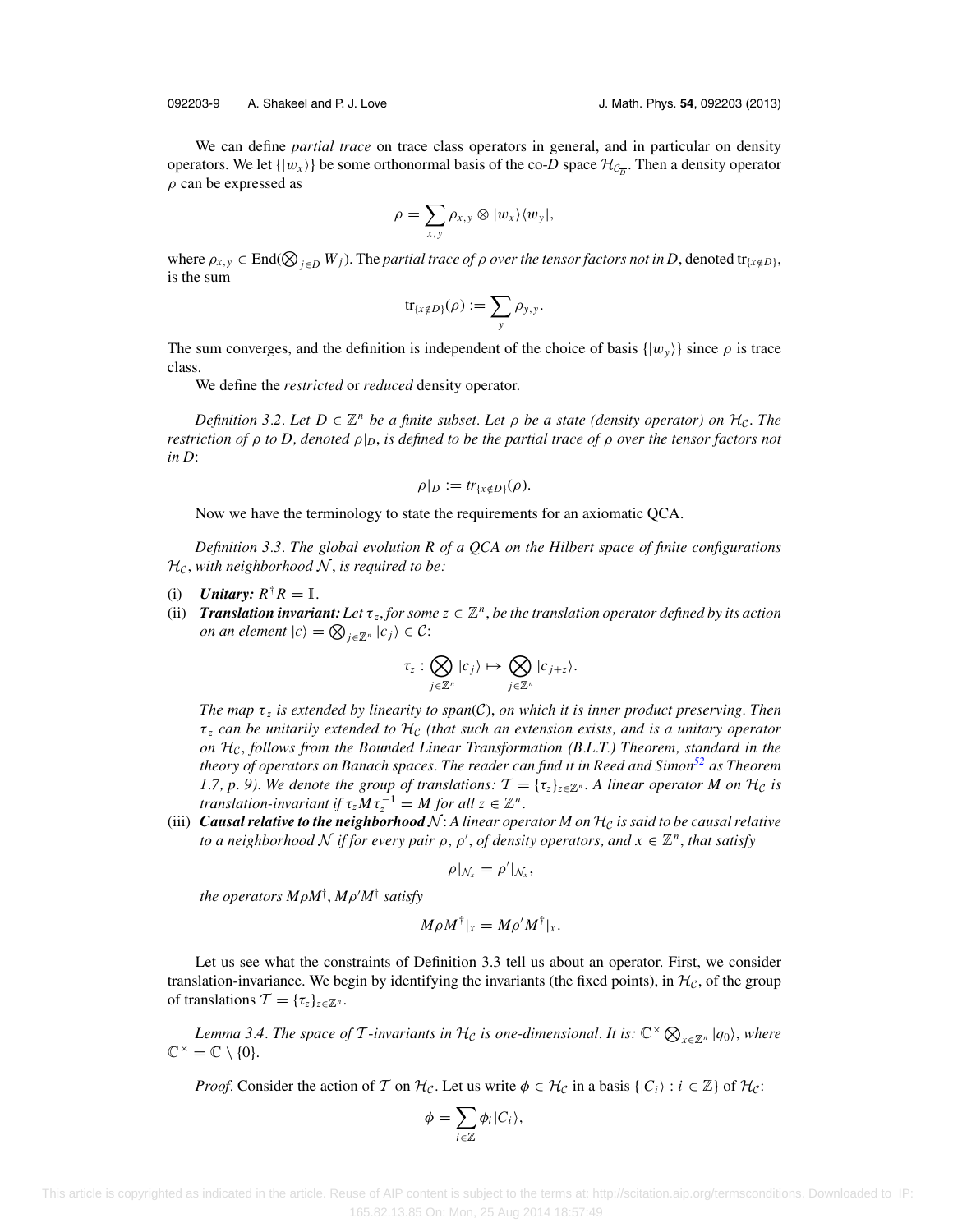092203-10 A. Shakeel and P. J. Love J. Math. Phys. **54**, 092203 (2013)

where  $|C_i\rangle \in \mathcal{C}$ . Let  $|C_0\rangle = \bigotimes_{x \in \mathbb{Z}^n} |q_0\rangle$ . If  $\tau_z \in \mathcal{T}$ , then

$$
\tau_z(\phi) = \tau_z(\sum_i \phi_i | C_i \rangle) = \sum_{i \in \mathbb{Z}} \phi_i \tau_z(|C_i \rangle).
$$

Since  $\tau_z$  permutes elements of C, we can associate a permutation  $s_z$  of the indices  $i \in \mathbb{Z}$  with the action of  $\tau_z$ , i.e.,  $\tau_z(|C_i\rangle) = |C_{s_2(i)}\rangle$ .

If  $\phi$  is an invariant of T, then:  $\tau_z(\phi) = \phi$  for all  $z \in \mathbb{Z}^n$ , i.e.,

$$
\sum_{i\in\mathbb{Z}}\phi_i|C_i\rangle=\sum_{i\in\mathbb{Z}}\phi_i\tau_z(|C_i\rangle)=\sum_{i\in\mathbb{Z}}\phi_{s_z^{-1}(i)}|C_i\rangle.
$$

This implies  $\phi_i = \phi_{s_i^{-1}(i)}$  for  $z \in \mathbb{Z}^n$ , i.e.,  $\phi_i$  are constant on the orbits of C under the action of T. But T fixes  $|C_0\rangle = \bigotimes_{x \in \mathbb{Z}^n} |q_0\rangle$ , and all other orbits in C are countably infinite in cardinality. Since  $\phi$  has a finite  $\ell^2$  norm, this implies that  $\phi_i = 0$  for all  $i \neq 0$ , i.e., the space of T-invariants is one-dimensional:  $\mathbb{C} \bigotimes_{x \in \mathbb{Z}^n} |q_0\rangle$ . *x*∈Z*n* |*q*<sub>0</sub>. -  $\Box$  $\Box$ 

Now that we know that the only vectors fixed by the group of translations are scalar multiples of the *quiescent state*:  $\bigotimes_{x \in \mathbb{Z}^n} |q_0\rangle$ , we go on to determine the action of invertible translation-invariant operators on the quiescent state.

*Lemma 3.5. An invertible and translation-invariant operator M on*  $H_c$  *has*  $\bigotimes_{x \in \mathbb{Z}^n} |q_0\rangle$  as an *eigenvector:*

$$
M\big(\bigotimes_{x\in\mathbb{Z}^n}|q_0\rangle\big)=\lambda_0\bigotimes_{x\in\mathbb{Z}^n}|q_0\rangle
$$

*for some*  $\lambda_0 \in \mathbb{C}^\times$ . *In particular, if M is unitary and translation-invariant, then*  $\lambda_0 = e^{i\Theta_0}$  *for some*  $\Theta_0 \in \mathbb{R}$ .

*Proof. M* is invertible, so  $M(\bigotimes_{x \in \mathbb{Z}^n} |q_0\rangle) \neq 0$ . And *M* is translation invariant, hence

$$
\tau_z M \tau_z^{-1} \big( \bigotimes_{x \in \mathbb{Z}^n} |q_0\rangle \big) = M \big( \bigotimes_{x \in \mathbb{Z}^n} |q_0\rangle \big) \quad \forall z \in \mathbb{Z}^n.
$$

But  $\tau_z^{-1}(\bigotimes_{x \in \mathbb{Z}^n} |q_0\rangle) = \bigotimes_{x \in \mathbb{Z}^n} |q_0\rangle$  for all  $z \in \mathbb{Z}^n$ . This implies

$$
\tau_z\bigg(M\big(\bigotimes_{x\in\mathbb{Z}^n}|q_0\rangle)\bigg)=M\big(\bigotimes_{x\in\mathbb{Z}^n}|q_0\rangle\big)\quad\forall z\in\mathbb{Z}^n,
$$

that is,  $M(\bigotimes_{x\in\mathbb{Z}^n} |q_0\rangle)$  is an invariant of  $\tau_z$  for all  $z\in\mathbb{Z}^n$ . Lemma 3.4 now implies that

$$
M\big(\bigotimes_{x\in\mathbb{Z}^n}|q_0\rangle\big)=\lambda_0\bigotimes_{x\in\mathbb{Z}^n}|q_0\rangle
$$

for some  $\lambda_0 \in \mathbb{C}^\times$ .

As a special case, if *M* is unitary then all its eigenvalues are roots of unity and so  $\lambda_0 = e^{i\Theta_0}$  for some  $\Theta_0 \in \mathbb{R} \cdot \Theta_0 \in \mathbb{R}$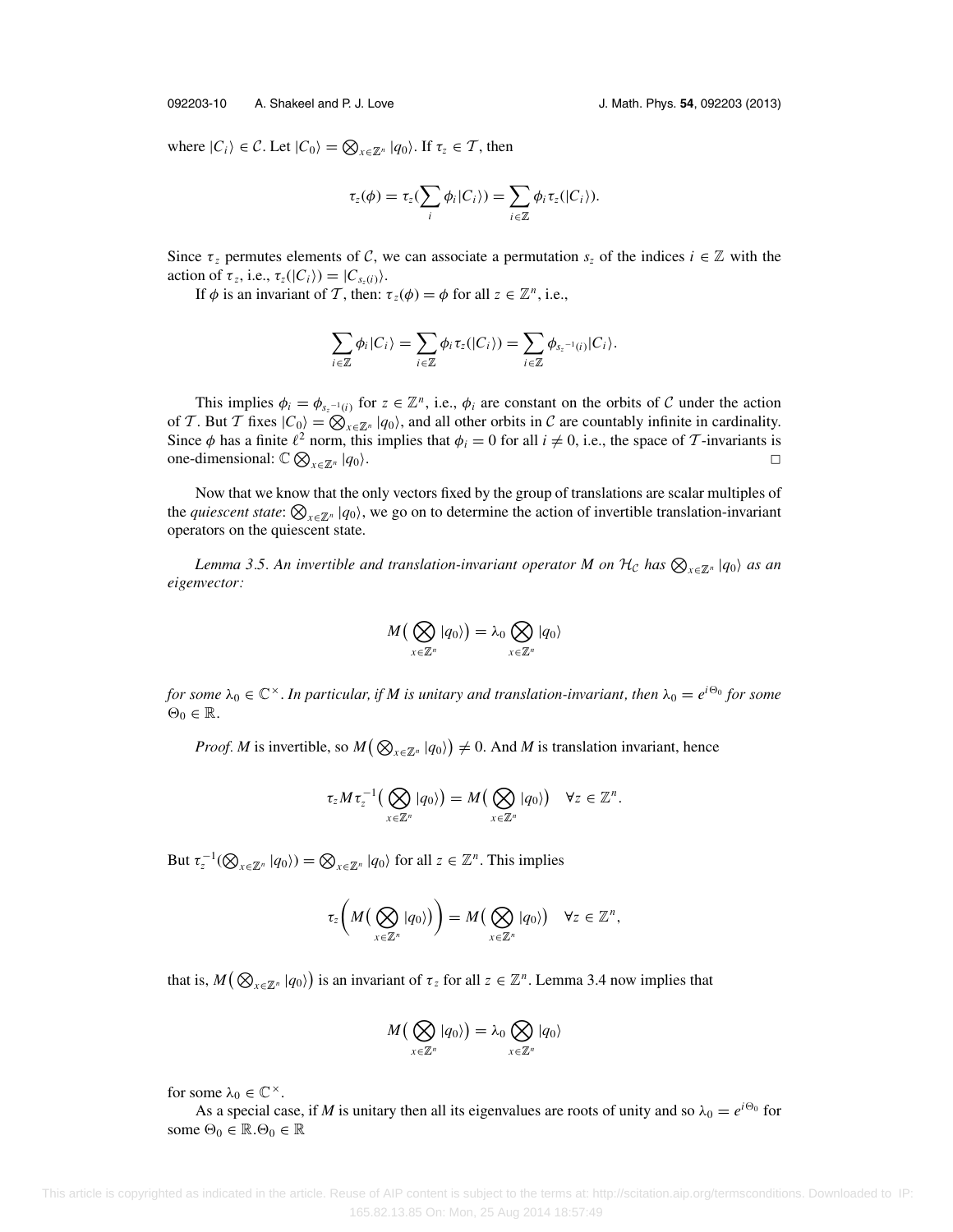<span id="page-12-0"></span>092203-11 A. Shakeel and P. J. Love J. Math. Phys. **54**, 092203 (2013)

Finally, we consider the implication of causality on a unitary operator. First we need the related notion of a *local* operator. For any finite-dimensional vector spaces *V* and *W*, we will assume the standard isomorphisms: End(*V*)  $\cong V \otimes V^*$  and End(*V*)  $\otimes W$ )  $\cong$  End(*V*)  $\otimes$  End(*W*), and make use of them as needed, without explicit mention. Consider the embedding of  $\bigotimes_{j\in D}$  End(*W*) into a subalgebra of  $B(\mathcal{H}_c)$  (the algebra of bounded linear operators on  $\mathcal{H}_c$ , where the norm is the usual operator norm):

$$
\iota_D: \bigotimes_{j \in D} \text{End}(W) \hookrightarrow B(\mathcal{H}_{\mathcal{C}}),\tag{7}
$$

 $a \mapsto a \otimes \mathbb{I}_{\overline{\mathcal{D}}},$ 

where *a* is an element of  $\bigotimes_{j\in D}$  End(*W*), and  $\mathbb{I}_{\overline{D}}$  is the identity operator on the co- *D* space,  $\mathcal{H}_{\mathcal{C}_{\overline{D}}}$ , with the operator decomposition as in [\(6\)](#page-9-0). Through the embedding  $\iota_D$  (7) the algebra  $\bigotimes_{j\in D}$  End(*W*) is isomorphic to the corresponding finite dimensional subalgebra of  $B(\mathcal{H}_{\mathcal{C}})$ .

*Definition 3.6. An operator M on*  $H_c$  *is local upon a finite subset D*  $\in \mathbb{Z}^n$  *if it is in the image of the map*  $\iota_D$  (7).

To understand the significance of these local subalgebras, we connect the algebraic structure of the subalgebra they generate to the topological structure of  $B(\mathcal{H}_{\mathcal{C}})$ . Let us denote the subalgebra embeddings (7) by  $A_D = \iota_D(\bigotimes_{j \in D} \text{End}(W))$ . Let  $\{D_k \subset \mathbb{Z}^n : |D_k| < \infty\}_{k \in \mathbb{N}}$  be a strictly ascending chain:

$$
D_0\subsetneq D_1\subsetneq \ldots
$$

such that:  $\mathbb{Z}^n = \bigcup_{k \in \mathbb{N}} D_k$ . We have an ascending chain of subalgebras formed by embeddings  $\{\mathcal{A}_{D_k}\}_{k\in\mathbb{N}}$ , and we denote the union of these subalgebras by  $\mathcal{Z}$ :

$$
\mathcal{Z} = \cup_k \mathcal{A}_{D_k}.\tag{8}
$$

For the proof of the next theorem, we need the following definition. Define, for any subset  $S \subset B(H_C)$ , the *commutant* of S:

$$
Comm(\mathcal{S}) = \{ y \in B(\mathcal{H}_{\mathcal{C}}) : ys = sy \ \forall s \in \mathcal{S} \}
$$

**Theorem 3.7** (Density theorem). Z is dense in  $B(\mathcal{H}_c)$  in the weak and strong operator topolo*gies.*

*Proof.*  $\mathcal Z$  acts irreducibly on  $\mathcal H_{\mathcal C}$ . Indeed,  $\mathcal Z$  acts transitively on a dense subspace, span(C), of  $H_c$ . This implies, by Schur's lemma (Lemma A.1), Comm $(\mathcal{Z}) = \mathbb{C} \mathbb{I}$ , where  $\mathbb{I}$  is the identity operator on  $\mathcal{H}_{\mathcal{C}}$ . Then Comm(Comm( $\mathcal{Z}$ )) =  $B(\mathcal{H}_{\mathcal{C}})$ . By von Neumann density theorem (Theorem A.8), Comm( $Comm(\mathcal{Z})$ ) is the weak and strong closure of  $\mathcal{Z}$ .

The embedding  $\iota_D$  (7) allows us to consider the individual elements of  $A_x$  (the special case when  $D = \{x\}$ , i.e., a single cell) as acting only on the tensor factors of interest. Then we are justified, for notational reasons, in replacing the finite dimensional algebras A*<sup>D</sup>* with a finite tensor product of cell algebras of the form  $A_x$ .

For a unitary operator *M* on  $B(\mathcal{H}_c)$ , denote by  $C_M$ , the conjugation by *M* map on  $B(\mathcal{H}_c)$ :

$$
C_M: B(\mathcal{H}_{\mathcal{C}}) \longrightarrow B(\mathcal{H}_{\mathcal{C}}),
$$

$$
Z \mapsto M^{\dagger} Z M.
$$

As *M* is assumed to be unitary, this map is a unitary isomorphism (under the usual operator norm) of  $B(\mathcal{H}_{\mathcal{C}})$ .

For any set  $Y \subset B(\mathcal{H}_{\mathcal{C}})$  the image of *Y* under conjugation by *M* is  $C_M(Y)$ . By abuse of notation, we say,  $C_M(Y) = M^{\dagger}YM$ . The images of the cell algebras under conjugation by  $M$ ,  $\mathcal{M}_z = M^{\dagger} \mathcal{A}_z M$ ,  $z \in \mathbb{Z}^n$  are finite dimensional, and for  $z, z' \in \mathbb{Z}^n$ ,  $z \neq z'$ ,  $\mathcal{M}_z$ ,  $\mathcal{M}_{z'}$  pairwise commute as  $\mathcal{A}_z$ ,  $\mathcal{A}_{z'}$ pairwise commute.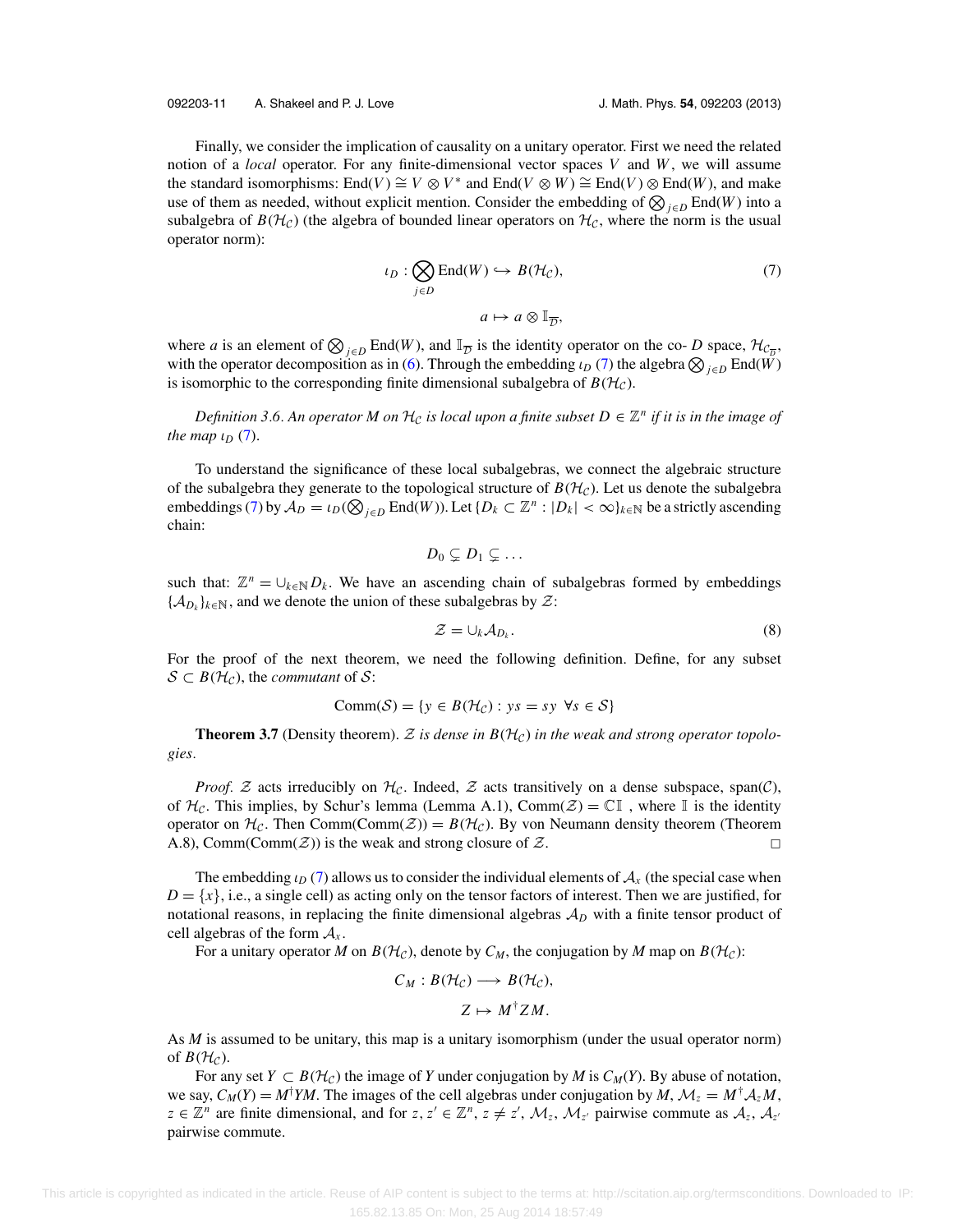092203-12 A. Shakeel and P. J. Love J. Math. Phys. **54**, 092203 (2013)

Having defined the local operators we now consider the supports of some such operators of particular interest. Let the *reflected* neighborhood of  $N$ , denoted  $V$ , be

$$
\mathcal{V} = -\mathcal{N} = \{-k : k \in \mathcal{N}\}
$$

Then this reflected neighborhood  $V$  can also be translated. We denote the translation by  $V_x$ .

$$
\mathcal{V}_x = \{x - k : k \in \mathcal{N}\}.
$$

The size of this set, by definition, is  $|\mathcal{V}_x| = |\mathcal{N}|$ .

It is straightforward to see, by symmetry, that  $V_x \subset \mathbb{Z}^n$  is the subset of the lattice consisting of those elements whose neighborhood contains *x*:

$$
\mathcal{V}_x = \{l : x \in \mathcal{N}_l\}.
$$

Causality can be expressed in the Heisenberg picture in which one considers the evolution of operators. This form of causality is captured by the *structural reversibility* theorem due to Arrighi, Nesme, and Werner. $3$  In the interests of making the present paper self-contained we have included the proof of this theorem in Appendix  $C$  (Theorem C.1).

**Theorem 3.8** (Structural reversibility). Let  $M : H<sub>C</sub> \longrightarrow H<sub>C</sub>$  be a unitary operator and N a *neighborhood. Let*  $V = \{-k | k \in \mathcal{N}\}$ . *Then the following are equivalent:* 

- $(i)$  *M* is causal relative to the neighborhood  $N$ .
- *(ii)* For every operator  $A_x$  local upon cell x,  $M^\dagger A_x M$  is local upon  $\mathcal{N}_x$ .
- *(iii) M*† *is causal relative to the neighborhood* V.
- *(iv)* For every operator  $A_x$  *local upon cell x,*  $MA_xM^{\dagger}$  *is local upon*  $V_x$ .

The requirement of causal evolution will be useful in the local analysis of the global evolution *R*. This is because, by Theorem 3.7 the subalgebra generated by the local algebra is dense in  $B(\mathcal{H}_c)$ . The unitary, causal evolution of the QCA can therefore be considered in terms of finite dimensional local subalgebras of  $B(\mathcal{H}_{\mathcal{C}})$ .

For a site *x* the set of sites whose neighborhood contains *x* is  $V_x$ . We first show that the algebra  $A_x$  is a subset of the algebra formed from the span of the images of the local algebras  $A_k$  for  $k \in V_x$ . This result is true for all QCAs.

**Theorem 3.9.** Let M be a unitary and causal map on  $\mathcal{H}_c$  relative to some neighborhood N. *Then for every*  $x \in \mathbb{Z}^n$ ,

$$
\mathcal{A}_x \subset \mathrm{span}(\prod_{k \in \mathcal{N}} \mathcal{M}_{x-k}).
$$

*In particular*  $\mathcal{Z} = M^{\dagger} \mathcal{Z} M$ .

*Proof.* By structural reversibility, Theorem 3.8 (iii), for every  $x \in \mathbb{Z}^n$ ,

$$
M {\mathcal A}_x M^\dagger \subset \bigotimes_{k \in {\mathcal N}} {\mathcal A}_{x-k}
$$

This implies

$$
\mathcal{A}_x = M^{\dagger} M \mathcal{A}_x M^{\dagger} M \subset M^{\dagger}(\bigotimes_{k \in \mathcal{N}} \mathcal{A}_{x-k})M = \text{span}(\prod_{k \in \mathcal{N}} M^{\dagger} \mathcal{A}_{x-k} M) = \text{span}(\prod_{k \in \mathcal{N}} \mathcal{M}_{x-k}).
$$

The last statement follows by the first statement and Theorem 3.8 (ii), i.e.,

$$
\mathcal{M}_z \subset \bigotimes_{k \in \mathcal{N}} \mathcal{A}_{z+k} \text{ for all } z \in \mathbb{Z}^n.
$$

 $\overline{\phantom{0}}$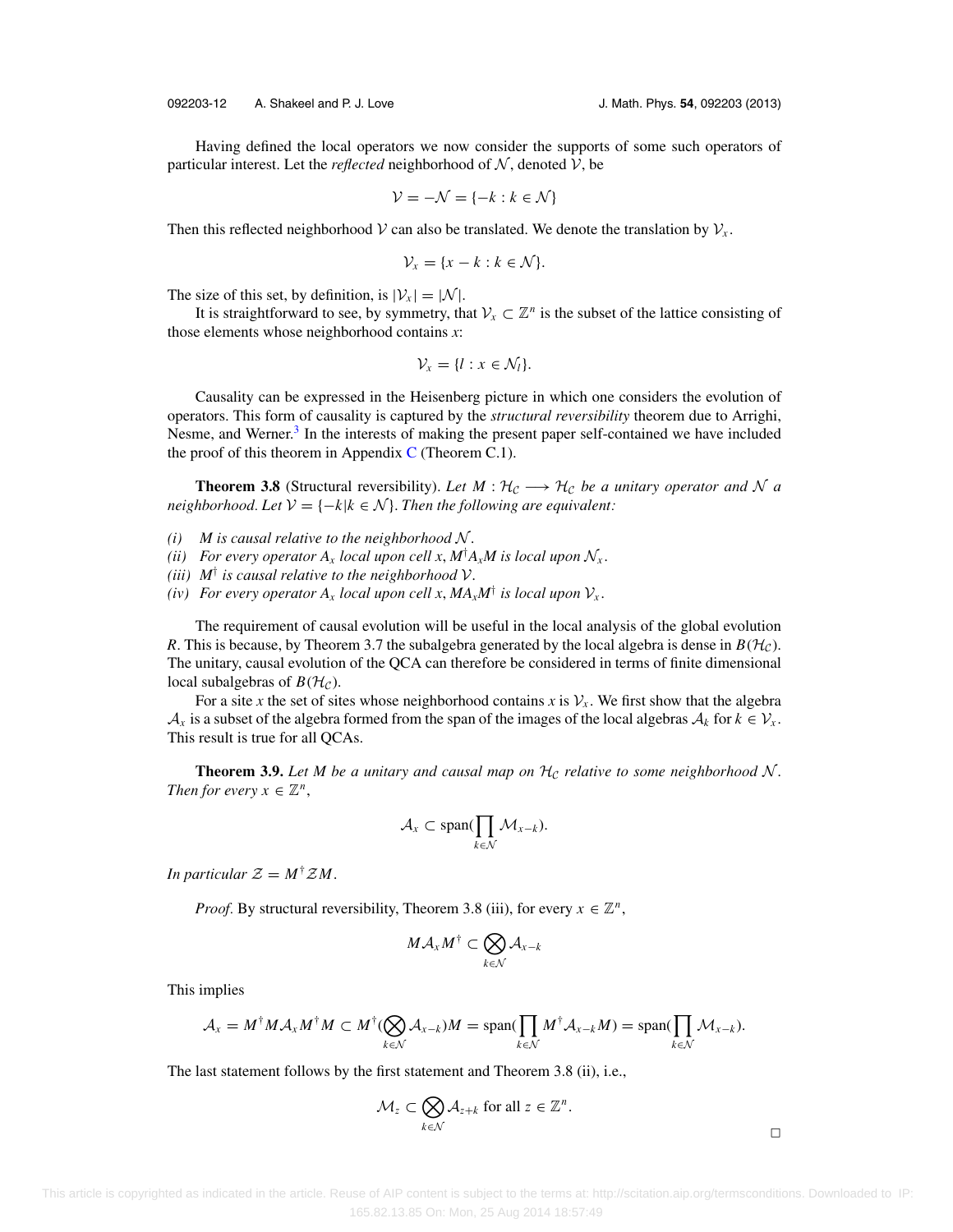<span id="page-14-0"></span>092203-13 A. Shakeel and P. J. Love J. Math. Phys. **54**, 092203 (2013)

Consider conjugation by *R* on  $B(\mathcal{H}_c)$ , where *R* is the global evolution of a QCA. We denote this map *CR*:

$$
C_R: B(\mathcal{H}_C) \longrightarrow B(\mathcal{H}_C),
$$
  
\n
$$
Z \mapsto R^{\dagger} Z R.
$$
\n(9)

Denote  $\mathcal{R}_z = R^{\dagger} \mathcal{A}_z R$ , the image of cell algebras  $\mathcal{A}_z$  under conjugation by *R* (9). This is the algebra of operators which are the images of operators localized on a single cell, after a single timestep of evolution by *R*. We are interested in the intersection of these time evolved algebras with the algebras localized on a single cell. Let us denote by  $\mathcal{D}_{z,x}$  the following subalgebra of  $\mathcal{R}_z$ ,  $z \in \mathbb{Z}^n$ :

$$
\mathcal{D}_{z,x} = \mathcal{R}_z \cap \mathcal{A}_x. \tag{10}
$$

When  $z \in V_x$  then  $\mathcal{D}_{z,x}$  are the elements of  $\mathcal{R}_z$  which are contained in  $\mathcal{A}_x$ , where

$$
\mathcal{R}_z = R^\dagger \mathcal{A}_z R \subset \bigotimes_{k \in \mathcal{N}_z} \mathrm{End}(W),
$$

and

$$
\mathcal{A}_z = \underbrace{\operatorname{End}(W)}_{k=z} \otimes \bigotimes_{k \in \mathcal{N}_z \setminus \{z\}} \mathbb{I}_k.
$$

The subalgebras  $\mathcal{D}_{z,x}$  for  $z \in \mathcal{V}_x$  may be understood intuitively as the subalgebras localized on *x* that the cell *x* receives from cells in  $V_x$ . It turns out that the algebra generated by  $\mathcal{D}_{z,x}$  for  $z \in V_x$  is the key ingredient in understanding the structure of a subset of QCA. In particular we are interested in the case when the algebra generated by  $\mathcal{D}_{z,x}$  for  $z \in \mathcal{V}_x$  is equal to the full cell algebra  $\mathcal{A}_x$ . We state a preliminary theorem about the structure of  $W = \mathbb{C}[Q]$  and the subalgebras  $\mathcal{D}_{z,x}$  when this is the case. This is the theorem that allows a local classification of a QCA as a QLGA. Let  $\mathcal{D}_{x-y,x}$  be as defined in (10), where  $x \in \mathbb{Z}^n$ , and  $y \in \mathcal{N}$ .

**Theorem 3.10.** Suppose that R is the global evolution of a QCA with neighborhood N. Then  $A_x = \text{span}(\prod_{y \in \mathcal{N}} \mathcal{D}_{x-y,x})$  *if and only if there exists an isomorphism of vector spaces:* 

$$
S:W\longrightarrow\bigotimes_{z\in\mathcal{N}}V_z
$$

*for some vector spaces*  $\{V_z\}_{z \in \mathcal{N}}$ . *Under the isomorphism S, for each*  $y \in \mathcal{N}$ :

$$
\mathcal{D}_{x-y,x} \cong \text{End}(V_y) \otimes \bigotimes_{z \in \mathcal{N}, z \neq y} \mathbb{I}_{V_z}
$$

Before proving the theorem, let us state a corollary describing the structure of the algebras  $\mathcal{R}_x$ under the conditions of the theorem. These algebras  $\mathcal{R}_x$  are the images of algebras  $\mathcal{A}_x$  localized on a single cell, after one timestep of the global evolution *R*.

*Corollary 3.11. Suppose that R is the global evolution of a QCA with neighborhood*  $N$ , and *satisfies*  $A_x = \text{span}(\prod_{y \in \mathcal{N}} \mathcal{D}_{x-y,x})$ . *Then* 

- $(i)$   $\mathcal{A}_x = \text{End}(W) \cong \bigotimes_{z \in \mathcal{N}} \text{End}(V_z)$ , *for all*  $x \in \mathbb{Z}^n$ .
- (ii) *The dimension of W,*  $d_W$ *, is a product of the dimensions of*  $V_z$ *,*  $d_{V_z}$ *, i.e.,*  $d_W = \prod_{z \in \mathcal{N}} d_{V_z}$ *.*
- (iii)  $\mathcal{R}_x = \text{span}(\prod_{k \in \mathcal{N}} \mathcal{D}_{x,x+k}) \cong \bigotimes_{k \in \mathcal{N}} \text{End}(V_k).$

*Proof.* (i) and (ii) are obvious from the isomorphism *S* in Theorem 3.10. For the proof of (iii), we note that by definition of  $\mathcal{D}_{x,x+k}$  (10),  $\mathcal{R}_x \supset \text{span}(\prod_{k \in \mathcal{N}} \mathcal{D}_{x,x+k})$ . But from Theorem 3.10,  $\operatorname{span}(\prod_{k\in\mathcal{N}}\mathcal{D}_{x,x+k})\cong\bigotimes_{k\in\mathcal{N}}\operatorname{End}(V_k)\cong\operatorname{End}(W)$ . We already know that  $\mathcal{R}_x=R^\dagger\mathcal{A}_xR\cong\operatorname{End}(W)$ . Hence the conclusion.  $\Box$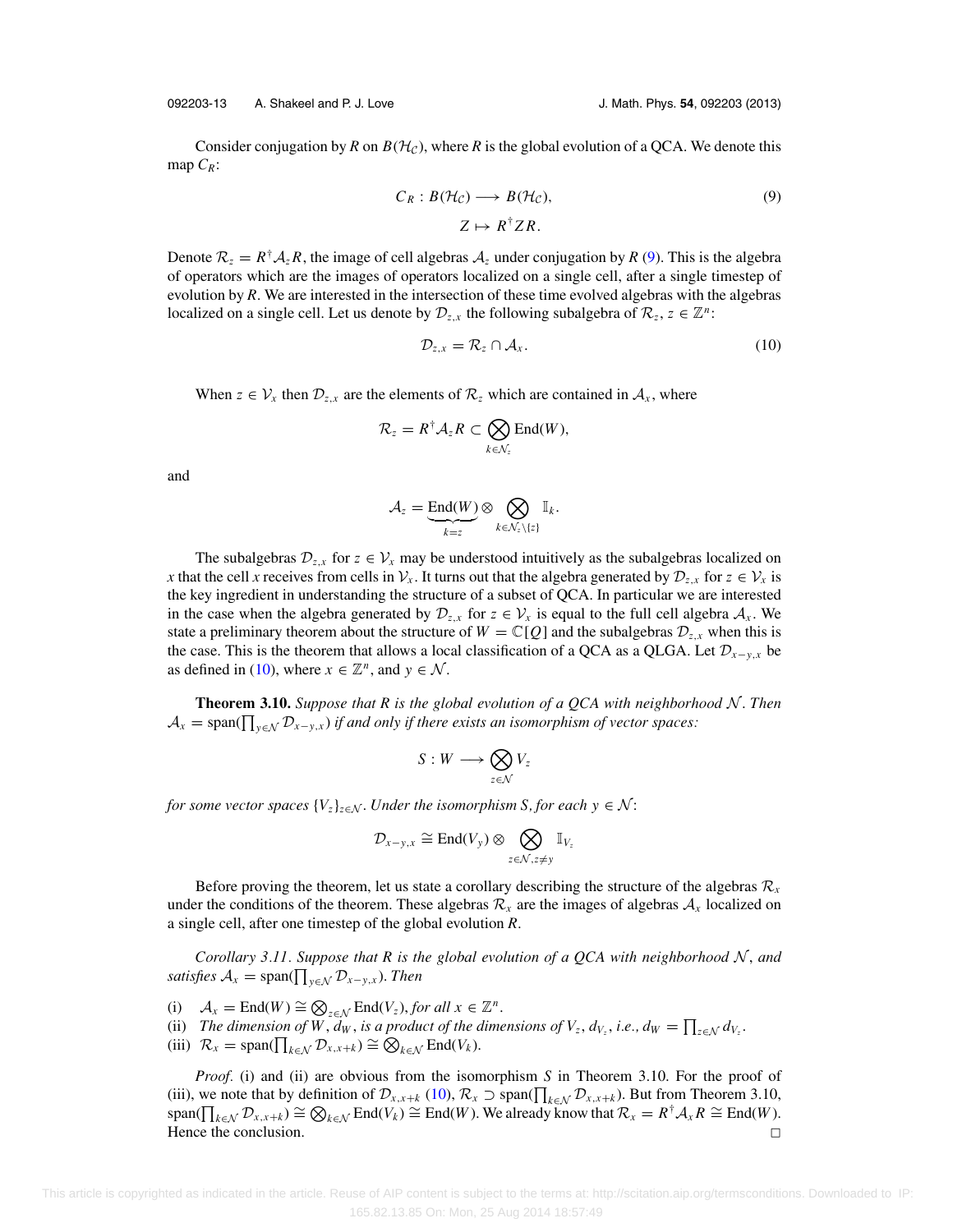092203-14 A. Shakeel and P. J. Love J. Math. Phys. **54**, 092203 (2013)

This corollary shows that if the conditions of Theorem 3.10 are met then the algebra  $A_x$  is isomorphic to an algebra generated by a set of commuting algebras each of which is the endomorphisms (full matrix algebra) of a single tensor factor of the space *W*.

The following lemma shows that if there is a set of pairwise commuting self-adjoint algebras that generate  $End(W)$ , then there is a tensor product decomposition of the space W such that each of the commuting self-adjoint algebras is the set of endomorphisms (full matrix algebra) of one of the tensor factors. This will be useful in the proof of Theorem 3.10. We note that the case with a pair of such algebras has been treated in Theorem 3 of Ref. [3](#page-39-0) and the proof given there has been derived based on the results in Ref. [23.](#page-39-0) We present a different proof of the more general case primarily based on the material described in Ref. [25,](#page-39-0) included in Appendices [A](#page-32-0) and [B.](#page-36-0)

*Lemma 3.12. Let*  $\{M_k : M_k \subset \text{End}(W)\}_{k=1}^m$ , *be a finite set of distinct pairwise commuting selfadjoint algebras, each containing the identity operator, such that* span( $\prod_{k=1}^{m} M_k$ ) = End(*W*). *Then there is a vector space isomorphism:*

$$
S_W: W \longrightarrow \bigotimes_{k=1}^m V_k
$$

*for some vector spaces*  ${V_k}_{k=1}^m$ . *Under the isomorphism*  $S_w$ , *for each*  $1 \le y \le m$ :

$$
M_{y} \cong \text{End}(V_{y}) \otimes \bigotimes_{k \in \{1, \ldots, m\} \setminus \{y\}} \mathbb{I}_{V_{k}}.
$$

*Proof.* If  $m = 1$ , there is nothing to prove. So assume  $m > 1$ . Consider  $M_m$  from the set  ${M_k : M_k \subset End(W)}_{k=1}^m$ . Let  $T_m = span(\prod_{t=1}^{m-1} M_t)$ . Then we know that  $T_m$  and  $M_m$  are mutually commuting self-adjoint subalgebras, each containing the identity operator. By Proposition B.2, *W* is then a completely reducible  $T_m$ -module. Corollary A.6 then implies that there exists a finite set of irreducible  $T_m$ -modules (here the index set  $\{j: 1 \le j \le r\}$  enumerates the finite (by Corollary A.6) set of equivalence classes of irreducible representations of  $T_m$ , denoted  $T_m$ . Each value of *j* corresponds to a distinct class  $\lambda \in \widehat{T}_m$ ) that we denote  $\{V_j\}_{j=1}^r$ , such that if we denote the set of their multiplicity spaces:  $\{U_j = \text{Hom}_{T_m}(V_j, W)\}_{j=1}^r$ , then we have a  $T_m$ -module isomorphism  $S_m$ :

$$
S_m: \bigoplus_{j=1}^r U_j \otimes V_j \longrightarrow W
$$
  

$$
\sum_{j=1}^r u_j \otimes v_j \mapsto \sum_{j=1}^r u_j(v_j)
$$

Under this isomorphism:

$$
T_m = S_m \left( \bigoplus_{j=1}^r \mathbb{I}_{U_j} \otimes \text{End}(V_j) \right) S_m^{-1},
$$

$$
\text{Comm}(T_m) = S_m \left( \bigoplus_{j=1}^r \text{End}(U_j) \otimes \mathbb{I}_{V_j} \right) S_m^{-1},
$$

where  $Comm(T_m)$  is the commutant of  $T_m$ , as defined by [\(A6\)](#page-33-0), and each  $U_i$  is a Comm $(T_m)$ -module under the action given by [\(A7\)](#page-33-0). Since, by definition of  $T_m$ ,  $M_m \subset \text{Comm}(T_m)$ , this implies

$$
\text{span}(M_m T_m) \subset \text{span}(\text{Comm}(T_m)T_m) = S_m\left(\bigoplus_{j=1}^r \text{End}(V_j) \otimes \text{End}(U_j)\right) S_m^{-1} \subset \text{End}(W).
$$

But by assumption,  $\text{span}(M_m T_m) = \text{End}(W)$ . Then the inclusions above are equalities, and there must only be one summand in the sum above. That is, there exists some irreducible  $T_m$ -module *Y<sub>m</sub>*, such that if we denote its multiplicity space:  $U_m = \text{Hom}_{T_m}(Y_m, W)$ , then we have a  $T_m$ -module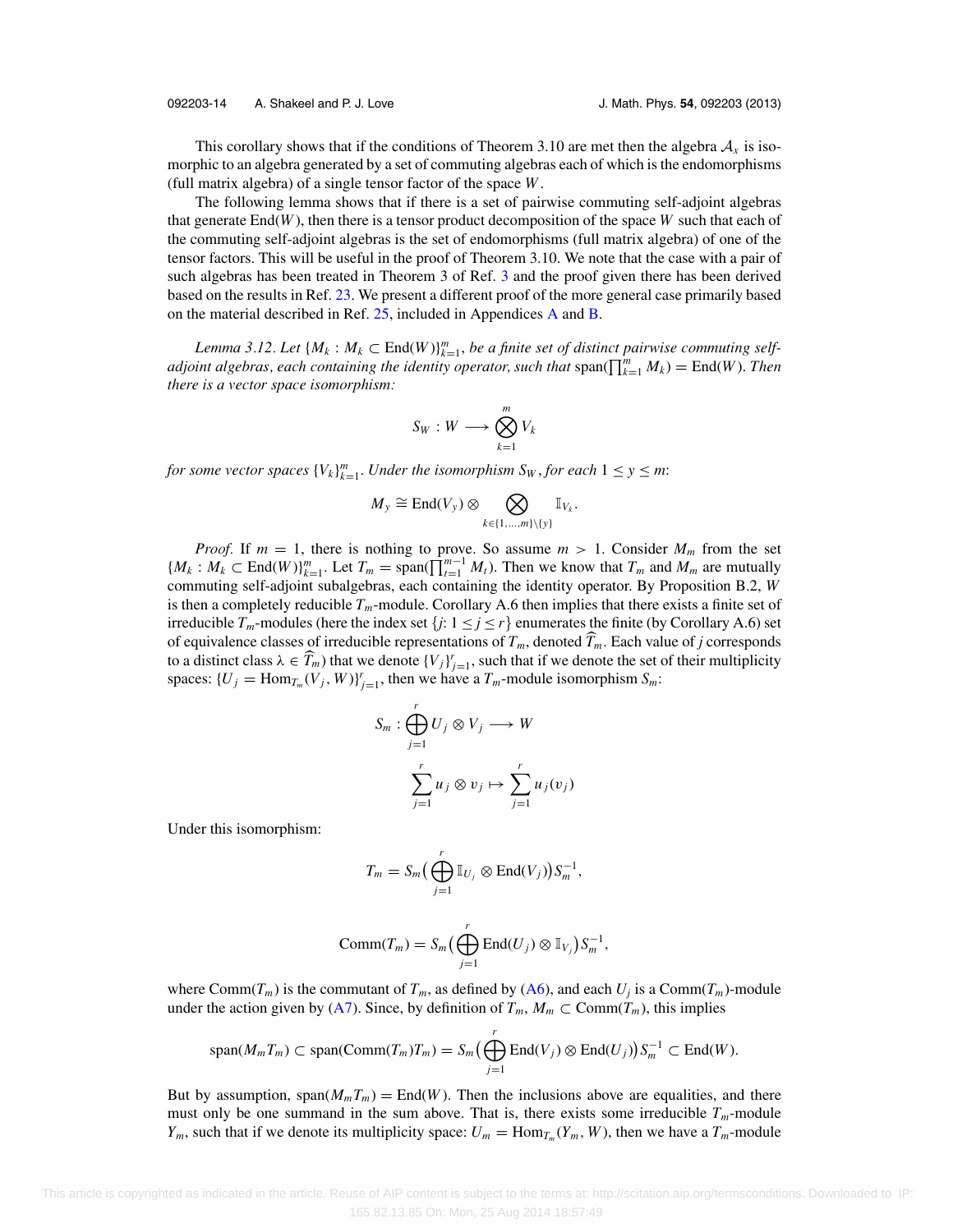<span id="page-16-0"></span>092203-15 A. Shakeel and P. J. Love J. Math. Phys. **54**, 092203 (2013)

isomorphism *Sm*:

$$
S_m: U_m \otimes Y_m \longrightarrow W,
$$
  
\n
$$
u_m \otimes y_m \mapsto u_m(y_m).
$$
\n(11)

Furthermore, under *Sm*:

$$
T_m \cong \mathbb{I}_{U_m} \otimes \text{End}(Y_m),\tag{12}
$$

and

$$
M_m \cong \mathrm{End}(U_m) \otimes \mathbb{I}_{Y_m}.
$$

Here the subscript *m* signifies that  $Y_m$  is the only class of irreducible  $T_m$ -module in *W*, and does not correspond to the indexing  $\{j: 1 \le j \le r\}$  used above. This subscripting convention will be used for general *k* in the set:  $\{k: m-1 \ge k \ge 2\}$ , in the arguments to follow.

In particular this proves the lemma for  $m = 2$ : if  $m = 2$ , observing that  $T_2 = M_1$ , we can define the vector spaces,  $V_2 := U_2$ , and  $V_1 := Y_2$ , and the isomorphism  $S_W := S_2^{-1}$ . Then the vector spaces  $V_1$  and  $V_2$ , and the isomorphism  $S_W$  satisfy the statement of the lemma.

Now assume  $m > 2$ . Since  $T_m$  is a subalgebra of End(*W*), we choose the irreducible  $T_m$ -module *Y<sub>m</sub>* in (11) to be a subspace of *W*:  $Y_m \subset W$ .

Clearly the subalgebras in the set  ${M_k}_{k=1}^{m-1}$  are subalgebras of  $T_m = \text{span}(\prod_{t=1}^{m-1} M_t)$ . Also, we have that  $T_m = \text{End}(Y_m)$ , by the definition of the  $T_m$  action on  $Y_m$ , and (12). Let us consider the restricted actions of the subalgebras in the set  ${M_k}_{k=1}^{m-1}$  on  $Y_m$ . These restricted actions comprise a set of mutually commuting, self-adjoint (for the inner product on *W* restricted to  $Y_m$ ) subalgebras of  $T_m = \text{End}(Y_m)$ , each of which contains the identity operator on  $Y_m$ .

We proceed by induction for this part of the argument. Let *k* be in the set:  $m-1 \ge k \ge 3$ . Let  $T_k = \text{span}(\prod_{t=1}^{k-1} M_t)$ . By way of induction, assume that there exists a descending sequence of subspaces of  $Y_m$ , denoted  ${Y_k}_{k=3}^{m-1}$  satisfying:  $Y_m \supset Y_{m-1} \supset \ldots \supset Y_3$ , such that each  $Y_k$  is an irreducible  $T_k$ -module under the restricted  $T_k$  action. Since  $T_m \supset \ldots \supset T_3$  is a descending sequence of subalgebras, therefore,  $T_k$  can be restricted to act on  $Y_{k+1}$ . Let  $U_k = \text{Hom}_{T_k}(Y_k, Y_{k+1})$ . Also assume that there is a  $T_k$ -module isomorphism:

$$
S_k: U_k \otimes Y_k \longrightarrow Y_{k+1},
$$
  
\n
$$
u_k \otimes y_k \mapsto u_k(y_k),
$$
\n(13)

where  $u_k \in U_k$ , and  $y_k \in Y_k$ . Under this isomorphism, assume that

$$
T_k \cong \mathbb{I}_{U_k} \otimes \text{End}(Y_k),\tag{14}
$$

and

$$
M_k \cong \mathrm{End}(U_k) \otimes \mathbb{I}_{Y_k}.
$$

Now let us consider the terminating case when  $k = 2$ . The subalgebras  $M_1$ ,  $M_2$  are subalgebras of  $T_3 = \text{span}(M_1M_2)$ . By induction assumption (14), under restricted  $T_3$  action,  $T_3 = \text{End}(Y_3)$ . Restricted actions of the subalgebras *M*1, *M*<sup>2</sup> comprise a set of mutually commuting, self-adjoint (for the inner product on *W* restricted to  $Y_3$ ) subalgebras of  $T_3 = \text{End}(Y_3)$ , and each of them contains the identity operator on  $Y_3$ . Also,  $T_2 = M_1$ . This case then reduces to the case  $m = 2$ , that we have already proved before stating the induction assumption. The  $m = 2$  result then implies that for the restricted  $M_1$  action on  $Y_3$ , there is some irreducible  $M_1$ -module  $Y_2$ , such that if we denote its multiplicity space:  $U_2 = \text{Hom}_{M_1}(Y_2, Y_3)$ , we have an  $M_1$ -module isomorphism  $S_2$ :

$$
S_2: U_2 \otimes Y_2 \longrightarrow Y_3,
$$
  
\n
$$
u_2 \otimes y_2 \mapsto u_2(y_2),
$$
\n(15)

where  $u_2 \in U_2$ , and  $y_2 \in Y_2$ . Under the isomorphism  $S_2$ , we have that

$$
M_1 \cong \mathbb{I}_{U_2} \otimes \mathrm{End}(Y_2),
$$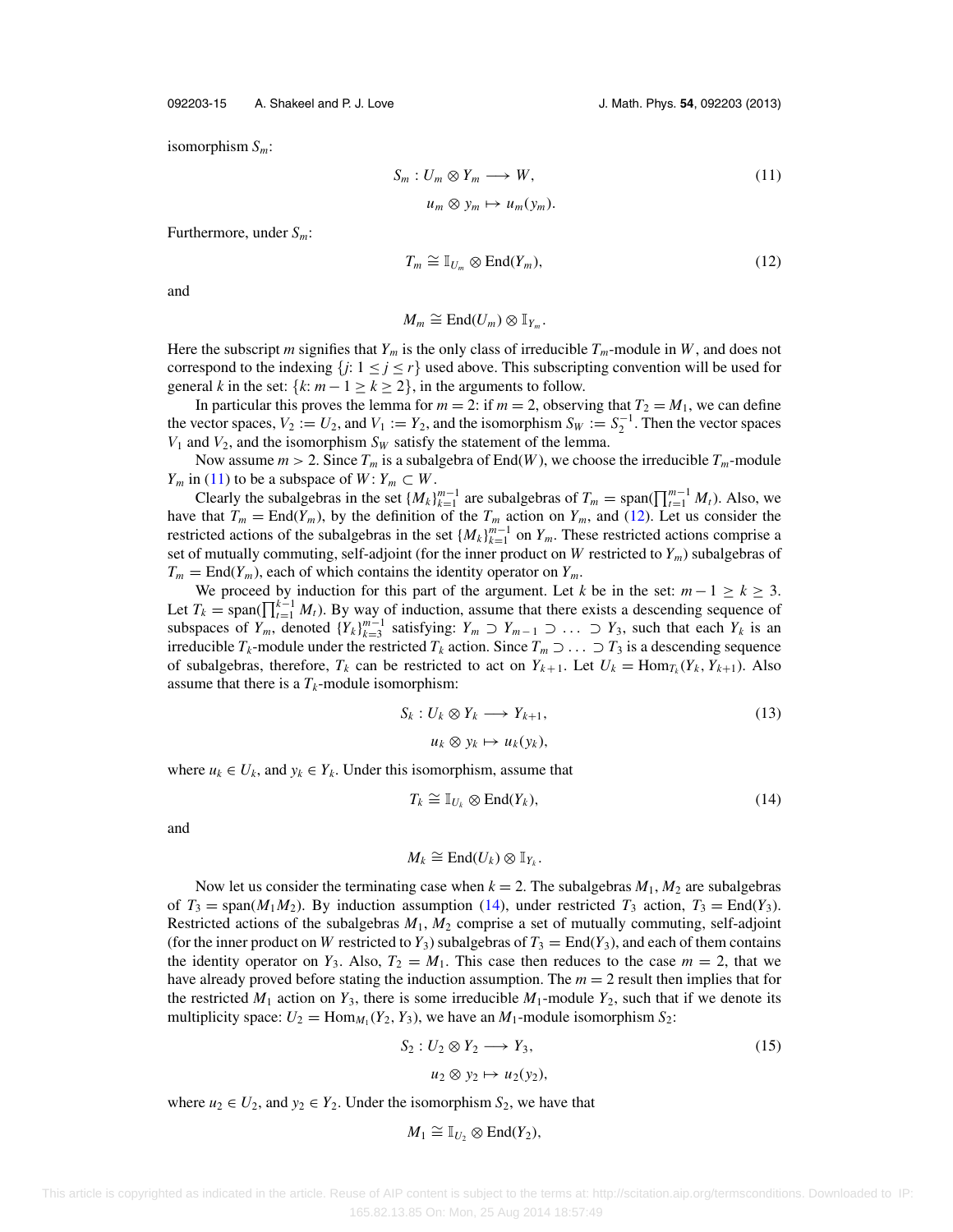092203-16 A. Shakeel and P. J. Love J. Math. Phys. **54**, 092203 (2013)

and

$$
M_2 \cong \mathrm{End}(U_2) \otimes \mathbb{I}_{Y_2}.
$$

Using the isomorphisms [\(13\)](#page-16-0) of the induction step, with [\(11\)](#page-16-0) and [\(15\)](#page-16-0), implies that  $S_m$  is given as

$$
S_m: U_m \otimes U_{m-1} \otimes \cdots \otimes U_2 \otimes Y_2 \longrightarrow W,
$$
  

$$
u_m \otimes u_{m-1} \otimes \cdots \otimes u_2 \otimes y_2 \mapsto u_m(u_{m-1}(\ldots(u_2(y_2))))
$$

where  $u_k \in U_k$ , for  $2 \le k \le m$ , and  $y_2 \in Y_2$ .

Define the vector spaces  $V_k := U_k$ , for  $2 \leq k \leq m$ , and  $V_1 := Y_2$ , and the isomorphism  $S_W := S_m^{-1}$ . Then the vector spaces  ${V_k}_{k=1}^m$ , and the isomorphism  $S_W$  satisfy the statement of the lemma. The proof shows that the order in which the subalgebras  $\{M_k\}_{k=1}^m$  are enumerated does not affect the conclusion. One can also prove this lemma via a slightly more general route, noting that the subalgebras involved are semisimple, which follows by Corollary B.3, and by using the semisimple version of the Double Commutant Theorem, Theorem A.7. The approach in the given proof is more specific.  $\Box$ 

*Remark. We observe that if some of the subalgebras Mk in Lemma 3.12 are multiples of the identity operator, then the corresponding vector spaces Vk will be (trivial) one-dimensional spaces.*

*Proof of Theorem 3.10.* Let us assume that  $A_x = \text{span}(\prod_{y \in \mathcal{N}} \mathcal{D}_{x-y,x})$ . Fix  $x \in \mathbb{Z}^n$ , let  $y \in \mathcal{N}$ . The subalgebras  $\mathcal{D}_{x-y,x}$  are self-adjoint (as  $\mathcal{R}_{x-y}$  are self-adjoint) subalgebras of  $\mathcal{A}_x$ , and they pairwise commute (as  $\mathcal{R}_{x-y}$  pairwise commute), and each contains the identity of  $\mathcal{A}_x$ . Hence, by Lemma 3.12, there exists a isomorphism of vector spaces:

$$
S_x:W\longrightarrow\bigotimes_{k\in\mathcal{N}}V_{x-k,x}
$$

for some vector spaces  $\{V_{x-k,x}\}_{k\in\mathcal{N}}$ . Under the isomorphism  $S_x$ , for all  $k \in \mathcal{N}$ :

$$
\mathcal{D}_{x-k,x} \cong \text{End}(V_{x-k,x}) \otimes \bigotimes_{z \in \mathcal{N}, z \neq k} \mathbb{I}_{V_{x-z,x}}
$$

By translation invariance of *R*, the isomorphisms  $S<sub>x</sub>$  can be taken to be the same and the sets of vector spaces  $\{V_{x-k,x}\}_{k\in\mathcal{N}}$ , for all  $x \in \mathbb{Z}^n$ , can be taken to be the same. Therefore, there exists a isomorphism of vector spaces, *S*:

$$
S:W\longrightarrow\bigotimes_{z\in\mathcal{N}}V_z
$$

for some vector spaces  $\{V_z\}_{z \in \mathcal{N}}$ . Under the isomorphism *S*, for all  $y \in \mathcal{N}$ :

$$
\mathcal{D}_{x-y,x} \cong \text{End}(V_y) \otimes \bigotimes_{z \in \mathcal{N}, z \neq y} \mathbb{I}_{V_z}.
$$

For the converse, let us assume that there exists, for some vector spaces  ${V_z}_{z \in N}$ , an isomorphism *S*:

$$
S:W\longrightarrow\bigotimes_{z\in\mathcal{N}}V_z
$$

such that

$$
\mathcal{D}_{x-y,x}\cong \mathrm{End}(V_y)\otimes \bigotimes_{z\in \mathcal{N}, z\neq y} \mathbb{I}_{V_z}
$$

This article is copyrighted as indicated in the article. Reuse of AIP content is subject to the terms at: http://scitation.aip.org/termsconditions. Downloaded to IP 165.82.13.85 On: Mon, 25 Aug 2014 18:57:49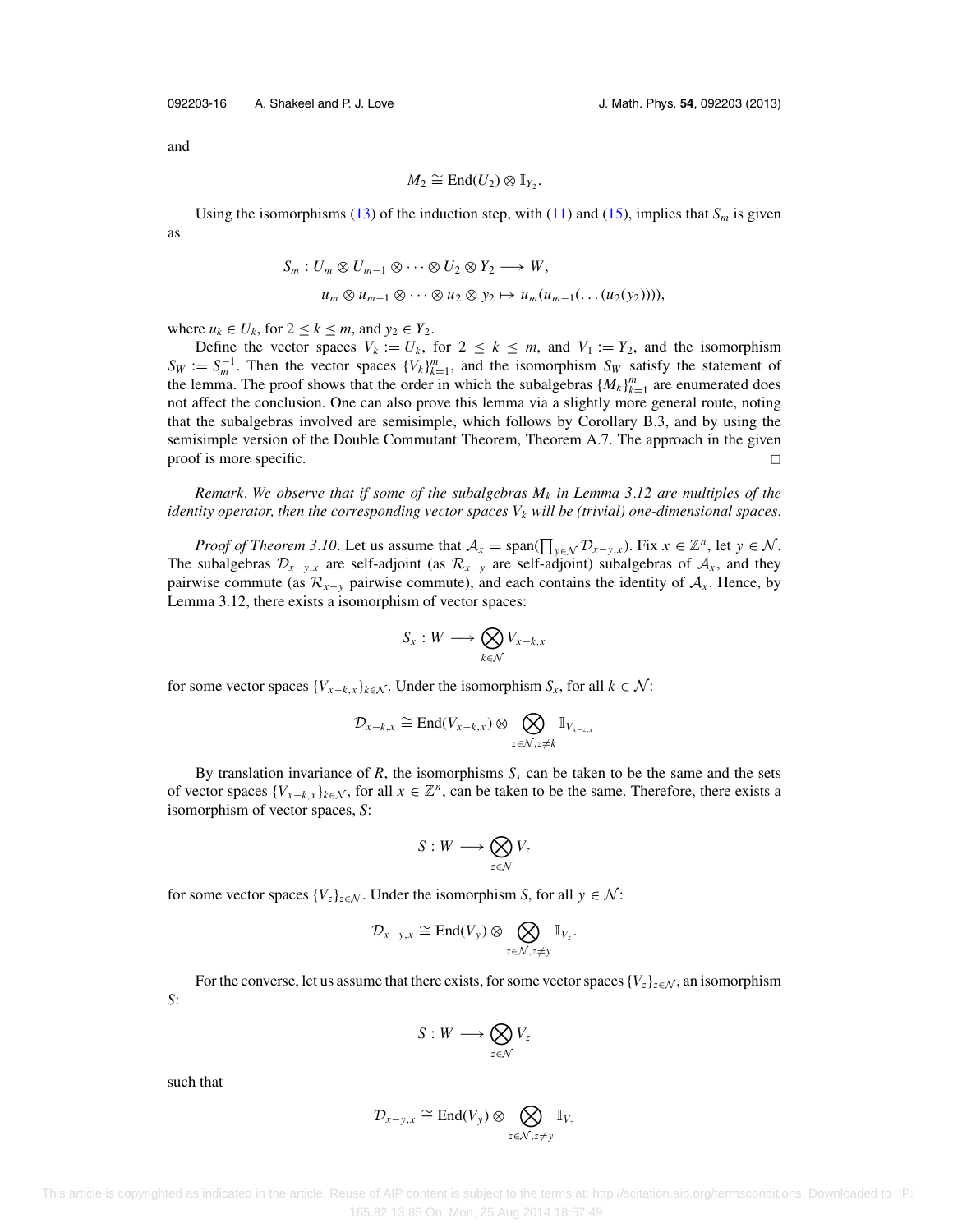<span id="page-18-0"></span>then

$$
\operatorname{span}\left(\prod_{y\in\mathcal{N}}\mathcal{D}_{x-y,x}\right) = S^{-1}\operatorname{span}\left(\prod_{y\in\mathcal{N}}\left(\operatorname{End}(V_y)\otimes\bigotimes_{z\in\mathcal{N},z\neq y}\mathbb{I}_{V_z}\right)\right)S
$$

$$
= S^{-1}\left(\bigotimes_{z\in\mathcal{N}}\operatorname{End}(V_z)\right)S = \mathcal{A}_x.
$$

Theorem 3.10 establishes an equivalence between the fact that the algebra of operators on a single cell is generated by those pieces of evolved subalgebras that are localized on the cell, and a tensor product structure of the single cell Hilbert space. In the following we show that Theorem 3.10 enables the classification of a subset of QCAs as QLGAs.

#### **A. Locally equivalent QCA**

We note that, just as changing the specific choice of symbols in the alphabet of a classical CA does not change the dynamics, any local isomorphism of the cell Hilbert space and the global time evolution operator of a QCA results in equivalent dynamics. The local isomorphisms of the cell Hilbert space are simply the unitary group of the appropriate dimension. It is therefore only dimension *d* of the cell Hilbert space that defines the local Hilbert space *W* because all Hilbert spaces of the same finite dimension *d* are isomorphic to  $\mathbb{C}^d$ . For any QCA we may therefore define a local equivalence class of QCA defined by a local Hilbert space *W* of finite dimension, all local unitary operators on *W* and a global evolution *R* on  $H_c$ .

Let us define a local transformation of the Hilbert space of finite configurations. Given a local unitary operator *U* on *W*, the image of the symbol basis  $B_Q$  [\(4\)](#page-8-0), denoted  $B_{Q,U}$ , is

$$
B_{Q,U} = U(B_Q) = \{U \mid q \rangle : q \in Q\}.
$$
\n<sup>(16)</sup>

One observes that the inner product on  $B_Q$  is preserved on the image  $B_{Q,U}$  by the local unitary transformation  $U$ :  $\langle Uq|Uq'\rangle = \langle q|q'\rangle$ , for all  $|q\rangle$ ,  $|q'\rangle \in B_Q$ .

A *set of locally transformed finite configurations*  $C_U$  is as defined in Definition 2.1 with  $B_O$ replaced by  $B_{Q,U}$ . Then the inner product on *W* [\(5\)](#page-8-0) restricted to  $B_{Q,U}$ , naturally induces an inner product on  $\mathcal{C}_U$ , hence on span( $\mathcal{C}_U$ ). A *locally transformed Hilbert space of finite configurations*, denoted by  $\mathcal{H}_{C_U}$ , is the  $\ell^2$  completion of span( $C_U$ ), as in Definition 2.2, under the norm induced by the inner product on span( $C_U$ ).

Let  $\tilde{U}$  be the local transformation that maps  $\mathcal{H}_{\mathcal{C}}$  to  $\mathcal{H}_{\mathcal{C}_{U}}$ :

$$
\tilde{U}:\mathcal{H}_{\mathcal{C}}\longrightarrow\mathcal{H}_{\mathcal{C}_U}.
$$

This map is defined on  $\mathcal C$  as

$$
\tilde{U}: \mathcal{C} \longrightarrow \mathcal{C}_U,
$$
  

$$
\bigotimes_{x \in \mathbb{Z}^n} |c_x\rangle \mapsto \bigotimes_{x \in \mathbb{Z}^n} U(|c_x\rangle),
$$

and extended to  $\mathcal{H}_{\mathcal{C}}$ .

Given a global evolution operator *R* on  $\mathcal{H}_{\mathcal{C}}$  (we assume the neighborhood  $\mathcal{N}$  in the definition of *R*), a locally transformed global evolution operator  $R_U$  on  $\mathcal{H}_{C_U}$  is defined as

$$
R_U := \tilde{U} R \tilde{U}^{\dagger}.
$$
 (17)

The set of locally transformed Hilbert spaces of finite configurations is

$$
L_W := \{ \mathcal{H}_{\mathcal{C}_U} : U \text{ is a unitary operator on } W \}.
$$

Now consider the set of pairs

$$
E_W := \{(R, \mathcal{H}_C) : \mathcal{H}_C \in L_W, R \text{ is a global evolution operator on } \mathcal{H}_C\}.
$$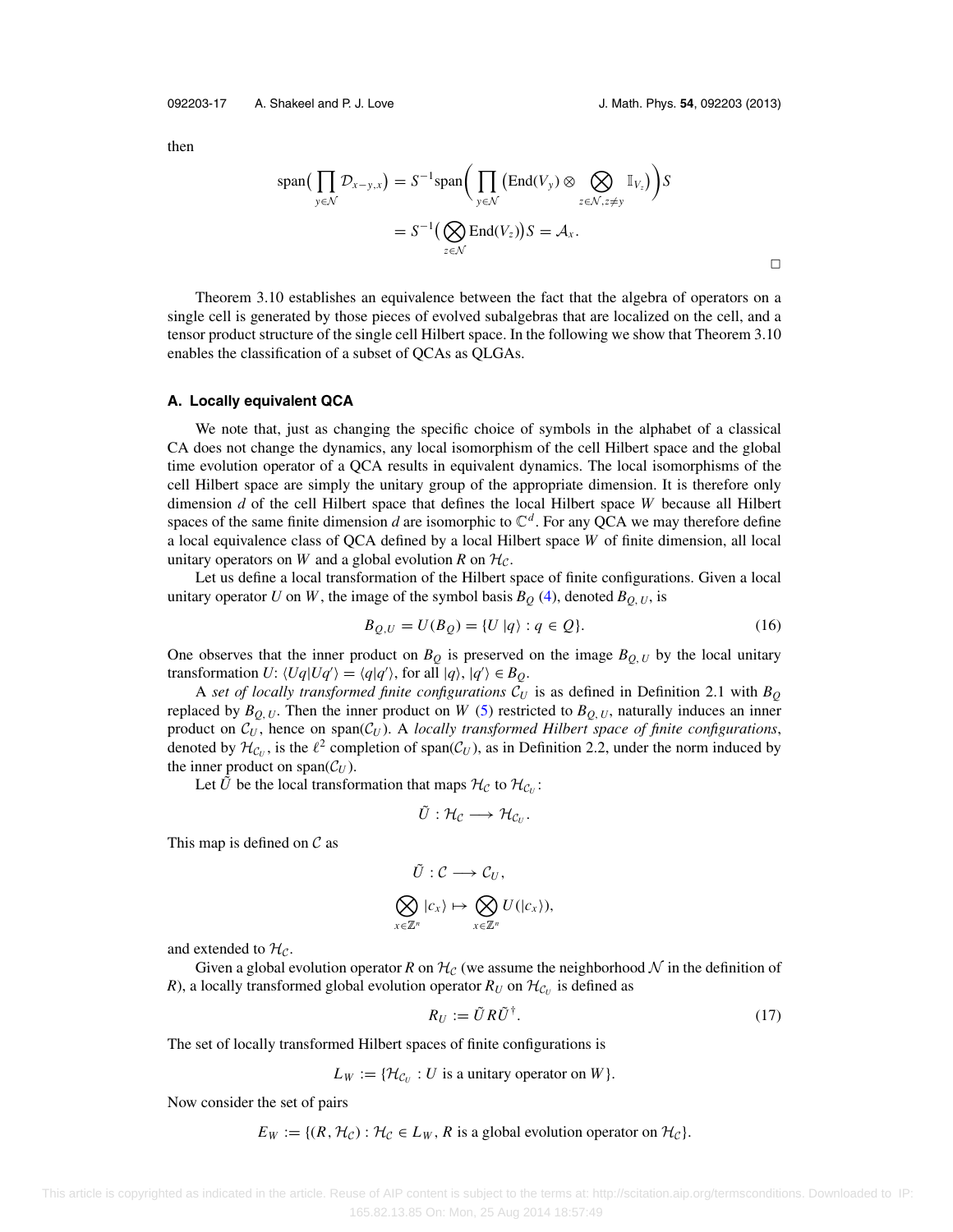<span id="page-19-0"></span>We say that the pair  $(R, H_{\mathcal{C}}) \in E_W$  is *equivalent* to  $(R', H_{\mathcal{C}'}) \in E_W$ , if  $H_{\mathcal{C}'} = H_{\mathcal{C}_U}$ , and  $R' = R_U$ , for some unitary operator *U* on *W*. This defines an equivalence relation on the set of pairs  $E_W$ . Therefore, the pair  $(R, H_c)$  is a representative of the equivalence class  $[(R, H_c)] = {(R_U, H_c)}$ : *U* is a unitary operator on *W*}.

#### **B. Separability of the quiescent symbol and the propagation operator**

Assume there is an isomorphism *S* as in Theorem 3.10. Denote  $\hat{W} = S(W) = \bigotimes_{z \in \mathcal{N}} V_z$ .  $\hat{W}$  can be identified with  $\mathbb{C}^{d_W}$  and imbued with an inner product. We choose this inner product such that the image of the symbol basis  $B_Q$  [\(4\)](#page-8-0) under *S*,  $S(B_Q) = \{S(|q): q \in Q\}$  is an orthonormal set. With this inner product,  $\hat{W}$  becomes a Hilbert space. Note that this basis of  $\hat{W}$ , which is the image of  $B_O$ , will not in general consist of simple tensors. In addition, imbuing each  $V_k$  with an inner product and then constructing an inner product on  $\hat{W}$  may result in an inner product on  $\hat{W}$  which is inconsistent with the requirement that the image of the symbol basis be orthonormal.

For each  $z \in \mathcal{N}$ , let

$$
\{|k_z\rangle\}_{1 \le k_z \le d_{V_z}} \tag{18}
$$

be a basis of  $V_z$ . Use **k** to label elements of the Cartesian product  $\prod_{z \in \mathcal{N}} \{1, ..., d_{V_z}\}\$ . A natural basis for the Hilbert space  $\hat{W} = \bigotimes_{z \in \mathcal{N}} V_z$  can be written

$$
B_{\mathcal{N}} = \{ \bigotimes_{z \in \mathcal{N}} |\mathbf{k}(z)\rangle : \mathbf{k} \in \prod_{z \in \mathcal{N}} \{1, ..., d_{V_z}\} \}.
$$
 (19)

The notation **k**(*z*) stands for the *z*th coordinate element of **k**  $\in \prod_{z \in \mathcal{N}} \{1, ..., d_{V_z}\}\)$ . And where

$$
|\mathbf{k}(z)\rangle \in V_z. \tag{20}
$$

We shall refer to an individual tensor factor within a cell, i.e., an element of  $V_z$  for some  $z \in \mathcal{N}$ , as a *component*. The notation here is just as for the case of a classical LGA in Eq. [\(1\)](#page-5-0). In the classical case different lattice vectors  $z$  can have different alphabets. Here, the dimensions of the  $V<sub>z</sub>$  may differ, and hence they have distinct bases. In the case where  $V_z = \mathbb{C}^2 \forall z$  the basis of  $\hat{W}$  that we obtain corresponds to the occupation number representation for systems of particles. This representation is used widely, particularly in quantum simulation of fermionic systems.<sup>[5,](#page-39-0) [56,](#page-40-0) [72](#page-41-0)</sup>

We add  $|\hat{q}_0\rangle = S(|q_0\rangle)$  to the basis  $B_N$  and define

$$
\hat{Q} = B_N \cup \{ |\hat{q}_0 \rangle \}. \tag{21}
$$

This is necessary because  $|\hat{q}_0\rangle$  may not be an element of the basis  $B_N$ , in which case we can express it as

$$
|\hat{q}_0\rangle = \sum_{\mathbf{k} \in \prod_{j \in \mathcal{N}} \{1, ..., d_{V_j}\}} \omega(\mathbf{k}) \bigotimes_{z \in \mathcal{N}} |\mathbf{k}(z)\rangle,
$$

where  $\mathbf{k} \in \prod_{z \in \mathcal{N}} \{1, ..., d_{V_z}\}\$  and  $\omega$  is some complex valued function

$$
\omega: \prod_{z \in \mathcal{N}} \{1, ..., d_{V_z}\} \longrightarrow \mathbb{C}.
$$

We then consider the set of finite configurations, taken over every site, and define the counterparts of the set of finite configurations and the Hilbert space of finite configurations:

*Definition 3.13. The set of finite configurations in component form, denoted by* $\hat{\mathcal{C}}$ *, is the set of simple tensor products with only finitely many active elements,*

$$
\hat{\mathcal{C}} := \{ \bigotimes_{x \in \mathbb{Z}^n} |\hat{c}_x\rangle : |\hat{c}_x\rangle \in \hat{Q}, \text{ all but finite } |\hat{c}_x\rangle = |\hat{q}_0\rangle \}.
$$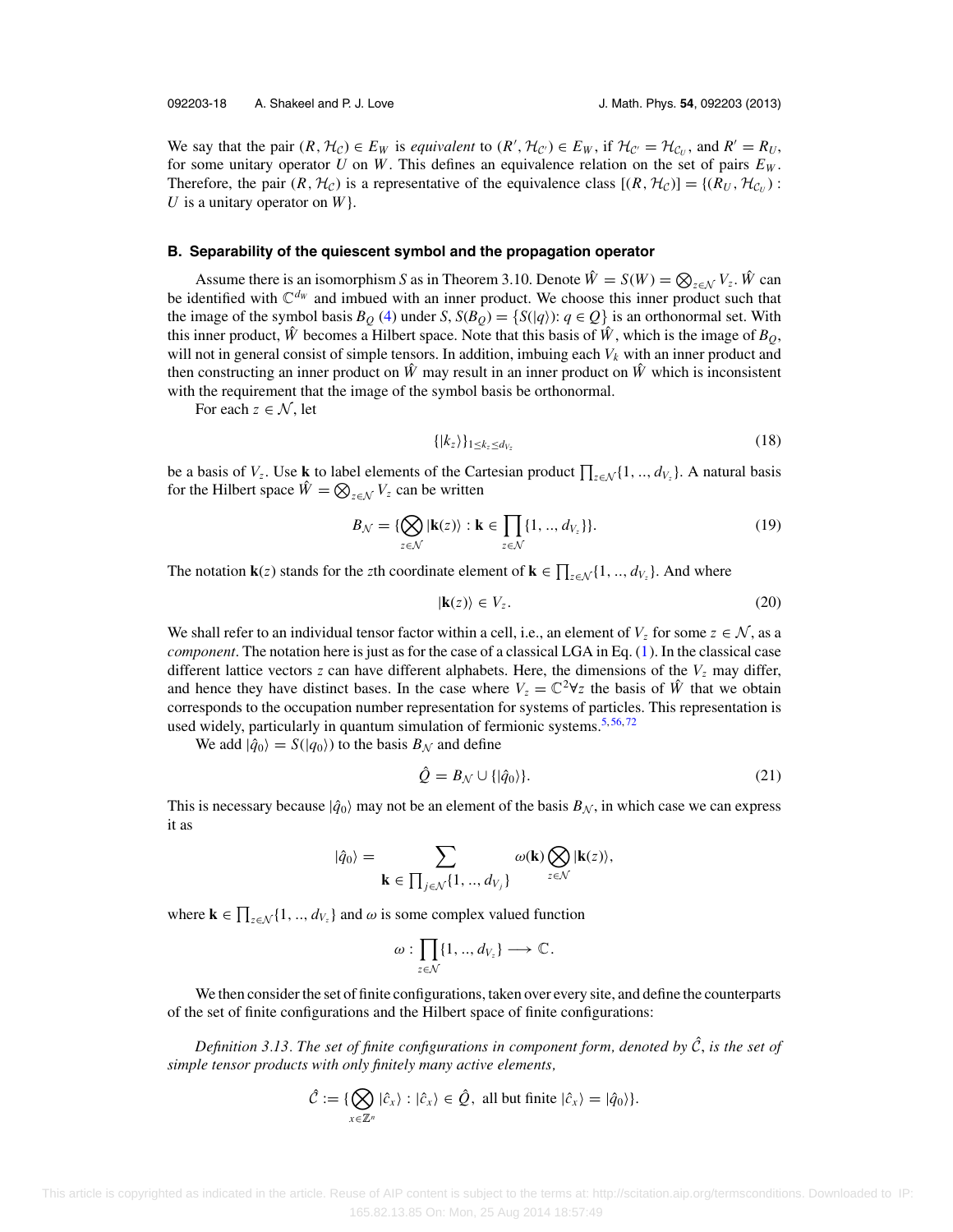<span id="page-20-0"></span>092203-19 A. Shakeel and P. J. Love J. Math. Phys. **54**, 092203 (2013)

The inner product on  $\hat{C}$  is induced by the inner product on  $\hat{W}$ . Let  $|\hat{c}\rangle = \bigotimes_{x \in \mathbb{Z}^n} |\hat{c}_x\rangle$ ,  $|\hat{c}'\rangle =$  $\bigotimes_{x \in \mathbb{Z}^n} |\hat{c}'_x\rangle \in \hat{\mathcal{C}}$ . Define the inner product of the elements  $|\hat{c}\rangle, |\hat{c}'\rangle$ :

$$
\langle \hat{c} | \hat{c}' \rangle = \prod_{x \in \mathbb{Z}^n} \langle \hat{c}_x | \hat{c}'_x \rangle,
$$

and extend it by linearity to get an inner product on span $(\hat{C})$ .

*Definition 3.14. The Hilbert space of finite configurations in component form, denoted by*  $H_{\rho}$ , *is the*  $\ell^2$  *completion of* span( $\hat{\mathcal{C}}$ ), *under the norm induced by the above inner product.* 

We will use the term *Hilbert space of an individual cell x* to simply mean the set in which  $|\hat{c}_x|$  can take any value, without violating the definition of  $\hat{C}$ . The tensor factors corresponding to the Hilbert spaces of individual cells are indexed by the *cell index*  $x \in \mathbb{Z}^n$ . Thus we can index the Hilbert space of a cell *x* by  $\hat{W}_x := \hat{W}$ . These spaces themselves are composed of tensor factors  $V_z$ indexed by the *component index z*, which runs over the neighborhood  $N$ , i.e.,  $z \in N$ . So we index the sub-factors of  $\hat{W}_x$  by  $V_{z,x} := V_z$ . We also need for every cell *x*, the component coordinates given by  $\mathbf{k}_x \in \prod_{z \in \mathcal{N}} \{1, ..., d_{V_z}\}\)$ , as in [\(19\)](#page-19-0). Then, as in [\(20\)](#page-19-0),  $|\mathbf{k}_x(z)\rangle$  is a basis element of  $V_{z,x}$ . Also, we have that  $\widetilde{W}_x = \bigotimes_{z \in \mathcal{N}} V_{z,x}$ .

The picture of time evolution that we shall establish is that of a permutation on tensor factors that rearranges the components  $|\mathbf{k}_x(z)\rangle$  among the cells  $x \in \mathbb{Z}^n$ , followed by transformations acting only on each cell Hilbert space  $\hat{W}_x = \bigotimes_{z \in \mathcal{N}} V_{z,x}$ . We first take care to define the map that permutes the tensor factors and understand what its existence implies about the structure of the space  $\mathcal{H}_{\hat{C}}$ . These properties will be useful in proving the main theorem.

We will formally specify the *propagation operator*, relative to the neighborhood  $N$ , by specifying it on elements of  $\hat{C}$ . This map acts by shifting one component from each of the basis elements  $\bigotimes_{z \in \mathcal{N}} |\mathbf{k}_y(z)\rangle$  of the neighborhood cells  $y \in \mathcal{N}_x$  into the corresponding component of the cell *x*.

We see at once that to be able to define the propagation operator on  $\hat{C}$  will require that the new quiescent symbol  $|\hat{q}_0\rangle = S(|q_0\rangle) \in \bigotimes_{z \in \mathcal{N}} V_z$ , is a simple tensor, i.e., of the form:

$$
|\hat{q}_0\rangle = \bigotimes_{z \in \mathcal{N}} |\hat{q}_{0,z}\rangle
$$

for some  $|\hat{q}_{0,z}\rangle \in V_z$ . If this is not the case then we may always find a unitary operator *U* acting on *W*, such that  $S(U|q_0)$  is a simple tensor. In this case we work with the locally equivalent QCA defined by the pair ( $R_U$ ,  $H_{C_U}$ ) in [\(17\)](#page-18-0) of Section [III A.](#page-18-0) Let us therefore assume that  $|\hat{q}_0\rangle$  has this property.

Under this assumption, the basis for  $V_z$  in [\(18\)](#page-19-0) can be chosen such that  $|\hat{q}_0\rangle \in B_N$ . With the inclusion of  $|\hat{q}_0\rangle$  in  $B_N$ , the definition of  $\hat{Q}$  [\(21\)](#page-19-0) becomes  $\hat{Q} = B_N$  [\(19\)](#page-19-0). This allows us to write an element  $|\hat{c}\rangle \in \hat{C}$  in the form:

$$
|\hat{c}\rangle = \bigotimes_{x \in \mathbb{Z}^n} |\hat{c}_x\rangle = \bigotimes_{x \in \mathbb{Z}^n} \bigotimes_{z \in \mathcal{N}} |\mathbf{k}_x(z)\rangle, \tag{22}
$$

where the *x*th tensor factor of an element  $\bigotimes_{x \in \mathbb{Z}^n} |\hat{c}_x\rangle \in \hat{\mathcal{C}}$  is given by

$$
|\hat{c}_x\rangle = \bigotimes_{z \in \mathcal{N}} |\mathbf{k}_x(z)\rangle \in \hat{W}_x,\tag{23}
$$

and where

$$
|\mathbf{k}_x(z)\rangle \in V_{z,x}.\tag{24}
$$

Now we may define the *propagation operator relative to the neighborhood*  $N$ , that we denote by  $\sigma$ . We combine the cell and component indices together in a pair  $(x, z) \in \mathbb{Z}^n \times \mathcal{N}$ . As  $\sigma$  permutes the cell indices  $x \in \mathbb{Z}^n$ , leaving the component indices  $z \in \mathcal{N}$  intact, we can define  $\sigma$ , on  $\mathcal{C}$ , in terms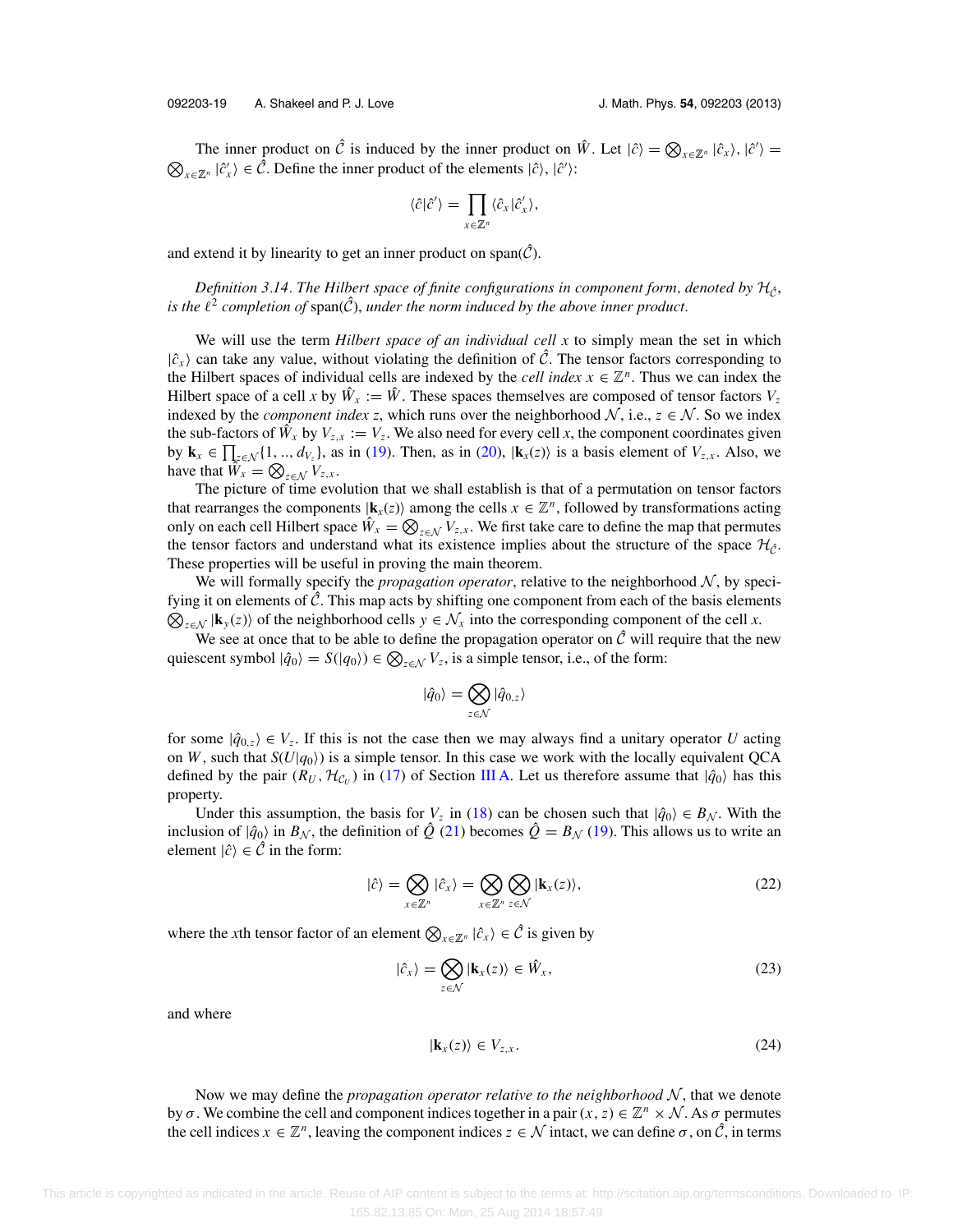<span id="page-21-0"></span>092203-20 A. Shakeel and P. J. Love J. Math. Phys. **54**, 092203 (2013)

of a cell-indexing function  $s_{\sigma} : \mathbb{Z}^n \times \mathcal{N} \longrightarrow \mathbb{Z}^n$ , as

$$
\sigma: \hat{\mathcal{C}} \longrightarrow \hat{\mathcal{C}} \longrightarrow \hat{\mathcal{C}}
$$
  

$$
\otimes_{x \in \mathbb{Z}^n} \otimes_{z \in \mathcal{N}} |\mathbf{k}_x(z)\rangle \mapsto \otimes_{x \in \mathbb{Z}^n} \otimes_{z \in \mathcal{N}} |\mathbf{k}_{s_{\sigma}(x,z)}(z)\rangle,
$$
 (25)

where  $s_{\sigma}$  is defined as follows:

$$
s_{\sigma}: \mathbb{Z}^n \times \mathcal{N} \longrightarrow \mathbb{Z}^n,
$$
  

$$
(x, z) \mapsto x + z.
$$

In other words  $\sigma$  moves the *z*th component of cell  $x + z$  to the *z*th component of cell  $x$ .  $\sigma$  is extended to a unitary, translation-invariant operator on  $H_{\hat{C}}$ . We can omit  $s_{\sigma}$  and write the action of  $\sigma$  as

$$
\sigma : \bigotimes_{x \in \mathbb{Z}^n} \bigotimes_{z \in \mathcal{N}} |\mathbf{k}_x(z)\rangle \mapsto \bigotimes_{x \in \mathbb{Z}^n} \bigotimes_{z \in \mathcal{N}} |\mathbf{k}_{x+z}(z)\rangle.
$$

We note that the structure described above corresponds to the classical case in the following way. We identify the states of a classical lattice-gas with the elements of  $\hat{C}$ . The state of a lattice-gas site is simply  $|\hat{c}_x\rangle$ , and the state of lattice vector *z* is an element of the basis of  $V_z$ . We may think, therefore, of the tensor factors  $V_z$ , as Hilbert spaces of lattice vectors pointing to neighborhood site *z*. Note, however, that because these are quantum models arbitrary superposition states over the elements of this basis are allowed.

#### **C. The collision operator**

As we shall prove below, an evolution composed of the cell-wise isomorphism *S* and the propagation operator  $\sigma$  obeys the conditions to be a QCA. However, this is not the only possible evolution. Performing any cell-wise unitary after the isomorphism *S* will also give us a QCA.

We therefore formally construct an operator  $\hat{F}$ , by specifying it on the basis  $\hat{C}$  of  $\mathcal{H}_{\hat{C}}$  in terms of some unitary operator *F* on  $\hat{W} = \bigotimes_{z \in \mathcal{N}} V_z$ , as follows:

$$
\hat{F}: \bigotimes_{x \in \mathbb{Z}^n} |\hat{c}_x\rangle \mapsto \bigotimes_{x \in \mathbb{Z}^n} F(|\hat{c}_x\rangle).
$$

Then we have the following lemma that tells us what conditions ensure that  $\hat{F}$  is defined on  $\mathcal{H}_{\hat{C}}$ :

*Lemma 3.15.*  $\hat{F}$  *is defined on*  $\hat{C}$  *as a map*  $\hat{F}$  :  $\hat{C}$   $\longrightarrow$   $\mathcal{H}_{\hat{C}}$ *, and can be extended to*  $\mathcal{H}_{\hat{C}}$  *as unitary and translation-invariant operator, if and only if F has*  $|\hat{q}_0\rangle$  *as an invariant (an eigenvector with eigenvalue one):*  $F|\hat{q}_0\rangle = |\hat{q}_0\rangle$ .

The proof of this lemma is included in Appendix [D.](#page-38-0) Suppose  $F|\hat{q}_0\rangle = |\hat{q}_0\rangle$ , then we can define

$$
\hat{F}: \mathcal{H}_{\hat{\mathcal{C}}}\longrightarrow \mathcal{H}_{\hat{\mathcal{C}}}
$$

which is the extension of the following definition on  $\hat{\mathcal{C}}$  to  $\mathcal{H}_{\hat{\mathcal{C}}}$ :

$$
\hat{F} : \hat{\mathcal{C}} \longrightarrow \mathcal{H}_{\hat{\mathcal{C}}},
$$
\n
$$
\bigotimes_{x \in \mathbb{Z}^n} |\hat{c}_x\rangle \mapsto \bigotimes_{x \in \mathbb{Z}^n} F(|\hat{c}_x\rangle).
$$
\n(26)

Whereas the operator  $\sigma$  is a map that moves the tensor factors  $V_z$  between cells of the automata, the operator *F* acts locally on states in  $\bigotimes_{z \in \mathcal{N}} V_z$ . In Subsection [III B](#page-19-0) we identified the tensor factors *Vz* with lattice-gas vectors. The operator *F* acts separately on the states of each lattice-gas site. This operator corresponds to the collision operator of a quantum lattice-gas, as we shall show in detail below.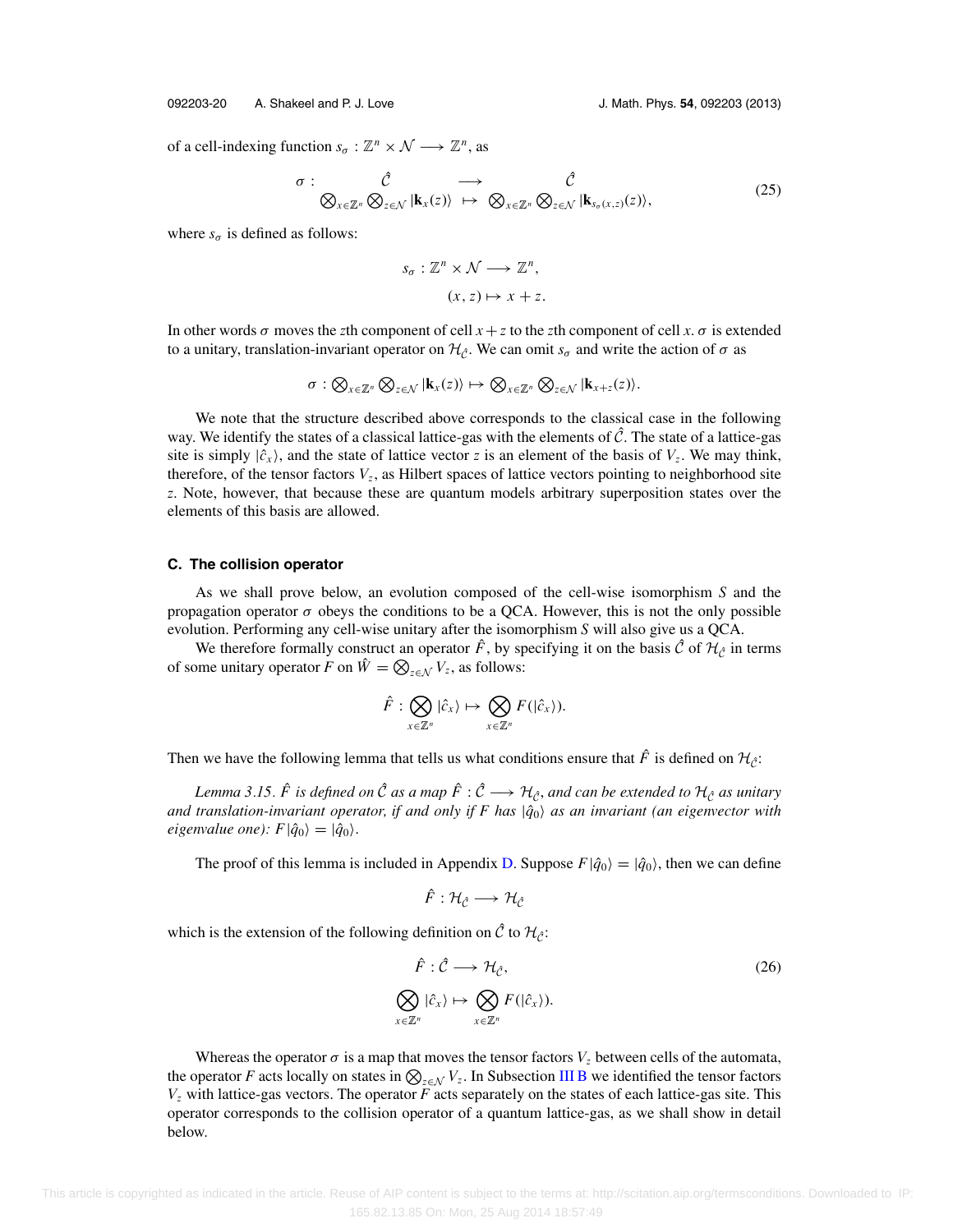<span id="page-22-0"></span>092203-21 A. Shakeel and P. J. Love J. Math. Phys. **54**, 092203 (2013)

#### **D. The definition of a quantum lattice-gas automaton (QLGA)**

At this point we have developed tools that are sufficient to give a formal definition of QLGA. The dynamics proceed by collision and propagation, as in the classical case and as in the models defined in Refs. [39,](#page-40-0) [42–44,](#page-40-0) and [7–9.](#page-39-0) A QLGA is defined as follows:

- (i) A lattice  $\mathcal{L} = \mathbb{Z}^n$ , whose sites we shall label by *x*.
- (ii) A neighborhood  $N$ . This translates to a neighborhood  $\mathcal{N}_x$  for each cell *x*, consisting of a set of cells as follows:  $\mathcal{N}_x = \{x + z | z \in \mathcal{N}\}.$
- (iii) For each element of the lattice  $\mathcal L$  there is a site Hilbert space  $\hat W = \bigotimes_{z \in \mathcal N} V_z$ , for some finitedimensional vector spaces  ${V_z}_{z \in \mathcal{N}}$ .  $\hat{W}$  contains a distinguished unit vector, the *quiescent state*  $|\hat{q}_0\rangle$ , which is a simple tensor:

$$
|\hat{q}_0\rangle = \bigotimes_{z \in \mathcal{N}} |\hat{q}_{0,z}\rangle, \text{ where } |\hat{q}_{0,z}\rangle \in V_z.
$$

- (iv) A Hilbert space of finite configurations in component form  $\mathcal{H}_{\hat{C}}$  as defined in Definition 3.14, in terms of  $\hat{W} = \bigotimes_{z \in \mathcal{N}} V_z$  and  $|\hat{q}_0\rangle$ .
- (v) A state of the automaton,  $\Psi$ , is an element of the Hilbert space of finite configurations in component form.
- (vi) A propagation operator relative to the neighborhood  $\mathcal{N}, \sigma : \mathcal{H}_{\hat{C}} \mapsto \mathcal{H}_{\hat{C}}$ , as defined in [\(25\)](#page-21-0).
- (vii) A local collision operator *F*, which is a unitary operator on the site Hilbert space  $\hat{W} = \bigotimes_{z \in \mathcal{N}} V_z$ , such that *F* has  $|\hat{q}_0\rangle$  as an invariant (an eigenvector with eigenvalue one):  $F|\hat{q}_0\rangle = |\hat{q}_0\rangle$ . The associated *collision operator*  $\hat{F}: \mathcal{H}_{\hat{C}} \mapsto \mathcal{H}_{\hat{C}}$ , in terms of *F*, as defined in [\(26\)](#page-21-0).
- (viii) A global evolution operator  $\hat{R}$ <sup>n which</sup> consists of applying the propagation operator  $\sigma$  followed by the local collision operator at every site, i.e., is given by

$$
\hat{R}=\hat{F}\sigma.
$$

The tensor factors  $V_z$  may be identified with the lattice vectors of a classical lattice-gas, which point to the elements of the neighborhood of a site.

#### **E. Local inner product preserving transformation to component form**

Let  $\tilde{S}$  be the map that takes  $\mathcal{H}_C$  to  $\mathcal{H}_C$ , i.e. the global map that is the result of applying the local isomorphism *S* to every cell.

$$
\tilde{S}:\mathcal{H}_{\mathcal{C}}\longrightarrow\mathcal{H}_{\hat{\mathcal{C}}}
$$

this map is defined on  $\mathcal C$  as

$$
\tilde{S}: \mathcal{C} \longrightarrow \mathcal{H}_{\hat{\mathcal{C}}},
$$
\n
$$
\bigotimes_{x \in \mathbb{Z}^n} |c_x\rangle \mapsto \bigotimes_{x \in \mathbb{Z}^n} S(|c_x\rangle),
$$
\n(27)

and extended to  $\mathcal{H}_{\mathcal{C}}$ . Here *S* : *W* →  $\hat{W}$  is as in Theorem 3.10, and with the choice of inner product on  $\hat{W} = \bigotimes_{z \in \mathcal{N}} V_z$  as discussed at the beginning of Sec. [III B,](#page-19-0) *S* is an inner product preserving isomorphism of Hilbert spaces *W* and  $\hat{W}$ . This implies  $\tilde{S}$  is an inner product preserving isomorphism of Hilbert spaces  $\mathcal{H}_{\mathcal{C}}$  and  $\mathcal{H}_{\hat{\mathcal{C}}}$ .

#### **F. Quantum cellular automata and quantum lattice-gases**

Now we combine the foregoing results to prove our main theorem and characterize the class of QCAs that are QLGAs.

For a QCA defined by  $(R, H<sub>C</sub>)$ , with neighborhood  $\mathcal{N}$ , let  $\mathcal{D}_{x-y,x}$  be as defined in [\(10\)](#page-14-0), where  $x \in$  $\mathbb{Z}^n$ , and *y* ∈ N. Assuming that *R* obeys the condition in Theorem 3.10:  $\mathcal{A}_x$  = span( $\prod_{y \in \mathcal{N}} \mathcal{D}_{x-y,x}$ ), we can construct a locally equivalent QCA  $(R', H_{C'})$  (as defined in Sec. [III A\)](#page-18-0), with a quiescent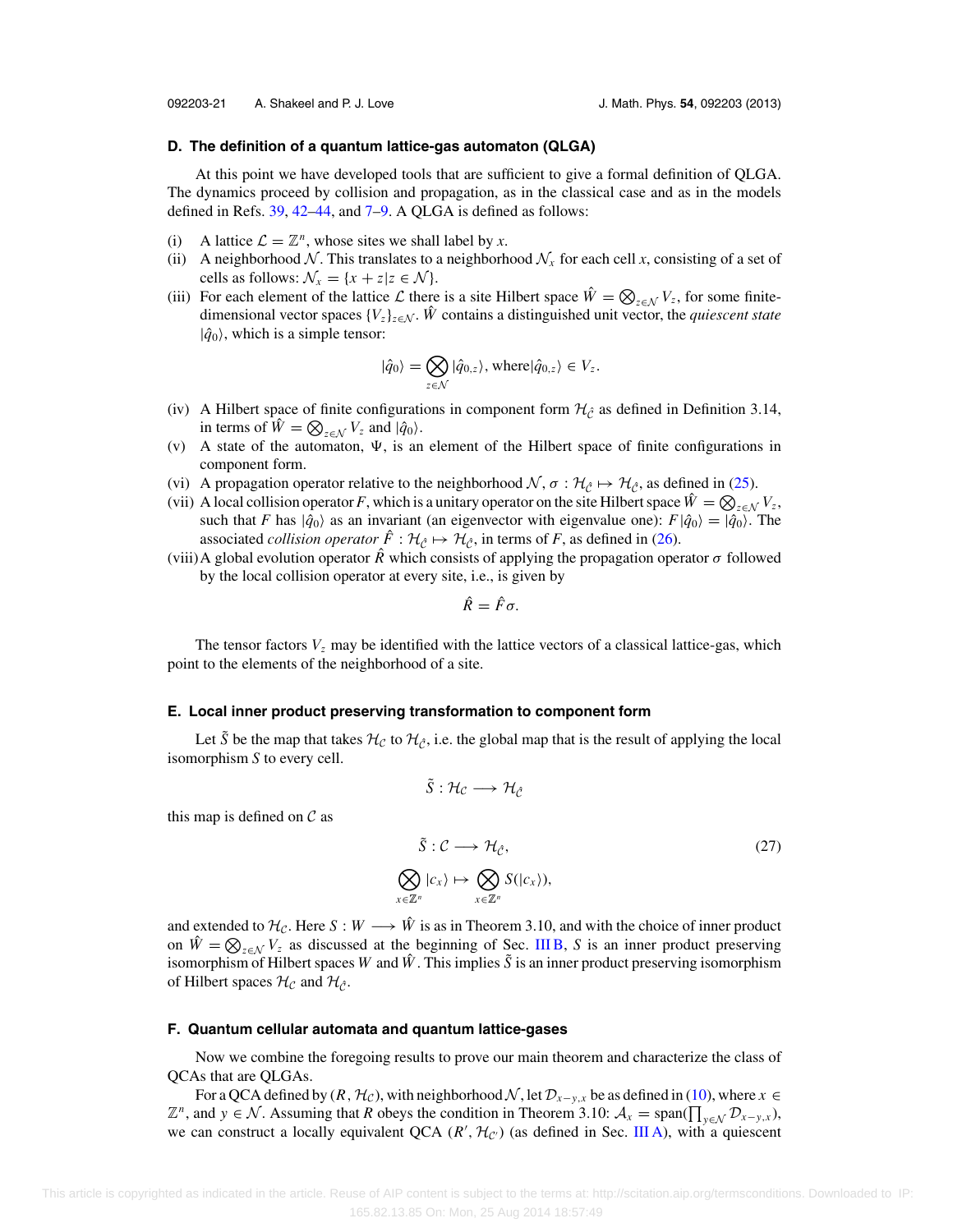<span id="page-23-0"></span>092203-22 A. Shakeel and P. J. Love J. Math. Phys. **54**, 092203 (2013)

symbol  $|q'_0\rangle$ , whose image under the isomorphism *S* in Theorem 3.10, satisfies

$$
|\hat{q}'_0\rangle = S(|q'_0\rangle) \in \bigotimes_{z \in \mathcal{N}} V_z, \text{ is a simple tensor, i.e., } |\hat{q}'_0\rangle = \bigotimes_{z \in \mathcal{N}} |\hat{q}'_{0,z}\rangle, \text{ where } |\hat{q}'_{0,z}\rangle \in V_z.
$$

Under the condition in Theorem 3.10, therefore, we may as well consider a QCA  $(R, H<sub>C</sub>)$  for which  $|\hat{q}_0\rangle$  is a simple tensor. That is, up to local unitary equivalence:

**Theorem 3.16.** *R is the global evolution of a QCA on the Hilbert space of finite configurations*  $H_c$ , with neighborhood  $N$ , and satisfies:  $A_x = \text{span}(\prod_{y \in \mathcal{N}} \mathcal{D}_{x-y,x})$ , if and only if:

(i) *There exists an isomorphism of vector spaces S*:

$$
S:W\longrightarrow\bigotimes_{z\in\mathcal{N}}V_z
$$

*for some vector spaces*  $\{V_z\}_{z \in \mathcal{N}}$ . *Under the isomorphism S, for each*  $y \in \mathcal{N}$ :

$$
\mathcal{D}_{x-y,x} \cong \text{End}(V_y) \otimes \bigotimes_{z \in \mathcal{N}, z \neq y} \mathbb{I}_{V_z}.
$$

*Furthermore,*  $\hat{W} = \bigotimes_{z \in \mathcal{N}} V_z$  can be given an inner product such that S is an inner product *preserving isomorphism of Hilbert spaces.*

(ii) *R is given by*

$$
R=\tilde{S}^{-1}\hat{F}\sigma\tilde{S},
$$

*where*  $\sigma$  *is as in* [\(25\)](#page-21-0)*,*  $\hat{F}$  *is as in* ([26\)](#page-21-0) *in terms of a unitary map*  $F$  *on*  $\bigotimes_{z \in \mathcal{N}} V_z$ *, and*  $\tilde{S}$  *is as in [\(27\)](#page-22-0).*

(iii) *F*, in the definition of  $\hat{F}$ , has  $|\hat{q}_0\rangle$  as an invariant:  $F|\hat{q}_0\rangle = |\hat{q}_0\rangle$ .

Before proving the theorem, we summarize its implications.

*Remark. Theorem 3.16 proves that QCA that satisfy*  $A_x = \text{span}(\prod_{y \in \mathcal{N}} \mathcal{D}_{x-y,x})$  are equivalent *to QLGA, and vice versa in the following sense. Part (i) of Theorem 3.16 shows that there is an isomorphism S from the cell algebra of the QCA to the states of the lattice vectors of the QLGA. Part (ii) shows that applying S to the Hilbert space of each cell enables R to be realized as a product of collision and propagation operators. Hence Theorem 3.16 identifies QCA satisfying*  $A_x = \text{span}(\prod_{y \in \mathcal{N}} \mathcal{D}_{x-y,x})$  *with QLGA as defined in Subsection [III D.](#page-22-0)* 

*Proof of Theorem 3.16.* We first prove that if *R* is the global evolution of a QCA, and satisfies

$$
\mathcal{A}_x = \text{span}(\prod_{y \in \mathcal{N}} \mathcal{D}_{x-y,x}),
$$

then (i), (ii), and (iii) follow.

By Theorem 3.10, the vector space isomorphism *S* in (i) is immediate. We can imbue  $\hat{W}$  =  $S(W) = \bigotimes_{z \in \mathcal{N}} V_z$  with an inner product such that  $\{S(|q\rangle): q \in \mathcal{Q}\}\$  is an orthonormal set (as discussed in the beginning of Sec. [III B\)](#page-19-0). By this choice of inner product,  $\hat{W}$  is a Hilbert space such that *S* is an inner product preserving isomorphism of Hilbert spaces, hence proving (i).

By Corollary 3.11 (iii),  $\mathcal{R}_x = \text{span}(\prod_{z \in \mathcal{N}} \mathcal{D}_{x,x+z})$ , where the definition of  $\mathcal{D}_{x,x+z}$  is as in [\(10\)](#page-14-0). It follows that

$$
\tilde{S}\mathcal{R}_x\tilde{S}^{-1} = \text{span}(\prod_{z \in \mathcal{N}} \tilde{S}\mathcal{D}_{x,x+z}\tilde{S}^{-1}),\tag{28}
$$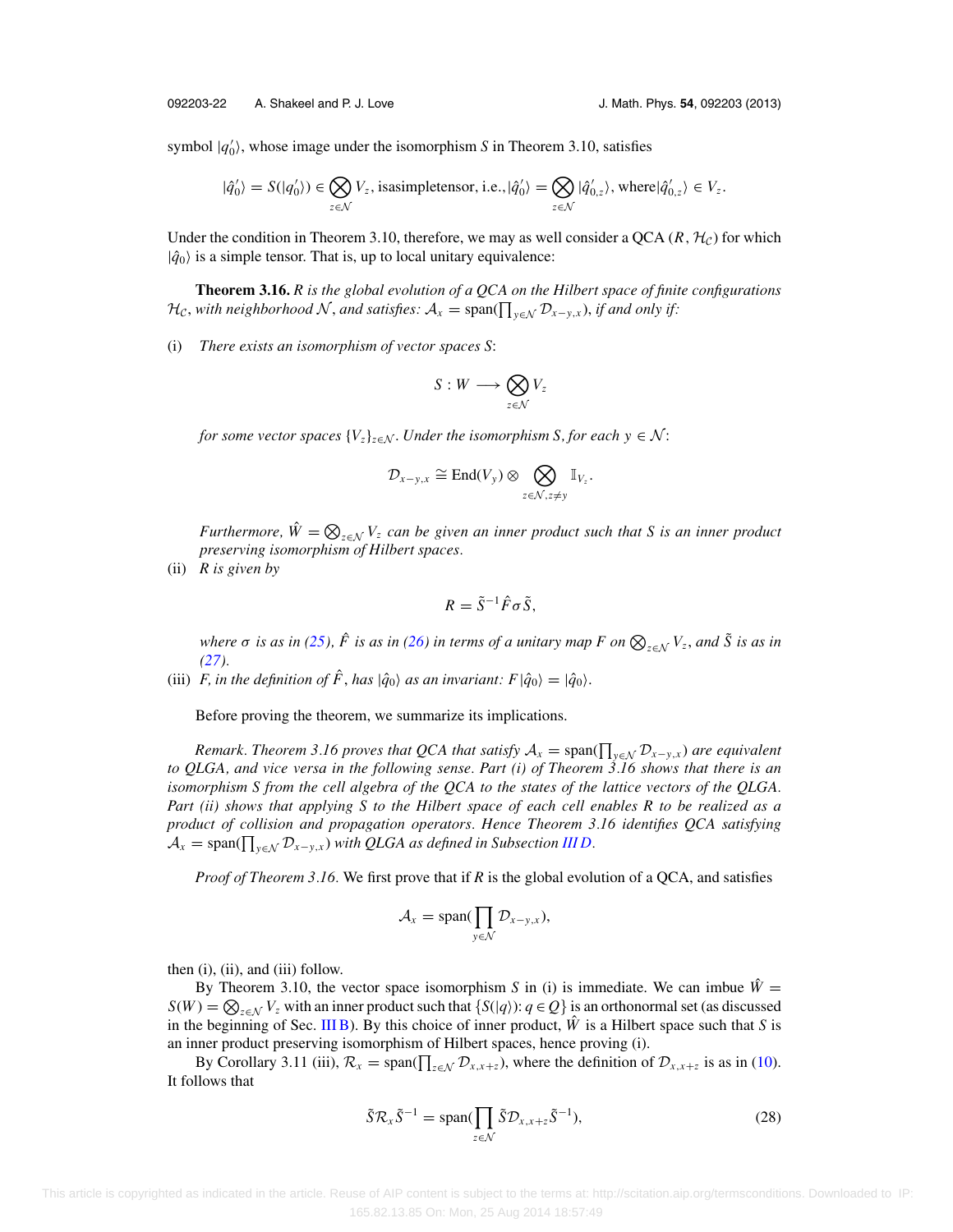<span id="page-24-0"></span>092203-23 A. Shakeel and P. J. Love J. Math. Phys. **54**, 092203 (2013)

where  $\tilde{S}$  is as in [\(27\)](#page-22-0). We use the indexing from [\(22\)](#page-20-0) to [\(24\)](#page-20-0). The isomorphisms from Theorem 3.10 gives us

$$
A_x = \tilde{S}^{-1} \big( \bigotimes_{z \in \mathcal{N}} \text{End}(V_{z,x}) \big) \tilde{S},
$$
  

$$
\tilde{S} \mathcal{D}_{x,x+z} \tilde{S}^{-1} = \text{End}(V_{z,x+z}).
$$

Using the above, we expand the LHS of  $(28)$ :

$$
\tilde{S}\mathcal{R}_x\tilde{S}^{-1}=\tilde{S}R^{\dagger}\mathcal{A}_xR\tilde{S}^{-1}=(\tilde{S}R^{\dagger}\tilde{S}^{-1})(\bigotimes_{z\in\mathcal{N}}\text{End}(V_{z,x}))(\tilde{S}R\tilde{S}^{-1}),
$$

and the RHS:

$$
\mathrm{span}(\prod_{z\in\mathcal{N}}\tilde{S}\mathcal{D}_{x,x+z}\tilde{S}^{-1})=\mathrm{span}(\prod_{z\in\mathcal{N}}\mathrm{End}(V_{z,x+z}))=\bigotimes_{z\in\mathcal{N}}\mathrm{End}(V_{z,x+z}),
$$

and obtain

$$
(\tilde{S}R^{\dagger}\tilde{S}^{-1})\big(\bigotimes_{z\in\mathcal{N}}\text{End}(V_{z,x})\big)(\tilde{S}R\tilde{S}^{-1})=\bigotimes_{z\in\mathcal{N}}\text{End}(V_{z,x+z}).\tag{29}
$$

Let us denote  $\hat{R} = \tilde{S}R\tilde{S}^{-1}$ :

$$
\hat{R} = \tilde{S}R\tilde{S}^{-1} : \mathcal{H}_{\hat{C}} \longrightarrow \mathcal{H}_{\hat{C}}.
$$

 $\hat{R}$  is clearly unitary as *R* is unitary and  $\tilde{S}$  is inner product preserving ( $\tilde{S}$  is composed of inner product preserving operator *S* acting on every cell), and is translation-invariant since *R* and  $\tilde{S}$  are translation-invariant.

Fix  $x \in \mathbb{Z}^n$ . Choose a basis,  $B_{V_x}$ , of  $\hat{W}_x = \bigotimes_{z \in \mathcal{N}} V_{z,x}$ :

$$
B_{V_x} = \{|b_x\rangle\} \subset \bigotimes_{z \in \mathcal{N}} V_{z,x}.
$$
\n(30)

For instance, we can choose  $B_{V_x}$  to be the product basis of  $\hat{W}_x$  of the form [\(19\)](#page-19-0), letting:  $B_{V_x} = \{ \bigotimes_{z \in \mathcal{N}} |\mathbf{k}_x(z)\rangle : \mathbf{k}_x \in \prod_{z \in \mathcal{N}} \{1, ..., d_{V_z}\}\}\.$  The set  $\{|b_x\rangle \otimes \langle b'_x| : |b_x\rangle, |b'_x\rangle \in B_{V_x}\}\)$  is a basis of  $\text{End}(\hat{W}_x) = \bigotimes_{z \in \mathcal{N}} \text{End}(V_{z,x})$ . Choose such a basis element of End $(\hat{W}_x)$  and create a basis operator local on cell *x*:

$$
\hat{A}_x = (|b_x\rangle \otimes \langle b'_x|) \otimes \mathbb{I}_{\overline{\{x\}}},\tag{31}
$$

where  $\mathbb{I}_{\overline{x}}$  is the identity on co-{*x*} space (defined in Definition 3.1 for  $\mathcal{H}_{\mathcal{C}}$ , and the definition applies equally for  $H_{\hat{C}}$  by replacing C with  $\hat{C}$ ).  $\mathbb{I}_{\overline{x}}$  is included as part of the local operator to help make the argument clear:

$$
\hat{R}^\dagger \hat{A}_x \hat{R} = \hat{R}^\dagger \big( (|b_x\rangle \otimes \langle b'_x|) \otimes \mathbb{I}_{\overline{\{x\}}} \big) \hat{R}.
$$

By (29),  $\hat{R}^{\dagger} \hat{A}_x \hat{R}$  is a rank one element of  $\bigotimes_{z \in \mathcal{N}} \text{End}(V_{z,x+z})$ , whereas, by definition,  $\hat{A}_x$  is a rank-one element of End $(\hat{W}_x) = \bigotimes_{z \in \mathcal{N}} \text{End}(V_{z,x})$ . Since  $\hat{R}^\dagger \hat{A}_x \hat{R}$  is an element of  $\bigotimes_{z \in \mathcal{N}} \text{End}(V_{z,x+z})$  for all basis elements  $\hat{A}_x \in End(\hat{W}_x)$  of the form chosen, this implies that we can write  $\hat{R}^\dagger \hat{A}_x \hat{R}$  as follows:

$$
\hat{R}^{\dagger} \hat{A}_x \hat{R} = \sigma_x^{\dagger} \big( (|w_x\rangle \otimes \langle w'_x|) \otimes \mathbb{I}_{\overline{\{x\}}} \big) \sigma_x, \tag{32}
$$

for some  $|w_x\rangle$ ,  $|w'_x\rangle \in \hat{W}_x = \bigotimes_{z \in \mathcal{N}} V_{z,x}$ , and an appropriate permutation operator  $\sigma_x$ .  $\sigma_x$  maps the components of the neighborhood elements of cell *x*,  $\bigotimes_{z \in \mathcal{N}} V_{z,x+z}$ , to the corresponding components of cell  $x$ ,  $\bigotimes_{z \in \mathcal{N}} V_{z,x}$ .

We label the combined cell and component indices together by the pair  $(t, z) \in \mathbb{Z}^n \times \mathcal{N}$ . It is necessary and sufficient that  $\sigma_x$  satisfy the following conditions:

(a)  $\sigma_x$  permutes the *z*th component of a cell to *z*th component of another cell (where  $z \in \mathcal{N}$ ). That is,  $\sigma_x$  permutes the cell indices  $t \in \mathbb{Z}^n$ , leaving the component indices  $z \in \mathcal{N}$  unchanged.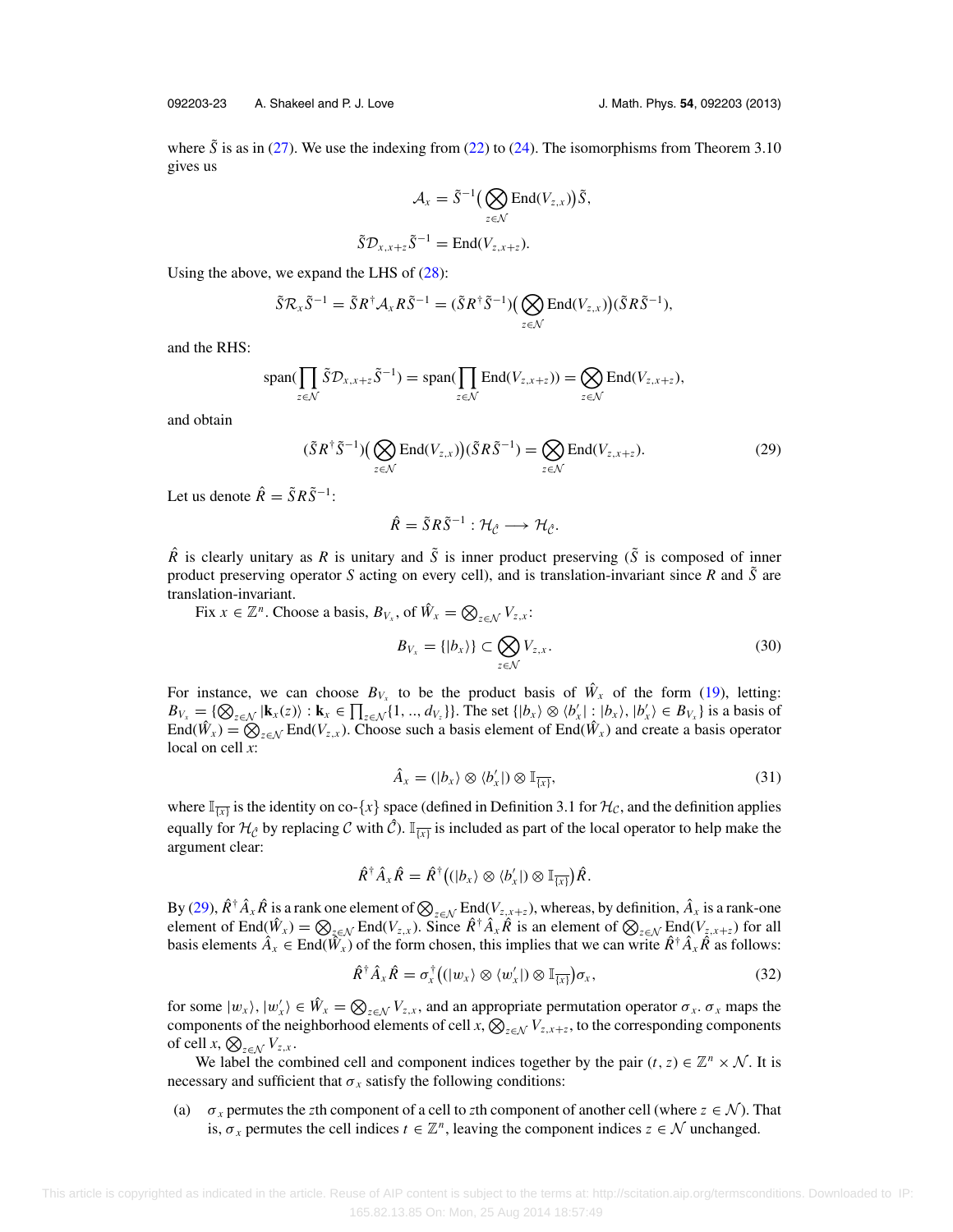092203-24 A. Shakeel and P. J. Love J. Math. Phys. **54**, 092203 (2013)

(b) For the cell index  $t = x$ ,  $\sigma_x$  maps the *z*th component of the neighborhood cell  $x + z$  to the *z*th component of cell *x* (where  $z \in \mathcal{N}$ ).

To satisfy the requirement in condition (a) that  $\sigma_x$  only permute the cell indices, keeping the component indices intact, we use a cell-indexing function,  $s_x : \mathbb{Z}^n \times \mathcal{N} \longrightarrow \mathbb{Z}^n$ , in the definition of  $\sigma_x$ . As every element  $|\hat{c}\rangle \in \hat{\mathcal{C}}$  (Definition 3.13) is of the form  $|\hat{c}\rangle = \bigotimes_{t \in \mathbb{Z}^n} \bigotimes_{z \in \mathcal{N}} |\mathbf{k}_t(z)\rangle$  [\(22\)](#page-20-0), we can define  $\sigma_x$  as follows:

$$
\sigma_x: \qquad \hat{\mathcal{C}} \qquad \longrightarrow \qquad \hat{\mathcal{C}} \qquad \qquad \longrightarrow \qquad \hat{\mathcal{C}} \qquad \qquad \hat{\mathcal{C}} \qquad \qquad \otimes_{t \in \mathbb{Z}^n} \bigotimes_{z \in \mathcal{N}} |\mathbf{k}_{s_x(t,z)}(z)\rangle.
$$

The rest of the requirements in conditions (a) and (b) above can be recast as restrictions on  $s<sub>x</sub>$ . The remaining requirement in condition (a) is that  $\sigma_x$  is a permutation. This implies that when the component index of the domain of  $s_x$  is fixed to be some  $z \in \mathcal{N}$ ,  $s_x$  is a bijection of the cell indices  $\mathbb{Z}^n$ , i.e., a permutation of cell indices:

$$
S_X \mid_{\mathbb{Z}^n \times z} : \mathbb{Z}^n \times z \longleftrightarrow \mathbb{Z}^n.
$$

Condition (b) implies that when the cell index  $t \in \mathbb{Z}^n$  of the domain of  $s_x$  is fixed to be  $x, s_x$  is as follows:

$$
S_X \mid_{x \times \mathcal{N}} : x \times \mathcal{N} \longrightarrow \mathbb{Z}^n,
$$

$$
(x, z) \mapsto x + z.
$$

 $\sigma_x$  thus defined on  $\hat{C}$  under the constraints (a) and (b), is extended to  $\mathcal{H}_{\hat{C}}$ .

Now consider the implication of combining [\(31\)](#page-24-0) and [\(32\)](#page-24-0):

$$
\hat{R}^{\dagger}((|b_x\rangle \otimes \langle b'_x|) \otimes \mathbb{I}_{\overline{\{x\}}})\hat{R} = \sigma_x^{\dagger}((|w_x\rangle \otimes \langle w'_x|) \otimes \mathbb{I}_{\overline{\{x\}}})\sigma_x.
$$
\n(33)

We have the above equality for every  $|b_x\rangle \otimes \langle b'_x|$  and for the corresponding  $|w_x\rangle \otimes \langle w'_x|$ . So we define a linear map  $T_x$  on  $\hat{W}_x = \bigotimes_{z \in \mathcal{N}} V_{z,x}$ , by defining it on the basis  $B_{V_x}$  [\(30\)](#page-24-0):

$$
T_x: B_{V_x} \longrightarrow \hat{W}_x,
$$
  

$$
|b_x\rangle \mapsto |w_x\rangle,
$$

where  $|b_x\rangle$  and  $|w_x\rangle$  are as in (33).  $T_x$  is extended to  $\hat{W}_x$  by linearity. Then  $T_x$  is unitary since  $\hat{R}$  is unitary. By symmetry, we can write  $(33)$  as

$$
\hat{R}^{\dagger}((|b_x\rangle\otimes\langle b_x'|)\otimes \mathbb{I}_{\overline{\{x\}}})\hat{R}=\sigma_x^{\dagger}\big((T_x|b_x\rangle\otimes\langle b_x'|T_x^{\dagger})\otimes \mathbb{I}_{\overline{\{x\}}}\big)\sigma_x.
$$

This is true for every  $x \in \mathbb{Z}^n$ . In addition,  $\hat{R} = \tilde{S}R\tilde{S}^{-1}$  is translation-invariant, which implies that all the maps  $T_x$  can be taken to be the same unitary map *T* on  $\hat{W} = \bigotimes_{z \in \mathcal{N}} V_z$ , and that the map  $\sigma_x$  for each *x* is translation-invariant, i.e., each  $\sigma_x$  is the map  $\sigma$  defined in [\(25\)](#page-21-0). Now define  $F : \hat{W} \mapsto \hat{W}$ , to be  $F := T^{\dagger}$ . Then  $\hat{R} = \tilde{S}R\tilde{S}^{-1}$  is a composition of the propagation operator  $\sigma$  followed by the collision operator *F*ˆ:

$$
\tilde{S}R\tilde{S}^{-1}=\hat{F}\sigma,
$$

where  $\sigma$  is as defined in [\(25\)](#page-21-0), and  $\hat{F}$  is a unitary map on  $\mathcal{H}_{\hat{C}}$  as defined in [\(26\)](#page-21-0) in terms of *F*. Thus we get part (ii) of the theorem. By Lemma 3.15 we get part (iii) of the theorem: *F* in the definition of *F* has  $|\hat{q}_0\rangle$  as an invariant, i.e.,  $F|\hat{q}_0\rangle = |\hat{q}_0\rangle$ .

Next we prove that if (i), (ii), and (iii) hold then *R* is the global evolution of a QCA with neighborhood N, and that it satisfies the condition  $A_x = \text{span}(\prod_{y \in \mathcal{N}} \mathcal{D}_{x-y,x})$ . Unitarity and translationinvariance are obvious from the definition. To prove causality, let us assume  $A_x$  is a local operator on cell *x*. We consider the action of  $R^{\dagger}A_xR$  on basis elements of  $\mathcal{H}_{\mathcal{C}}$ . Both  $\tilde{S}$  and  $\hat{F}$  act locally on cells by *S* and *F*, respectively. The conjugation of  $A_x$  by *S* is an isomorphism of  $A_x$  to  $\hat{A}_x = \bigotimes_{z \in \mathcal{N}} End(V_{z,x})$ (the counterpart of  $A_x$ ), and the conjugation of  $\hat{A}_x$  by F is an isomorphism of  $\hat{A}_x$  to itself. Observe also that  $F|\hat{q}_0\rangle = |\hat{q}_0\rangle$ . Then we may as well simply look at the conjugation of  $\hat{A}_x$  by  $\sigma$ , and only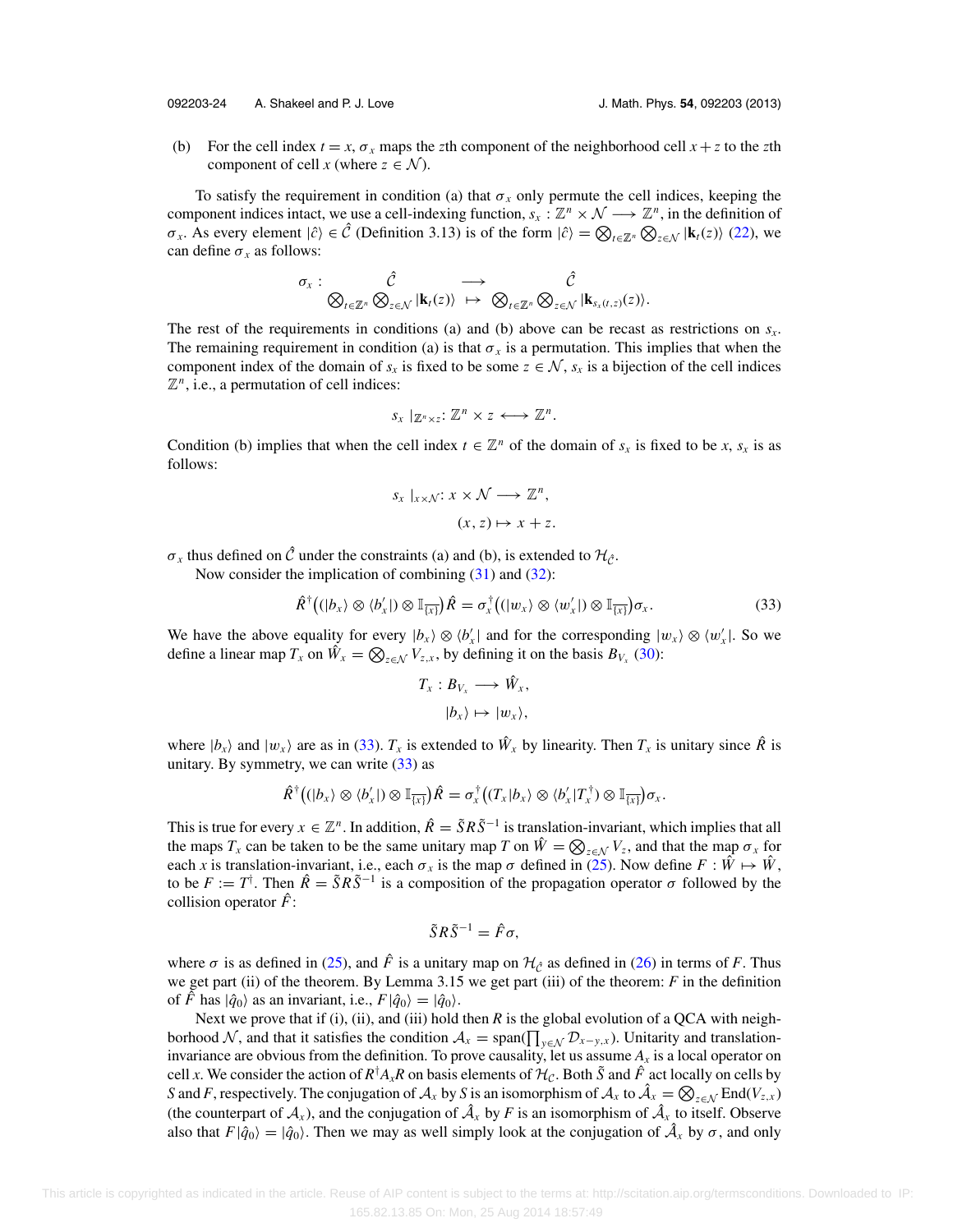092203-25 A. Shakeel and P. J. Love J. Math. Phys. **54**, 092203 (2013)

need to show that propagation is causal. Therefore we can simply consider the action of  $\sigma^{-1}\hat{\mathcal{A}}_x\sigma$  on basis elements of  $\mathcal{H}_{\hat{C}}$ . We can write such a basis element as

$$
|\hat{c}\rangle = \bigotimes_{y\in\mathbb{Z}^n} \big(\bigotimes_{z\in\mathcal{N}} |{\bf k}_y(z)\rangle\big).
$$

Then

$$
\sigma|\hat{c}\rangle = \bigotimes_{y\in\mathbb{Z}^n} \big(\bigotimes_{z\in\mathcal{N}} |{\bf k}_{y+z}(z)\rangle\big).
$$

There is no loss of generality (by linearity) in assuming that  $\hat{A}_x \in \hat{\mathcal{A}}_x$  is a basis element:

$$
\hat{A}_x = \left( \left( \bigotimes_{r \in \mathcal{N}} |a_x(r) \rangle \right) \otimes \left( \bigotimes_{r' \in \mathcal{N}} \langle a'_x(r')| \right) \right) \otimes \mathbb{I}_{\overline{\{x\}}},
$$

where  $|a_x(r)\rangle \in V_r$ , and  $|a'_x(r')\rangle \in V_{r'}$ , and where  $\mathbb{I}_{\overline{\{x\}}}$  is the identity on co- $\{x\}$  space, as in Definition 3.1. Denote by  $p_x = \prod_{z \in \mathcal{N}} \langle a'_x(z) | \mathbf{k}_{x+z}(z) \rangle$ . Then this implies

$$
\sigma^{-1}\hat{A}_x\sigma|\hat{c}\rangle = p_x \bigotimes_{y=x+z:z\in\mathcal{N}} \left( \underbrace{|a_x(z)\rangle}_{z'=z} \otimes \bigotimes_{z'\in\mathcal{N}\setminus\{z\}} \ket{\mathbf{k}_y(z')}\right) \otimes \big(\bigotimes_{y\in\mathbb{Z}^n\setminus\{x+z:z\in\mathcal{N}\}} \bigotimes_{z'\in\mathcal{N}} \ket{\mathbf{k}_y(z')}\right).
$$

The above shows that  $\sigma^{-1}\hat{A}_x\sigma$  is local upon  $\mathcal{N}_x$ , hence by Theorem 3.8 (structural reversibility),  $\hat{R}$  is causal relative to neighborhood  $N$ . This in turn implies, by cell-wise conjugation with local isomorphisms *S* and *F*, that *R* is causal relative to neighborhood  $N$ .

Next we show that  $A_x = \text{span}(\prod_{y \in \mathcal{N}} \mathcal{D}_{x-y,x})$ . By the same reasoning used in showing causality, we can consider the following quantities. Let  $\hat{\mathcal{B}}_z = \sigma^{-1} \hat{\mathcal{A}}_z \sigma$  (the counterpart of  $\mathcal{R}_z$ ). Let  $\hat{\mathcal{D}}_{x-y,x} =$  $\hat{\mathcal{B}}_{x-y} \cap \hat{\mathcal{A}}_x$  (the counterpart of  $\mathcal{D}_{x-y,x}$ ), for  $y \in \mathcal{N}$ . Then it is clear by the definition of  $\sigma$ , that

$$
\hat{\mathcal{D}}_{x-y,x} = \hat{\mathcal{B}}_{x-y} \cap \hat{\mathcal{A}}_x = \text{End}(V_{y,x}) \otimes \bigotimes_{z \in \mathcal{N}, z \neq y} \mathbb{I}_{V_{z,x}}
$$

for each  $y \in \mathcal{N}$ . This implies

$$
\hat{\mathcal{A}}_x = \text{span}(\prod_{y \in \mathcal{N}} \hat{\mathcal{D}}_{x-y,x}).
$$

This further implies, by cell-wise conjugation with local isomorphisms *S* and *F*, that:  $A_x$  = span( $\prod_{y \in \mathcal{N}} \mathcal{D}_{x-y,x}$ ).

The significance of this theorem is that it connects a local condition to the global structure of the QCA. We state the theorem in terms of propagation and collision operators which are the quantum analogues of the substeps of the evolution for a classical lattice-gas. There are, however, a few equivalent ways of expressing the global evolution *R* under the conditions of Theorem 3.16.

*Corollary 3.17. The global evolution in Theorem 3.16 can be given as*

$$
R=\tilde{T}\sigma\tilde{S}
$$

*for some map*  $\tilde{T}$ :

$$
\tilde{T}: \mathcal{H}_{\hat{\mathcal{C}}}\longrightarrow \mathcal{H}_{\mathcal{C}}.
$$

*Proof.* Let

$$
\tilde{T}: \mathcal{H}_{\hat{\mathcal{C}}} \longrightarrow \mathcal{H}_{\mathcal{C}}
$$

on  $\hat{\mathcal{C}}$  as

$$
\tilde{T}: \hat{\mathcal{C}} \longrightarrow \mathcal{H}_{\mathcal{C}}
$$

$$
\bigotimes_{x \in \mathbb{Z}^n} |c_x\rangle \mapsto \bigotimes_{x \in \mathbb{Z}^n} S^{-1}F(|c_x\rangle).
$$

 This article is copyrighted as indicated in the article. Reuse of AIP content is subject to the terms at: http://scitation.aip.org/termsconditions. Downloaded to IP: 165.82.13.85 On: Mon, 25 Aug 2014 18:57:49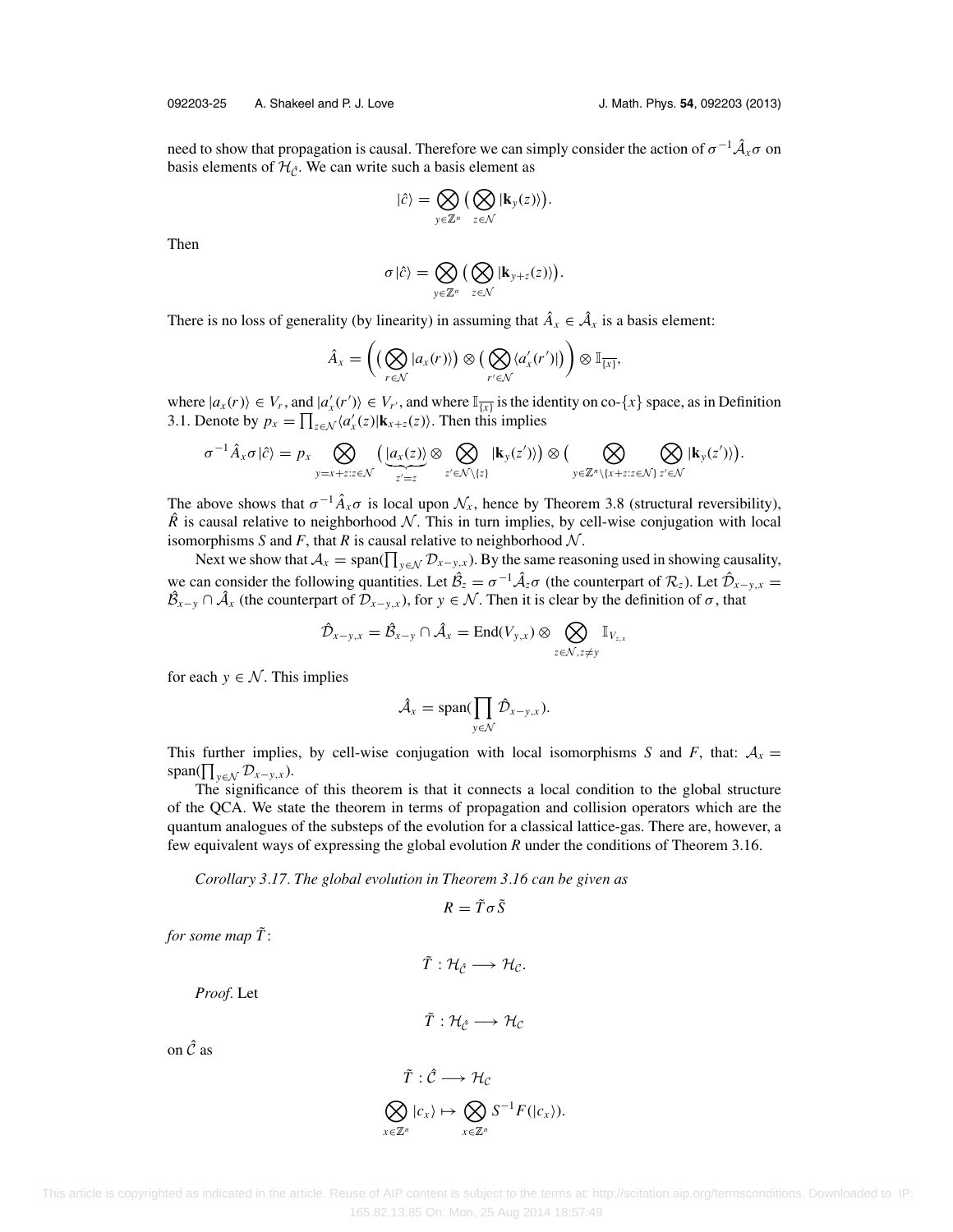<span id="page-27-0"></span>092203-26 A. Shakeel and P. J. Love J. Math. Phys. **54**, 092203 (2013)

*S*, and *F* are as in Theorem 3.16.  $\tilde{T}$  is extended to  $\mathcal{H}_{\rho}$ . By Theorem 3.16:

$$
R=\tilde{T}\sigma\tilde{S}.
$$

This is called the two-layered *brick structure*.<sup>[54](#page-40-0)</sup> However, instead of working with the space  $\mathcal{H}_{\mathcal{C}}$ , we can look at the QCA global evolution as it acts on the space  $\mathcal{H}_{\rho}$ . This gives us another equivalent form for the global evolution *R*.

*Corollary 3.18. The global evolution in Theorem 3.16 can equivalently be given by a unitary operator*  $\hat{R}$  *on*  $\mathcal{H}_{\hat{C}}$ :

$$
\hat{R}=\hat{F}\sigma.
$$

*Proof.* Let

$$
\hat{R}: \mathcal{H}_{\hat{C}} \longrightarrow \mathcal{H}_{\hat{C}},
$$
  

$$
\hat{R} = \tilde{S}R\tilde{S}^{-1}.
$$

By Theorem 3.16:

 $\hat{R} = \hat{F}\sigma$ .

 $\overline{\phantom{0}}$ 

*Remark. Another description of the QLGA is obtained under the unitary isomorphism:*

 $\sigma: \mathcal{H}_{\hat{C}} \to \mathcal{H}_{\hat{C}}$ .

*Under this isomorphism, the global evolution becomes*

$$
\check{R} = \sigma \hat{R} \sigma^{-1} = \sigma \hat{F}.
$$

Thus, the global evolution  $R$  is equivalent to one given by another global evolution operator *R*̂, with *S* and  $\tilde{S}^{-1}$  providing the change of basis between  $\mathcal{H}_{\mathcal{C}}$  and  $\mathcal{H}_{\hat{\mathcal{C}}}$ . The equivalent evolution  $\hat{R}$ happens in two stages: the *propagation* (or *advection*) stage given by σ, followed by the *collision* (or *scattering*) stage given by the map *F* on  $\bigotimes_{z \in \mathcal{N}} V_z$ . This completes the proof of equivalence of QCA satisfying the local condition of Theorem 3.16 to QLGA. Theorem 3.16 therefore characterizes the QLGA as a subclass of QCA. It is clear that the evolution given by Theorem 3.16 has as special cases both the classical lattice-gas defined in the introduction and the lattice-gas models previously investigated.[7–9,](#page-39-0) [39,](#page-40-0) [40,](#page-40-0) [42–45](#page-40-0) In Sec. IV we will give some examples of QCA which are *not* lattice-gases and show how they violate the conditions of Theorem 3.16. We also compute the matrices  $\mathcal{D}_{x,y}$ explicitly for the simplest quantum lattice-gas and show that the condition is indeed satisfied.

#### **IV. EXAMPLES**

In this section we consider examples of three subclasses of QCA. In the first case we examine the simplest quantum lattice-gas, defined as an example in Ref. [19](#page-39-0) and also obtained from consideration of the absence of scalar QCA in Ref. [39](#page-40-0) and investigated in Refs. [39](#page-40-0) and [42–44.](#page-40-0) Here it is instructive to see the algebras that appear in our local condition. Second, we investigate the counter example of Ref. [3](#page-39-0) to show that our condition is indeed not satisfied in this case. Finally, we give an example in which quantization of a classical automata changes the neighborhood size, and results in a QCA which is also not a QLGA. In this case we show how adding a propagation step to the original QCA allows our condition to be satisfied and hence results in a QLGA.

 $\overline{\phantom{0}}$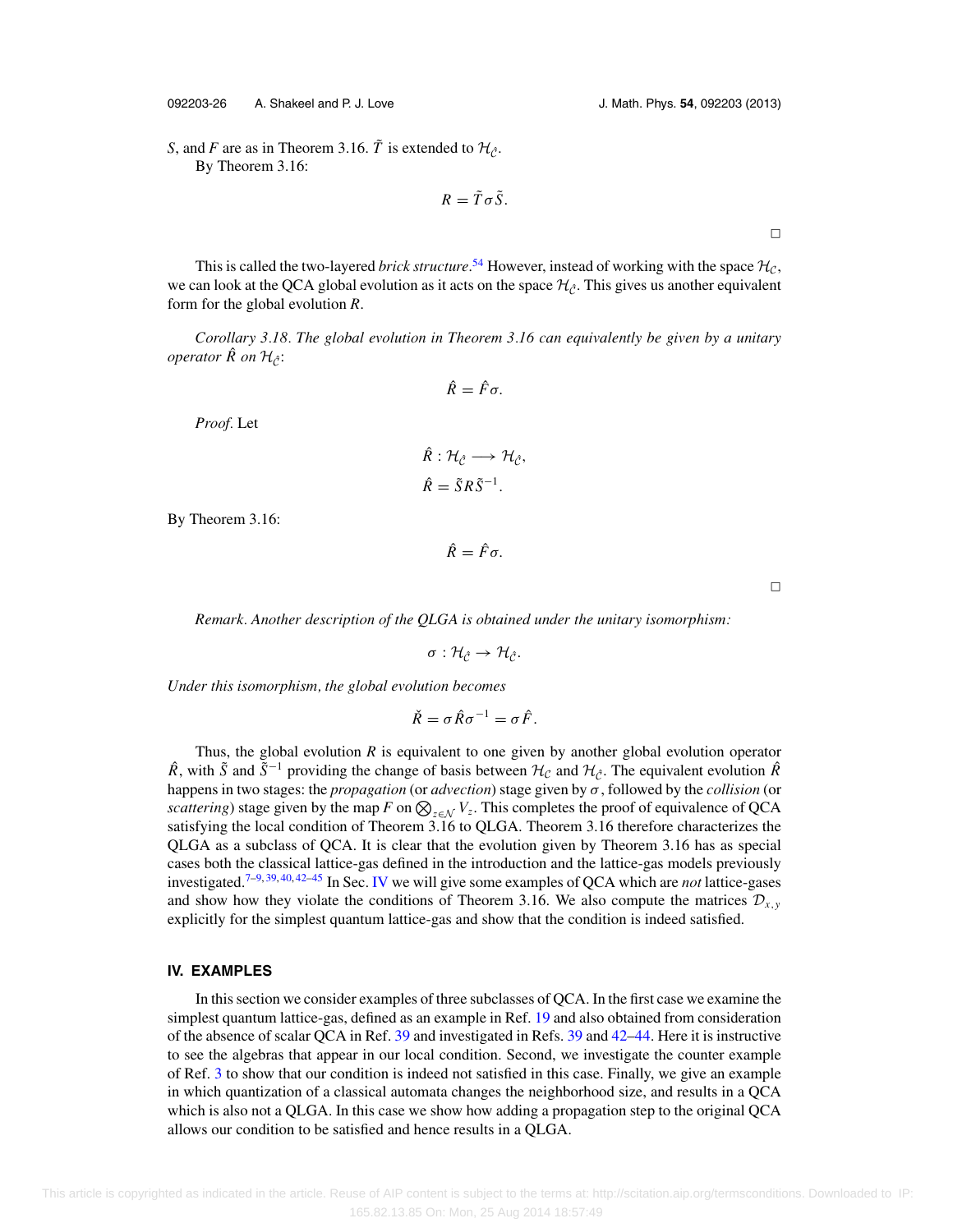#### **A. The simplest QLGA**

The simplest QLGA was originally investigated by Meyer as an extension of a single particle partitioned QCA.<sup>39</sup> In this model each site has two neighbors, and each site has two lattice vectors that point to these neighbors. At most one particle may be present on each vector so the site Hilbert space *W* is isomorphic to  $\mathbb{C}^4 \simeq \mathbb{C}^2 \otimes \mathbb{C}^2$ . The collision operator *F* is particle number conserving meaning that it is block diagonal with two blocks of dimension 1 and one block of dimension 2. We may choose the basis  $\{|00\rangle, |01\rangle, |10\rangle, |11\rangle\}$  for *W* in which the collision operator *F* may be written

$$
F = \begin{pmatrix} 1 & 0 & 0 & 0 \\ 0 & ie^{i\alpha}\sin\theta & e^{i\alpha}\cos\theta & 0 \\ 0 & e^{i\alpha}\cos\theta & ie^{i\alpha}\sin\theta & 0 \\ 0 & 0 & 0 & e^{i\beta} \end{pmatrix}.
$$

The lattice is Z and the neighborhood is  $\mathcal{N} = \{-1, +1\}$ . Because we are beginning from a QLGA dynamics composed of propagation and collision we may take the map *S* to be the identity. Then

$$
W = \hat{W} = \mathbb{C}^2 \otimes \mathbb{C}^2
$$

and the two tensor factors are  $V_{-1} \simeq \mathbb{C}^2$  and  $V_1 \simeq \mathbb{C}^2$ . From the Heisenberg point of view of the dynamics of the algebras  $A_x$ , which are localized on a lattice-gas site and hence act on  $\mathbb{C}^4$ , the collision step is simply some isomorphism of the algebra. We need therefore only to consider the action of the propagation operator to determine the algebras  $\mathcal{R}_x$  and  $\mathcal{D}_{x-y,x}$ . The action of  $\sigma$  on an operator localized on the site may be written

$$
\sigma^{-1}\mathbb{I}\otimes B\otimes\mathbb{I}\otimes\mathbb{I}\otimes A\otimes\mathbb{I}\sigma=\mathbb{I}\otimes\mathbb{I}\otimes A\otimes B\otimes\mathbb{I}\otimes\mathbb{I},
$$

where the first two tensor factors (reading from left to right) are the left lattice-gas site  $x - 1$ , the middle two tensor factors are the middle lattice-gas site *x* and the right two tensor factors are the right lattice-gas site  $x + 1$ . From this it is straightforward to write

$$
\mathcal{D}_{x-1,x} = \mathbb{I} \otimes \text{End}(\mathbb{C}^2),
$$
  

$$
\mathcal{D}_{x+1,x} = \text{End}(\mathbb{C}^2) \otimes \mathbb{I}.
$$

Evidently the span of the product of these algebras is  $End(\mathbb{C}^4)$  and hence this model satisfies the condition to be a quantum lattice-gas, as it must.

#### **B. QCA that are not QLGA**

Consider a one-dimensional classical CA as in Figure 4 in which a cell is 3 bits. Then a cell *x* is given by a triple  $(a_x, b_x, c_x) \in (\mathbb{Z}/(2))^3$ . The neighborhood is  $\mathcal{N} = \{-1, 0, 1\}$ , and the update rule μ:

$$
\mu: a_x \mapsto a_x + b_{x-1},
$$

$$
b_x \mapsto b_x,
$$

$$
c_x \mapsto c_x + b_{x+1}.
$$



FIG. 4. One-dimensional CA which is not a QLGA after quantization.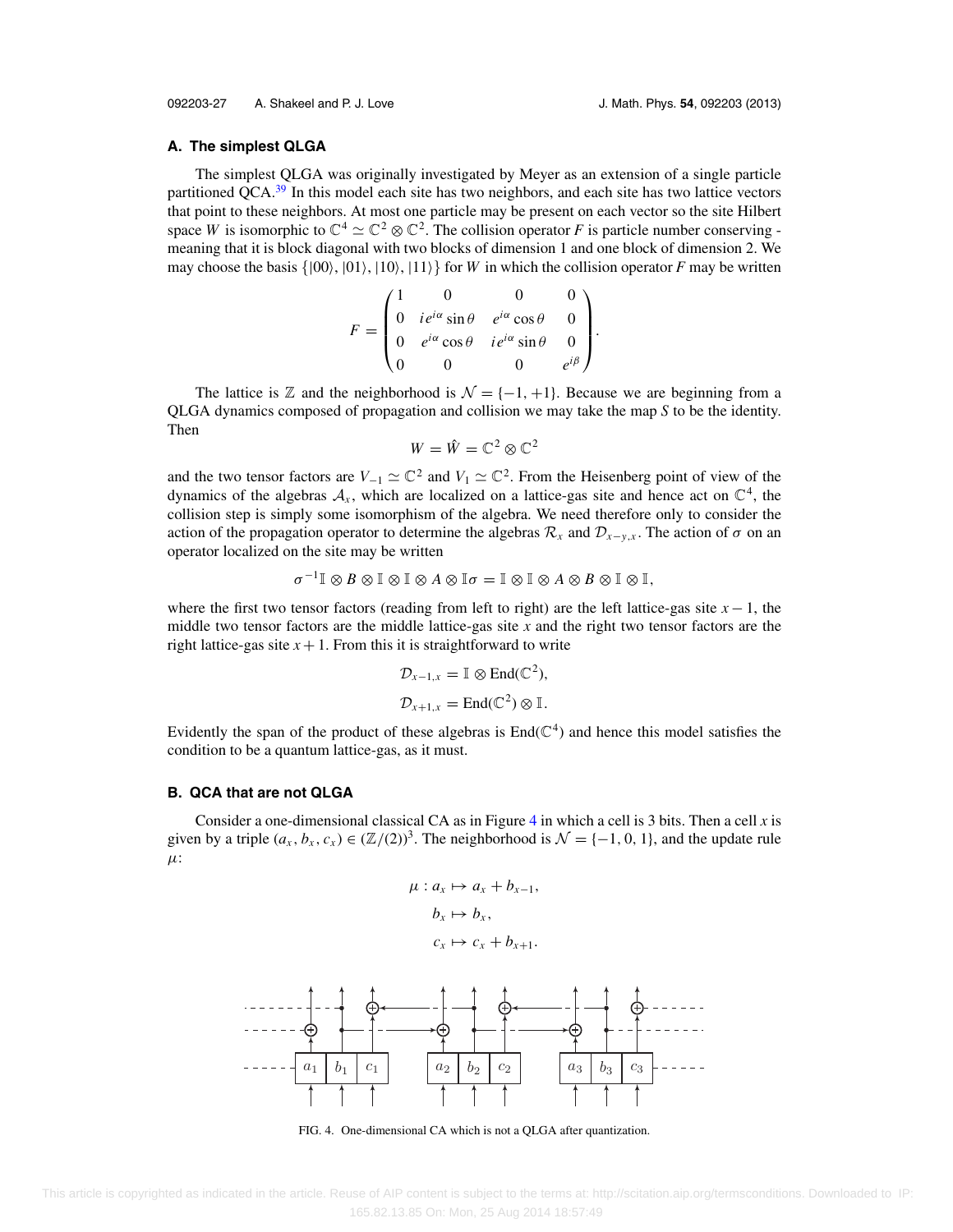092203-28 A. Shakeel and P. J. Love J. Math. Phys. **54**, 092203 (2013)

Quantizing this CA, we get a QCA. That means, we take the rule above to describe the evolution of a cell state as a function of neighborhood state. A cell *x* of the QCA consists of 3 qubits, with basis states:  $|a_x\rangle \otimes |b_x\rangle \otimes |c_x\rangle$ , where  $a_x, b_x, c_x \in \mathbb{Z}/(2)$ . The quiescent state is  $|\hat{q}_0\rangle = |0\rangle \otimes |0\rangle \otimes |0\rangle$ . The neighborhood is still  $\mathcal{N} = \{-1, 0, 1\}.$ 

Define the global evolution *R* on  $H_c$  through its action by a controlled-NOT operation on the neighborhood cells as follows:

$$
R: |a_x\rangle \mapsto |a_x + b_{x-1}\rangle
$$
  
\n
$$
|b_x\rangle \mapsto |b_x\rangle
$$
  
\n
$$
|c_x\rangle \mapsto |c_x + b_{x+1}\rangle.
$$

Let us write the element of Hadamard basis as:  $|\chi_a\rangle = \frac{1}{\sqrt{2}}$  $\frac{1}{2}(|0\rangle + (-1)^{a}|1\rangle)$  for  $a \in \mathbb{Z}/(2)$ . Note that  $|\chi_0\rangle = |+\rangle$  and  $|\chi_1\rangle = |-\rangle$ . We can equivalently look at the qubits in basis states:  $|\chi_{a_x}\rangle \otimes |b_x\rangle \otimes$  $|\chi_{c_x}\rangle$ , where  $a_x$ ,  $b_x$ ,  $c_x \in \mathbb{Z}/(2)$ . Since  $|+\rangle$  and  $|-\rangle$  are eigenvectors of the shift operation with eigenvalues 1 and  $-1$ , respectively, *R* can be given as

$$
R: |\chi_{a_x}\rangle \mapsto |\chi_{a_x}\rangle
$$
  
\n
$$
|b_x\rangle \mapsto (-1)^{b_x(a_{x+1}+c_{x-1})}|b_x\rangle
$$
  
\n
$$
|\chi_{c_x}\rangle \mapsto |\chi_{c_x}\rangle.
$$

We now compute the subalgebras  $\mathcal{D}_{x-y,x} = \mathcal{R}_{x-y} \cap \mathcal{A}_x$ , where  $y \in \mathcal{N}$ .  $\mathcal{D}_{x,x} = \mathcal{R}_x \cap \mathcal{A}_x$  $span({\{|a_x\rangle\langle a_x| \otimes |b_x\rangle\langle b_x| \otimes |c_x\rangle\langle c_x|})},$  where  $|a_x\rangle, |c_x\rangle \in {\{| + \rangle, | - \rangle}},$  and  $|b_x\rangle \in {\{|0\rangle, |1\rangle}}.$  $\mathcal{D}_{x-1,x} = \mathcal{R}_{x-1} \cap \mathcal{A}_x = \mathbb{C} \mathbb{I} \otimes \mathbb{I} \otimes \mathbb{I}$ .  $\mathcal{D}_{x+1,x} = \mathcal{R}_{x+1} \cap \mathcal{A}_x = \mathbb{C} \mathbb{I} \otimes \mathbb{I} \otimes \mathbb{I}$ . Then it is clear that dim span( $\prod_{y \in \{-1,0,1\}} \mathcal{D}_{x-y,x}$ ) = 8, while dim  $\mathcal{A}_x$  = 64. Theorem 3.16 then implies that this QCA is not a QLGA.

The 2-dimensional version of the above example is referred to as the Kari CA in Arrighi, Nesme, and Werner.<sup>3</sup> This is illustrated in Figure 5. The lattice  $\mathcal{L} = \mathbb{Z} \times \mathbb{Z}$ . A cell of this classical CA consists of 9 bits. The neighborhood is  $\mathcal{N} = \{-1, 0, 1\} \times \{-1, 0, 1\}$ . The center bit of the center cell acts by controlled-NOT on the appropriate bit of the neighboring cell as shown.



FIG. 5. Two-dimensional Kari CA which is not a QLGA after quantization.

 This article is copyrighted as indicated in the article. Reuse of AIP content is subject to the terms at: http://scitation.aip.org/termsconditions. Downloaded to IP: 165.82.13.85 On: Mon, 25 Aug 2014 18:57:49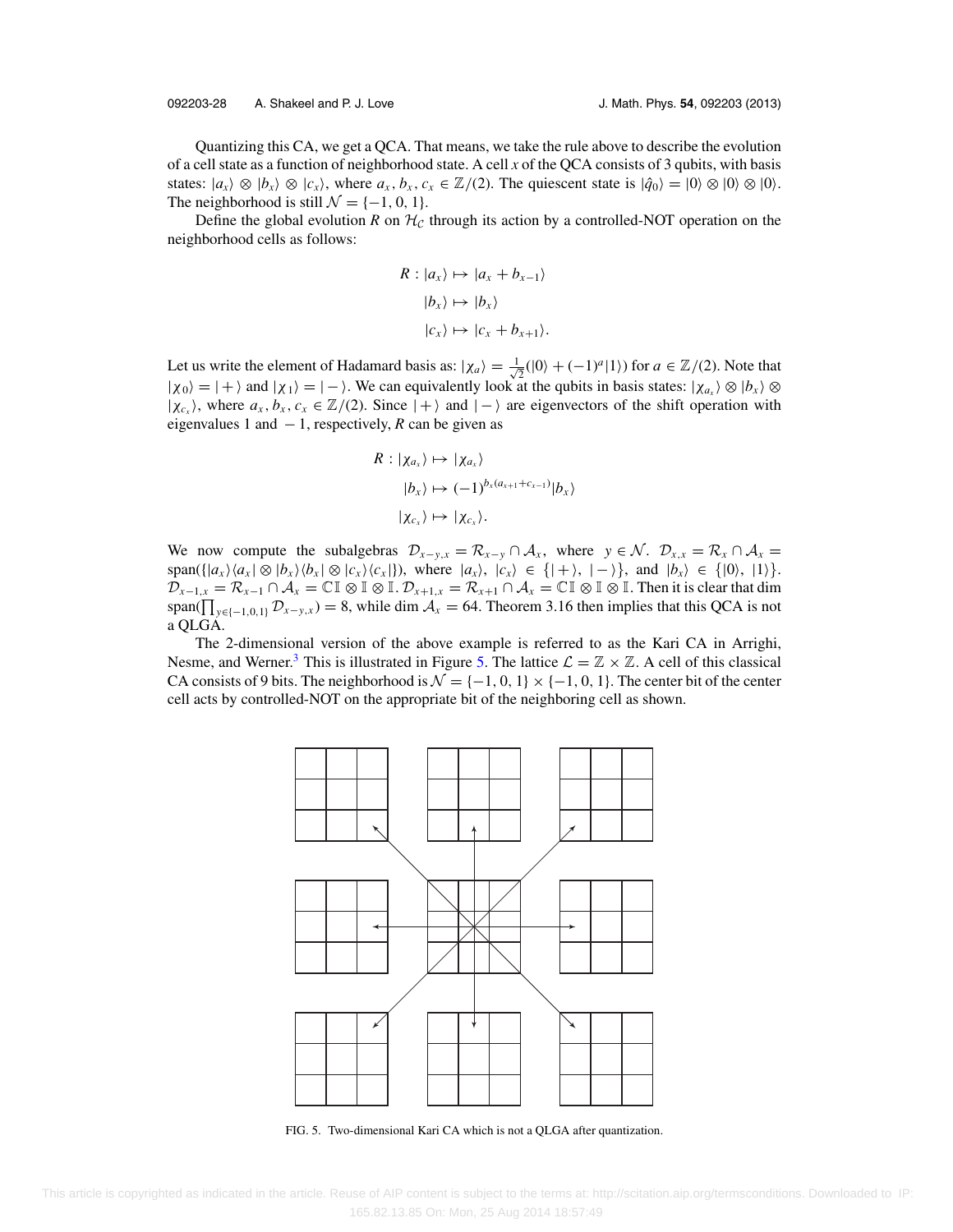<span id="page-30-0"></span>092203-29 A. Shakeel and P. J. Love J. Math. Phys. **54**, 092203 (2013)

In the quantized version, the cells of the QCA are 9-qubits each. Enumerate the qubits of cell *x* by  $(i_x, j_x) \in \{-1, 0, 1\} \times \{-1, 0, 1\}$  (not to be confused with the neighborhood coordinates on the lattice).  $(i_x, j_x) = (0, 0)$  corresponds to the center qubit of a cell. The quiescent state is  $|\hat{q}_0\rangle = \bigotimes_{(i_x, j_x) \in \{-1, 0, 1\} \times \{-1, 0, 1\}} |0\rangle$ . The center qubit of the center cell acts by controlled-NOT on the appropriate qubit of the neighboring cell as for the classical CA. This action is exactly as in the 1-dimensional case. The neighborhood is the same as for the classical CA,  $\mathcal{N} = \{-1, 0, 1\} \times$  $\{-1, 0, 1\}.$ 

We compute, as in the 1-dimensional case, the subalgebras  $\mathcal{D}_{x-y,x} = \mathcal{R}_{x-y} \cap \mathcal{A}_x$ , where  $y \in$  $N. D_{x,x} = R_x ∩ A_x = span(\prod_{(i_x, j_x) \in \{-1, 0, 1\} \times \{-1, 0, 1\}} |a_{i_x, j_x}\rangle \langle a_{i_x, j_x}|)$ , where  $|a_{00}\rangle \in \{|0\rangle, |1\rangle\}$ , and the rest of  $|a_{i_xj_x} \rangle \in \{ |+ \rangle, |-\rangle \}$ , for  $(i_x, j_x) \neq (0, 0)$ . For all  $y \in \mathcal{N} \setminus (0, 0)$ ,  $\mathcal{D}_{x-y,x} = \mathcal{R}_{x-y} \cap \mathcal{A}_x =$  $\mathbb{C} \bigotimes_{k \in \{-1,0,1\} \times \{-1,0,1\}} \mathbb{I}$ . Then it is clear that dim span( $\prod_{y \in \mathcal{N}} \mathcal{D}_{x-y,x}$ ) = 2<sup>9</sup>, while dim  $\mathcal{A}_x = 4^9$ . Theorem 3.16 then implies that this QCA is also not a QLGA.

#### **C. Examples of QCA that show effect of quantization on neighborhood**

Consider a one-dimensional classical CA as in Figure 6 in which a cell is 2 bits. We consider the scheme in which a cell *x* is given by a pair  $(a_x, b_x)$ . The neighborhood is  $\mathcal{N} = \{0, 1\}$ , and the update rule  $\mu$ :

$$
\mu: a_x \mapsto a_x,
$$
  

$$
b_x \mapsto b_x + a_x + a_{x+1}.
$$

Let us quantize this CA to get a QCA. A cell *x* of the QCA consists of 2 qubits:  $|a_x\rangle \otimes |b_x\rangle$ , where  $a_x$ ,  $b_x \in \mathbb{Z}/(2)$ . The quiescent state is  $|\hat{q}_0\rangle = |0\rangle \otimes |0\rangle$ . This automata is closely related to the "Toffoli CA" in Ref. [3.](#page-39-0)

Define the global evolution *R* on  $H_C$  through its action by a controlled-NOT operation on the basis of its neighborhood.

$$
R: |a_x\rangle \mapsto |a_x\rangle
$$
  

$$
|b_x\rangle \mapsto |b_x + a_x + a_{x+1}\rangle.
$$

The neighborhood looks like  $\mathcal{N}_+ = \{0, 1\}$  as expected.

But we can equivalently look at the qubits in state:  $|a_x\rangle \otimes |\chi_{b_x}\rangle$ , where  $a_x, b_x \in \mathbb{Z}/(2)$ , and  $|\chi_{b_x}\rangle$ is as defined in the examples above:  $|\chi_{b_x}\rangle = \frac{1}{\sqrt{2}}$  $\overline{z}(|0\rangle + (-1)^{b_x}|1\rangle)$  for  $b_x \in \mathbb{Z}/(2)$ . Since  $|\chi_{b_x}\rangle$  is an eigenvector for the shift operation, *R* can be given as

$$
R: |a_{x}\rangle \mapsto (-1)^{a_{x}(b_{x-1}+b_{x})}|a_{x}\rangle
$$

$$
|\chi_{b_{x}}\rangle \mapsto |\chi_{b_{x}}\rangle.
$$

Now the neighborhood looks like  $\mathcal{N} = \{-1, 0\}$ . In fact, the neighborhood is  $\mathcal{N} = \mathcal{N}_- \cup \mathcal{N}_+$ {−1, 0, 1}. This is a consequence of the well-known fact that the control and target of a controlled-NOT operation in the basis  $|+ \rangle$ ,  $| - \rangle$  are reversed as compared with the logical basis. Hence, while



FIG. 6. One-dimensional CA whose neighborhood changes after quantization.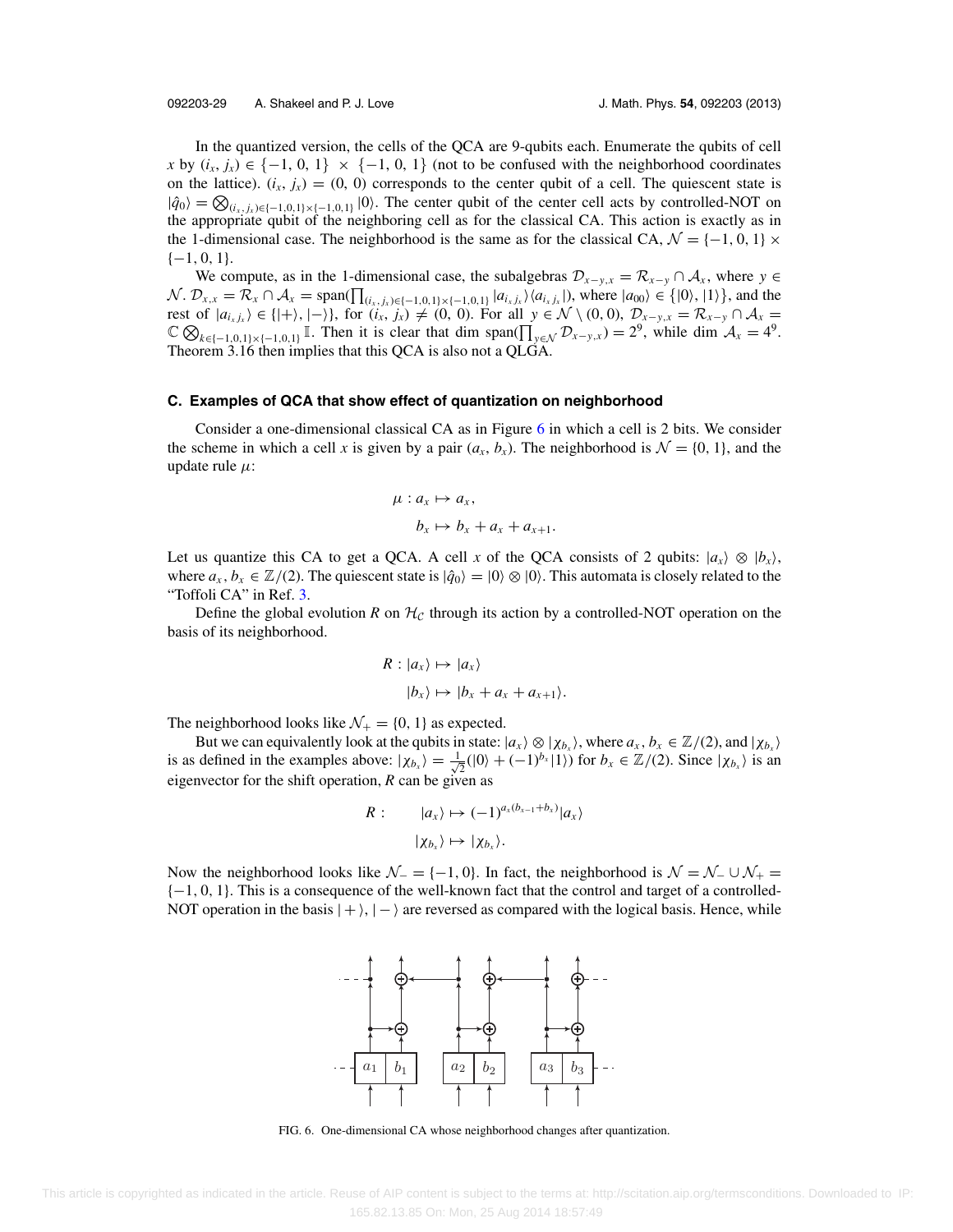

FIG. 7. One-dimensional radius-1/2 QLGA from permutation of bits in the CA of Figure [6.](#page-30-0)

controlled-NOT operations can only propagate classical information in one direction (from control to target), they may propagate quantum information in both directions.

As before, we compute the subalgebras  $\mathcal{D}_{x-y,x} = \mathcal{R}_{x-y} \cap \mathcal{A}_x$ , where  $y \in \mathcal{N}$ .  $\mathcal{D}_{x,x} = \mathcal{R}_x \cap \mathcal{A}_x$  $\mathcal{A}_x = \text{span}(\{|a_x\rangle\langle a_x| \otimes |b_x\rangle\langle b_x|)\},\$  where  $|a_x\rangle \in \{|0\rangle, |1\rangle\},\$  and  $|b_x\rangle \in \{| + \rangle, | - \rangle\}.$   $\mathcal{D}_{x-1,x} = \mathcal{R}_{x-1} \cap \mathcal{R}_{x-1,x}$  $\mathcal{A}_x = \mathbb{C} \mathbb{I} \otimes \mathbb{I}$ .  $\mathcal{D}_{x+1,x} = \mathcal{R}_{x+1} \cap \mathcal{A}_x = \mathbb{C} \mathbb{I} \otimes \mathbb{I}$ . Since dim span( $\prod_{y \in \{-1,0,1\}} \mathcal{D}_{x-y,x}$ ) = 4, while dim  $A_x = 16$ , Theorem 3.16 implies that this QCA is again not a QLGA.

The change in neighborhood on quantization for this cellular automaton should lead us to question the original definition. Is there some redefinition of the cells that can maintain the same neighborhood for classical and quantum automata, and also yield a QLGA? We can in fact take the classical CA of Figure [6](#page-30-0) and change it slightly by allowing a shift of bits, as shown in Figure 7. That is, we have an extra step that shifts the  $a_{x+1}$  to  $a_x$  before applying the add operation. The result is the following CA:

$$
\mu: a_x \mapsto a_{x+1},
$$
  

$$
b_x \mapsto b_x + a_x + a_{x+1}.
$$

Then, after quantization, we obtain a QLGA from it. We accomplish that because the shift of bits corresponds to a shift of tensor factors (advection). This QLGA has a neighborhood  $\mathcal{N} = \{0, 1\}$ , i.e., is a radius-1/2 QLGA.

$$
R: |a_x\rangle \mapsto |a_{x+1}\rangle
$$
  

$$
|b_x\rangle \mapsto |b_x + a_x + a_{x+1}\rangle.
$$

#### **V. CONCLUSIONS**

We have given a local algebraic condition for a quantum cellular automaton to be a quantum lattice-gas. This result classifies QLGA as a subset of QCA, and resolves the question of which QCA are equivalent to a circuit with a "brick structure." This question has been open since Arrighi, Nesme and Werner<sup>[3](#page-39-0)</sup> produced an example showing that QLGA and QCA are distinct classes, contrary to the work of Ref. [54.](#page-40-0) The question of classifying the remaining QCA that are not QLGA remains open. This open question motivates the reexamination of the definition of QCAs through local rules.<sup>[14,](#page-39-0) [15,](#page-39-0) [41,](#page-40-0) [67](#page-40-0)</sup> The techniques introduced in this paper allow us to obtain rigorous results for models defined on the Hilbert space of finite, unbounded configurations. The definition of this space necessarily requires the definition of products with countably infinitely many terms,  $26, 63$  $26, 63$  just as is required for the constructions for WQCA defined through local rules.<sup>[14,](#page-39-0) [15,](#page-39-0) [41,](#page-40-0) [67](#page-40-0)</sup> One might hope that the techniques that are used in the present paper may also have utility in deciding which quantum automata defined through local rules are also causal, and therefore true QCA.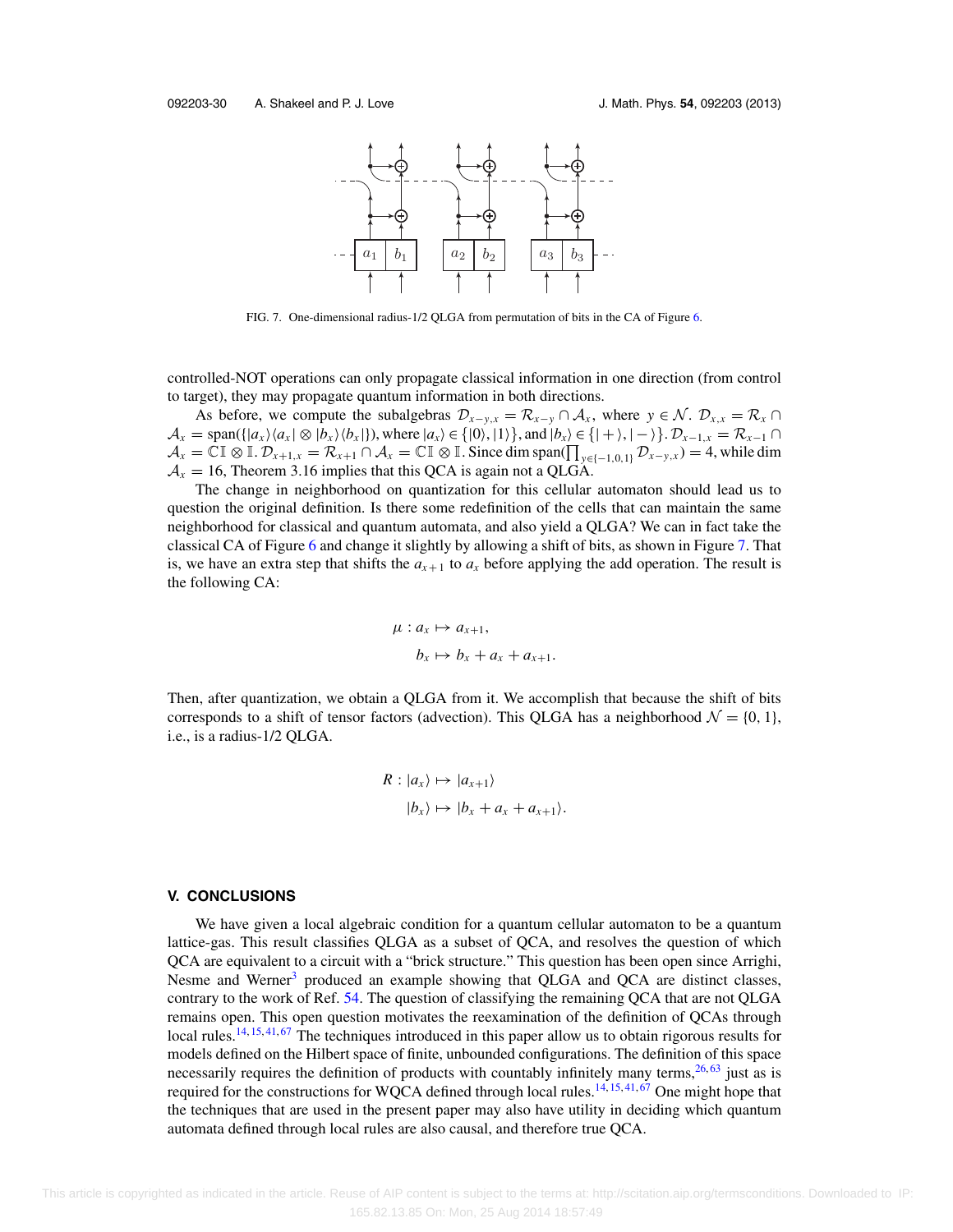#### <span id="page-32-0"></span>**ACKNOWLEDGMENTS**

The authors would like to acknowledge productive discussions with David Meyer, Nolan Wallach, and Jiři Lebl. This project is supported by NSF CCI center, "Quantum Information for Quantum Chemistry (QIQC)," Award No. CHE-1037992, and by NSF Award No. PHY-0955518.

#### **APPENDIX A: SOME BACKGROUND AND RESULTS ON REPRESENTATIONS OF ASSOCIATIVE ALGEBRAS**

We give a brief primer on representations of associative algebras relevant to this paper. The material in this section, except for Corollary A.6 and Theorem A.8, is drawn from the texts by Goodman and Wallach<sup>24, [25](#page-39-0)</sup> and condensed for our purposes. Vector spaces in this section are assumed to be complex. A representation of an associative algebra A is a pair  $(\gamma, V)$  such that  $\gamma : \mathcal{A} \longrightarrow \text{End}(V)$  is an associative algebra isomorphism. Since a representation  $(\gamma, V)$  of A makes *V* an A-module under the action:  $av = \gamma(a)v$ , for  $a \in A$ , and  $v \in V$ , we can call *V* an A-module instead (with  $\gamma$  implied by the context). If *U* is a linear subspace of *V* such that  $\gamma(a)U\subset U$  for all  $a \in A$ , then *U* is *invariant* under the representation. A representation  $(\gamma, V)$  is *irreducible* if the only invariant subspaces are {0} and *V*.

Let  $(\gamma, V)$ ,  $(\mu, W)$  be two representations of an associative algebra A. Let Hom $(V, W)$  be the space of  $\mathbb{C}$ -linear maps from *V* to *W*. Denote by Hom<sub>A</sub>(*V*, *W*) the set of all  $T \in Hom(V, W)$ such that  $T\gamma(a) = \mu(a)T$  for all  $a \in A$ . Such a map is called an *intertwining operator* between the two representations. Two representations  $(\gamma, V)$ ,  $(\mu, W)$  are *equivalent* if there exists an invertible intertwining operator between the two representations.

*Lemma A.1 (Schur's lemma, Lemma 4.1.4, p. 180, Goodman and Wallach[25\)](#page-39-0). Let* (γ, *V*) *and* (μ, *W*) *be irreducible representations of an associative algebra* A. *Assume that V and W have countable dimension over* C. *Then*

$$
\dim \text{Hom}_{\mathcal{A}}(V, W) = \begin{cases} 1, & \text{if } (\gamma, V) \cong (\mu, W) \\ 0, & \text{otherwise} \end{cases}
$$

Let  $(\gamma, V)$  be a finite-dimensional representation of A. Let  $\widehat{A}$  be the set of all equivalence classes of finite-dimensional irreducible representations of A. For each  $\lambda \in \mathcal{A}$ , fix a model  $(\pi^{\lambda}, V^{\lambda})$ . Let

$$
U^{\lambda} = \text{Hom}_{\mathcal{A}}(V^{\lambda}, V). \tag{A1}
$$

For each  $\lambda \in \widehat{A}$ ,  $U^{\lambda}$  is called a *multiplicity space*. Define the map

$$
S_{\lambda}: U^{\lambda} \otimes V^{\lambda} \longrightarrow V,
$$
  
\n
$$
u^{\lambda} \otimes v^{\lambda} \mapsto u^{\lambda}(v^{\lambda}).
$$
\n(A2)

Then  $S_\lambda$  is an intertwining operator with  $U^\lambda \otimes V^\lambda$  an A-module under the action  $a.(u \otimes v) =$  $u \otimes (av)$  for  $a \in \mathcal{A}$ .

For  $\lambda \in \widehat{A}$ , define the  $\lambda$ -*isotypic component*:

$$
V^{[\lambda]}:\sum_{W\subset V:W\sim\lambda}W.
$$

A finite-dimensional A-module *V* is called *completely reducible* if for every invariant subspace *W*  $\subset$  *V* there is a complementary invariant subspace *U* such that  $V = W \oplus U$ . The following result (Proposition 4.1.11, p. 183, in Ref. [25\)](#page-39-0) provides equivalent characterizations of completely reducible representations.

*Proposition A.2. Let* (γ, *V*) *be a finite-dimensional representation of* A. *The following are equivalent:*

*(i) V is completely reducible.*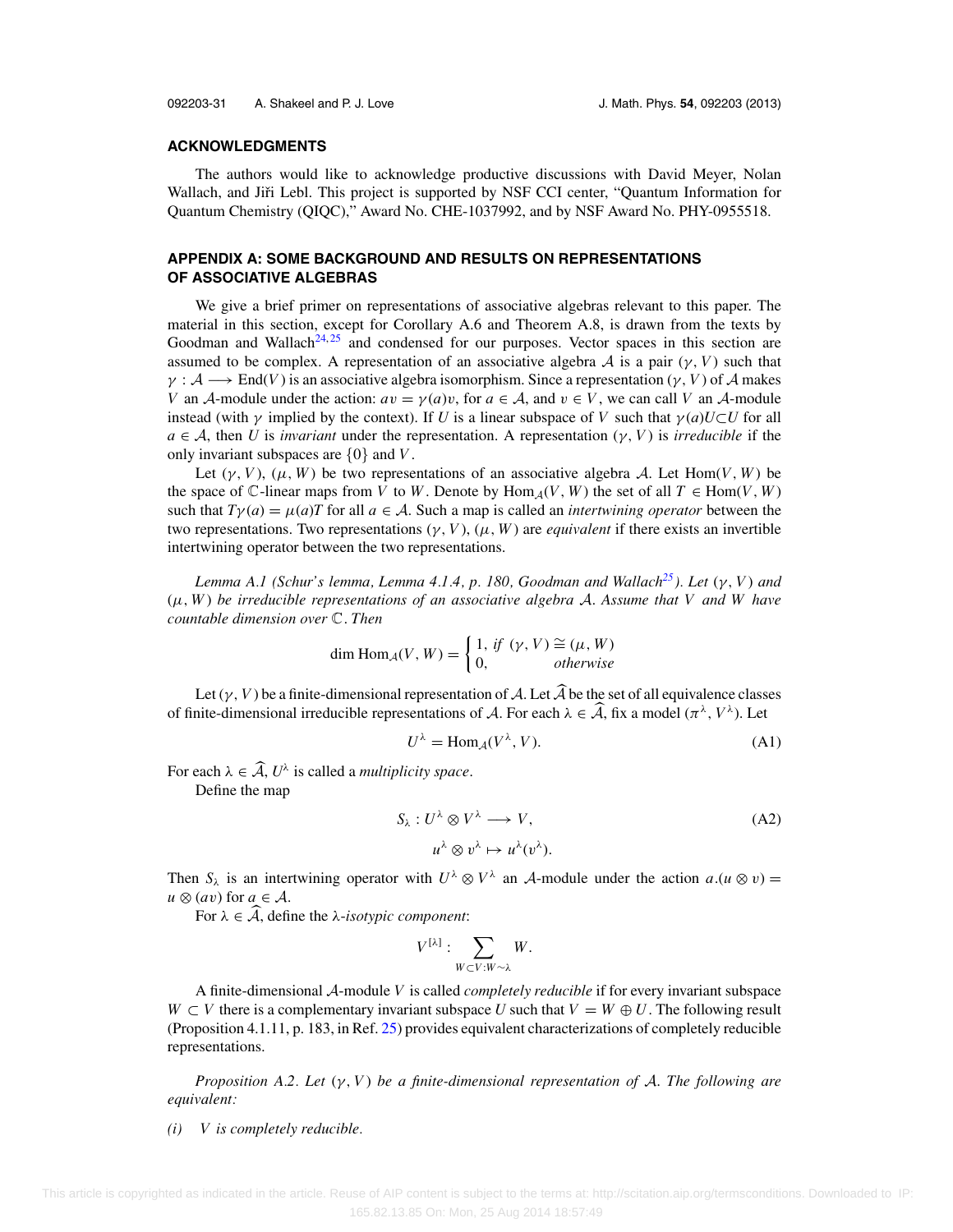<span id="page-33-0"></span>092203-32 A. Shakeel and P. J. Love J. Math. Phys. **54**, 092203 (2013)

*(ii)*  $V = V_1 \oplus \cdots \oplus V_s$  *with each*  $V_i$  *an irreducible A-module. (iii)*  $V = W_1 + \cdots + W_d$  *with each*  $W_i$  *an irreducible A-module.* 

Let  $(\gamma, V)$  be a finite-dimensional representation of A, such that V is a completely reducible A-module. Then it is a result from the representation theory of associative algebras (Goodman and Wallach,<sup>[24](#page-39-0)</sup> Proposition 3.1.6, p. 120), that the map  $S_\lambda$  in [\(A2\)](#page-32-0) is an A-module isomorphism of  $U^{\lambda} \otimes V^{\lambda}$  with the submodule  $V^{[\lambda]} \subset V$ :

$$
U^{\lambda} \otimes V^{\lambda} \cong V^{[\lambda]}.\tag{A3}
$$

Further

$$
V = \bigoplus_{\lambda \in \widehat{\mathcal{A}}} V^{[\lambda]}.
$$

This is called the *primary decomposition* of *V*. Thus if we extend the maps  $S_\lambda$  as follows:

$$
S_{\gamma} = \bigoplus_{\lambda \in \widehat{\mathcal{A}}} S_{\lambda} : \bigoplus_{\lambda \in \widehat{\mathcal{A}}} U^{\lambda} \otimes V^{\lambda} \longrightarrow V
$$
(A4)  

$$
\sum_{\lambda \in \widehat{\mathcal{A}}} u^{\lambda} \otimes v^{\lambda} \mapsto \sum_{\lambda \in \widehat{\mathcal{A}}} u^{\lambda}(v^{\lambda})
$$

then  $S_\gamma$  in (A4) is an isomorphism of A-modules (where *V* is an A-module via  $\gamma$ ). Then we have the following isomorphism of algebras:

$$
S_{\gamma}^{-1} \gamma(a) S_{\gamma} = \bigoplus_{\lambda \in \widehat{\mathcal{A}}} \mathbb{I}_{U^{\lambda}} \otimes \pi^{\lambda}(a), \tag{A5}
$$

where  $a \in A$ ,  $U^{\lambda}$  is as in [\(A1\)](#page-32-0), and  $(\pi^{\lambda}, V^{\lambda})$  is a model for the class  $\lambda$ .

We state the Double Commutant Theorem, in Goodman and Wallach, $^{25}$  p. 184, specialized here for a finite-dimensional vector space. Let *V* be a finite-dimensional vector space. Define, for any subset  $S \subset End(V)$ , the *commutant* of S:

$$
Comm(\mathcal{S}) = \{ y \in End(V) : ys = sy \ \forall s \in \mathcal{S} \}. \tag{A6}
$$

**Theorem A.3** (Double commutant, Theorem 4.1.13<sup>25</sup>). *Suppose*  $\mathcal{A} \subset$  End(V) *is a subalgebra containing the identity operator, such that V is a completely reducible*  $\mathcal{A}$ -*module.* Set  $\mathcal{B} = \text{Comm}(\mathcal{A})$ . *Then*  $A = \text{Comm}(\mathcal{B})$ *.* 

Denote by  $Spec(\gamma)$  the set of irreducible representations that occur in the primary decomposition of *V*. For each  $\lambda \in \text{Spec}(\gamma)$ , the multiplicity space  $U^{\lambda} = \text{Hom}_{\mathcal{A}}(V_{\lambda}, V)$  in (A4) is a Comm(A)module under the action:

$$
b.u = bu,\tag{A7}
$$

where  $b \in \text{Comm}(\mathcal{A})$ , and  $u \in U^{\lambda}$ , and  $bu : V^{\lambda} \underset{\longrightarrow}{\longrightarrow} V$  is the composition (left multiplication by *b*) map.

We adapt some results from Goodman and Wallach, $^{25}$  $^{25}$  $^{25}$  Section 4.2.1 (General Duality Theorem). Except for some substitutions, these results are taken exactly as in the said reference, including the proofs. We obtain from the originals, derived in the setting of group representations, the versions relevant to subalgebras of End(V). Thus, we get the associative algebra counterparts of the *Duality Theorem*, Theorem  $4.2.1<sup>25</sup>$  and Corollary  $4.2.4$  in Ref. [25.](#page-39-0)

**Theorem A.4** (Duality, Theorem 4.2.1<sup>25</sup>) *Suppose*  $\mathcal{A} \subset \text{End}(V)$  *is an subalgebra containing the identity operator. Let V be a completely reducible* A*-module. Each multiplicity space U*<sup>λ</sup> *in* (A4)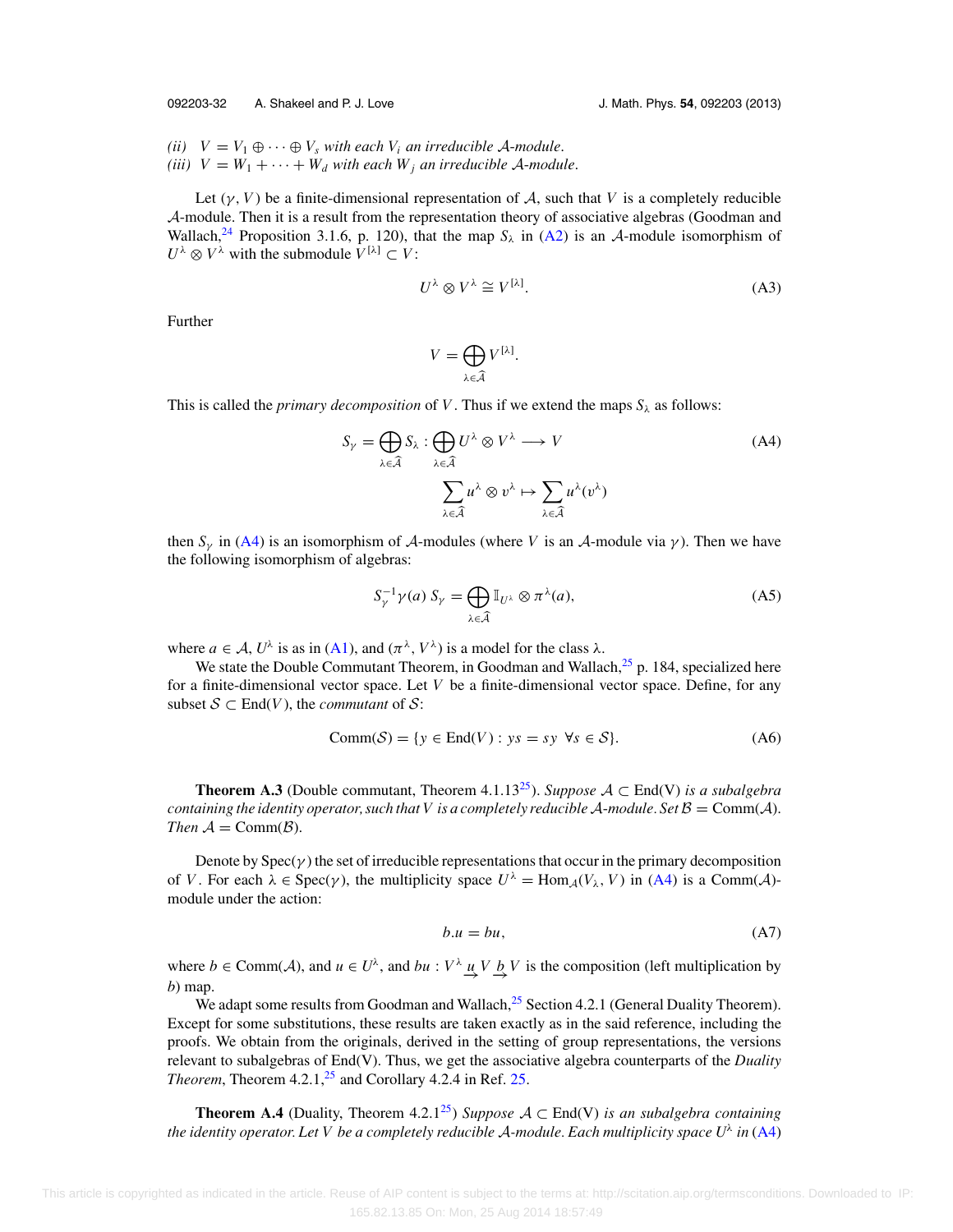092203-33 A. Shakeel and P. J. Love J. Math. Phys. **54**, 092203 (2013)

 $\Box$ 

*is an irreducible* Comm(A)-module. Furthermore, if  $\lambda, \mu \in \widehat{A}$ , and  $U^{\lambda} \cong U^{\mu}$  as Comm(A)-module, *then*  $\lambda = \mu$ .

*Proof.* We first prove that the action of Comm( $\mathcal{A}$ ) on  $U^{\lambda}$  is irreducible. Let  $T \in U^{\lambda}$  be nonzero. Given another nonzero element  $S \in U^{\lambda}$  we need to find  $r \in \text{Comm}(\mathcal{A})$  such that  $rT = S$ . Let  $X = TV^{\lambda}$ and  $Y = SV^{\lambda}$ . Then by Schur's lemma (Lemma A.1), *X* and *Y* are isomorphic *A*-modules of class  $\lambda$ . Thus, there exists  $u \in \text{Comm}(\mathcal{A})$  such that  $uT : V^{\lambda} \longrightarrow SV^{\lambda}$  is an  $\mathcal{A}$ -module isomorphism. Schur's lemma implies that there exists  $c \in \mathbb{C}$  such that  $cuT = S$ , so we may take  $r = cu$ .

We now show that if  $\lambda \neq \mu$  then  $U^{\lambda}$  and  $U^{\mu}$  are inequivalent modules for Comm(A). Suppose

$$
\phi:U^{\lambda}\longrightarrow U^{\mu}
$$

is an intertwining operator for the action of Comm(A). Let  $T \in U^{\lambda}$  be nonzero and set  $S = \phi(T)$ . We want to show that  $S = 0$ . Set  $U = TV^{\lambda} + SV^{\mu}$ . Then since we are assuming  $\lambda \neq \mu$ , the sum is direct. Let  $p: U \longrightarrow SV^{\mu}$  be the corresponding projection. Then  $p \in Comm(\mathcal{A})$ . Since  $pT = 0$ , we have:

$$
0 = \phi(pT) = p\phi(T) = pS = S,
$$

which proves that  $\phi = 0$ .

*Corollary A.5 (Corollary 4.2.4<sup>25</sup>). Let*  $\mathcal{B} = \text{Comm}(\mathcal{A})$ . Then V is a completely reducible  $\mathcal{B}$ *module. Furthermore, the following hold:*

- *(i)* Suppose for every  $\lambda \in \text{Spec}(\gamma)$  *there is given an operator*  $T_{\lambda} \in \text{End}(V^{\lambda})$ . *Then there exists*  $T \in \mathcal{A}$  *that acts by*  $\mathbb{I} \otimes T_\lambda$  *on the*  $\lambda$ -summand *in the decomposition* [\(A4\)](#page-33-0).
- *(ii)* Let  $T \in A \cap B$  *(the center of A). Then T* is diagonalized by [\(A4\)](#page-33-0) and acts by scalar  $\hat{T}(\lambda) \in \mathbb{C}$  on  $U^{\lambda} \otimes V^{\lambda}$ . *Conversely, given any complex valued function f on* Spec( $\gamma$ )*, there exists*  $T \in A \cap B$ *such that*  $\hat{T}(\lambda) = f(\lambda)$ .

*Proof.* Since *V* is the direct sum of B-invariant irreducible subspaces by Theorem A.4, it is a completely reducible  $\beta$ -module by Proposition A.2. We now prove the other assertions.

- (i) Let  $T \in End(V)$  be the operator that acts by  $\mathbb{I} \otimes T_\lambda$  on the  $\lambda$  summand. Then  $T \in Comm(\mathcal{B}),$ and hence  $T \in A$  by the Double Commutant Theorem (Theorem A.3).
- (ii) Each summand in  $(A4)$  is invariant under *T*, and the action of *T* on the  $\lambda$  summand is by an operator of the form  $R_\lambda \otimes \mathbb{I} = \mathbb{I} \otimes S_\lambda$  with  $R_\lambda \in \text{End}(U^\lambda)$ , and  $S_\lambda \in \text{End}(V^\lambda)$ . Such an operator must be a scalar multiple of the identity operator. The converse follows from (i).

An algebra B is*simple* if the only two sided ideals in B are 0 and B. An algebra A is a *semisimple* algebra if it is a finite direct sum of *simple* algebras. This is equivalent, by Wedderburn's theorem (Goodman and Wallach,  $^{24}$  $^{24}$  $^{24}$  Theorem 3.2.1, p. 128), to the statement that A is isomorphic to a finite sum of matrix algebras.

For an algebra  $A \subset End(V)$ , such that V is a completely reducible A-module, let Spec(A) be the set of irreducible representations that occur in the primary decomposition of *V*.

*Corollary A.6. Let*  $\mathcal{A} \subset \text{End}(V)$  *be a subalgebra containing the identity operator, such that* V *is a completely reducible*  $A$ -*module. Let*  $B = \text{Comm}(A)$ *. Then there is an A-module isomorphism:* 

$$
S_V : \bigoplus_{\lambda \in \widehat{\mathcal{A}}} U^{\lambda} \otimes V^{\lambda} \longrightarrow V,
$$
\n
$$
\sum_{\lambda \in \widehat{\mathcal{A}}} u^{\lambda} \otimes v^{\lambda} \mapsto \sum_{\lambda \in \widehat{\mathcal{A}}} u^{\lambda}(v^{\lambda}),
$$
\n(A8)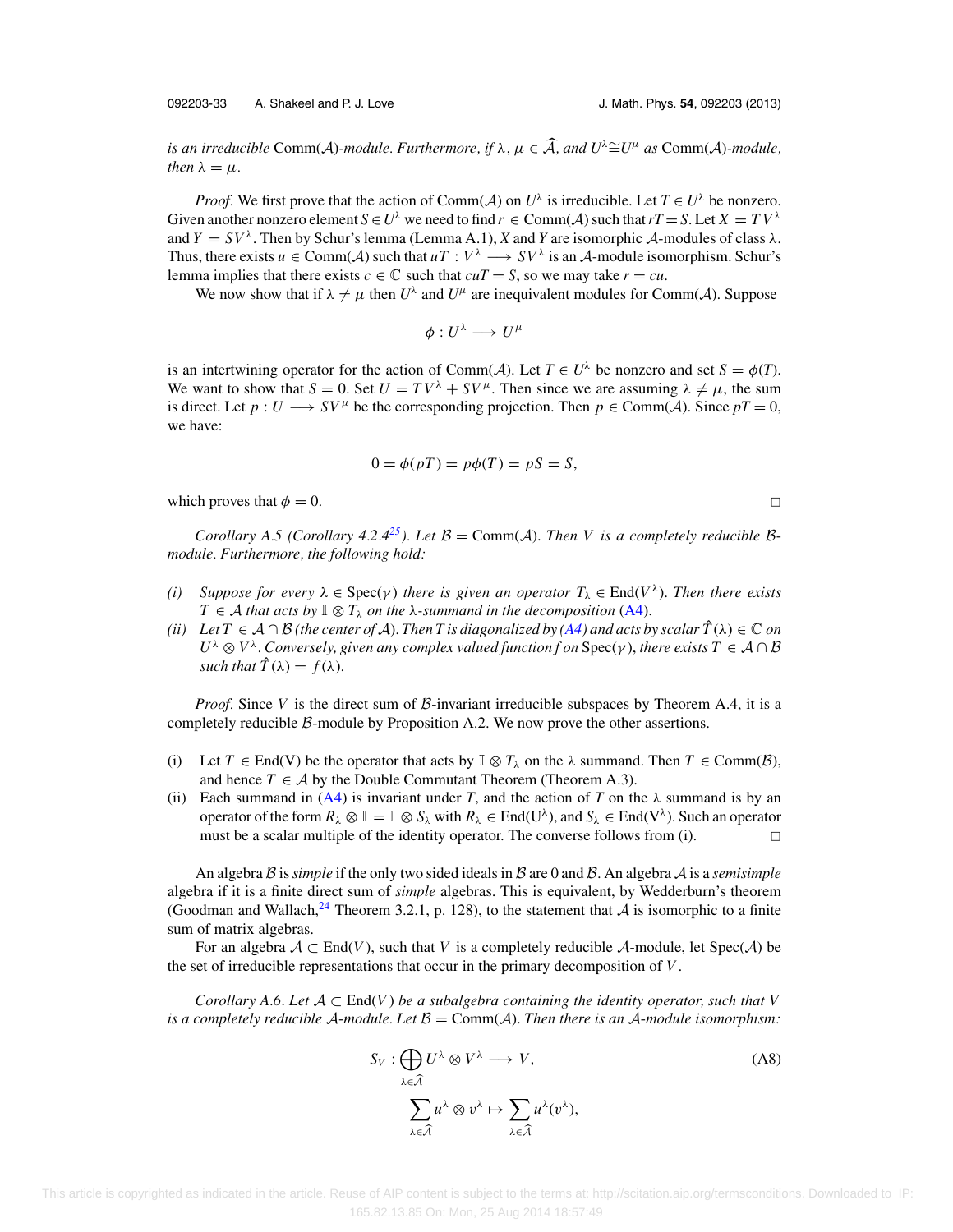092203-34 A. Shakeel and P. J. Love J. Math. Phys. **54**, 092203 (2013)

*where*  $V^{\lambda}$  *is an irreducible module for the class*  $\lambda \in \widehat{A}$ , *and*  $U^{\lambda} = \text{Hom}_{A}(V^{\lambda}, V)$ *. Under this isomorphism*

$$
\mathcal{A} \cong \bigoplus_{\lambda \in \widehat{\mathcal{A}}} \mathbb{I}_{U^{\lambda}} \otimes \text{End}(V^{\lambda})
$$

*and*

$$
\mathcal{B} \cong \bigoplus_{\lambda \in \widehat{\mathcal{A}}} \mathrm{End}(U^{\lambda}) \otimes \mathbb{I}_{V^{\lambda}},
$$

*where the action of*  $\beta$  *on each*  $U^{\lambda}$  *is given by [\(A7\)](#page-33-0).* 

*In particular,* A *is semisimple.*

*Proof. V* is a completely reducible A-module. This implies there is an A-module isomorphism given by  $(A4)$ :

$$
S_V: \bigoplus_{\lambda \in \widehat{\mathcal{A}}} U^{\lambda} \otimes V^{\lambda} \longrightarrow V,
$$

$$
\sum_{\lambda \in \widehat{\mathcal{A}}} u^{\lambda} \otimes v^{\lambda} \mapsto \sum_{\lambda \in \widehat{\mathcal{A}}} u^{\lambda}(v^{\lambda}),
$$

where  $V^{\lambda}$  is an irreducible module for the class  $\lambda \in \widehat{A}$ , and  $U^{\lambda} = \text{Hom}_{A}(V^{\lambda}, V)$ . Then by definition of  $A$  action (as a subalgerba of  $End(V)$ ) on  $V$ , under this isomorphism, Corollary A.5 implies

$$
\mathcal{A} \cong \bigoplus_{\text{Spec}(\mathcal{A})} \mathbb{I}_{U^\lambda} \otimes \text{End}(V^\lambda).
$$

Since *V* is finite-dimensional, the above implies that  $Spec(A)$  is a finite set. This in turn implies that  $A$  is semisimple as it is isomorphic to a finite direct sum of finite dimensional matrix algebras. Then a standard theorem on semisimple algebras, Proposition 3.3.1 in Ref. [24,](#page-39-0) implies that each irreducible representations of A is equivalent to some element of  $Spec(\mathcal{A})$ . Hence  $\mathcal{A} = Spec(\mathcal{A})$ . Therefore

$$
\mathcal{A} \cong \bigoplus_{\lambda \in \widehat{\mathcal{A}}} \mathbb{I}_{U^{\lambda}} \otimes \mathrm{End}(V^{\lambda}).
$$

By Duality Theorem (Theorem A.4), under  $S_V$ :

$$
\mathcal{B} \cong \bigoplus_{\lambda \in \widehat{\mathcal{A}}} \mathrm{End}(U^{\lambda}) \otimes \mathbb{I}_{V^{\lambda}},
$$

where the action of  $\beta$  on each  $U^{\lambda}$  is given by [\(A7\)](#page-33-0).

We state the semisimple algebra version of the Double Commutant Theorem, in Goodman and Wallach, $^{24}$  $^{24}$  $^{24}$  p. 137.

**Theorem A.7** (Double Commutant Theorem for semisimple algebras). *Suppose*  $\mathcal{A} \subset \text{End}(V)$ *is a semisimple subalgebra containing the identity operator. Then the algebra*  $B = \text{Comm}(A)$  *is semisimple and* A = Comm(B). *Furthermore, there exists an* A-*module isomorphism*

$$
S_{\mathcal{A}}: \bigoplus_{j=1}^{r} U_{j} \otimes V_{j} \longrightarrow V,
$$
  

$$
\sum_{j=1}^{r} u_{j} \otimes v_{j} \mapsto \sum_{j=1}^{r} u_{j}(v_{j}),
$$

*where*  $V_j$  *is an irreducible A-module, and*  $U_j = \text{Hom}_{\mathcal{A}}(V_j, V)$ *. Under this isomorphism* 

$$
\mathcal{A} \cong \bigoplus_{j=1}^r \mathbb{I}_{U_j} \otimes \text{End}(V_j)
$$

This article is copyrighted as indicated in the article. Reuse of AIP content is subject to the terms at: http://scitation.aip.org/termsconditions. Downloaded to IP: 165.82.13.85 On: Mon, 25 Aug 2014 18:57:49

 $\Box$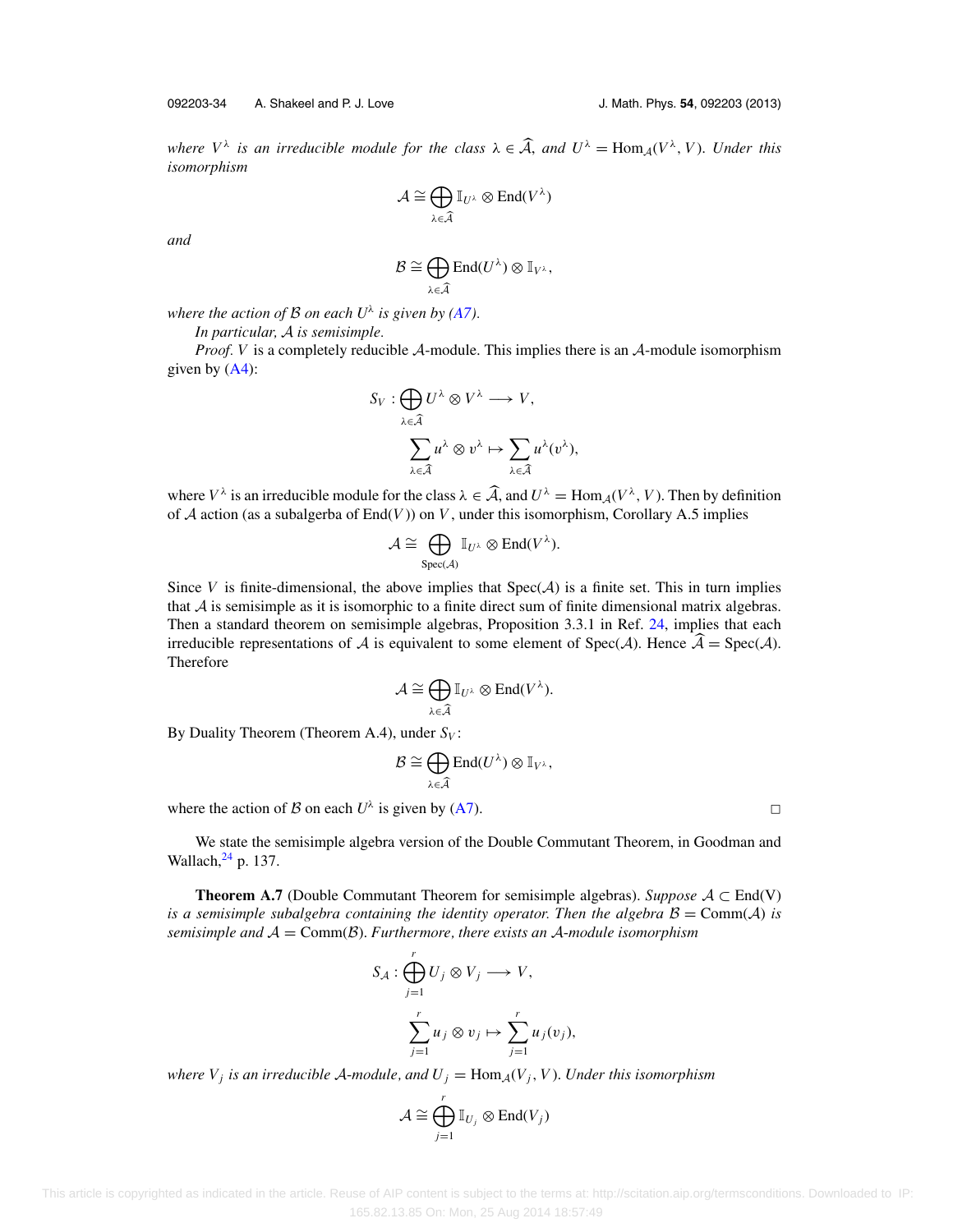<span id="page-36-0"></span>092203-35 A. Shakeel and P. J. Love J. Math. Phys. **54**, 092203 (2013)

*and*

$$
\mathcal{B} \cong \bigoplus_{j=1}^r \mathrm{End}(U_j) \otimes \mathbb{I}_{V_j}.
$$

Next we consider a general Hilbert space, and state the remarkable von Neumann density theorem. The proof of the von Neumann density theorem can be found in Refs. [29](#page-40-0) and [65.](#page-40-0) Consider a Hilbert space  $H$  and the space,  $B(H)$ , of bounded linear operators of H. Recall the following definition. For any subset  $S \subset B(H)$ , the *commutant* of S is defined as

$$
Comm(\mathcal{S}) = \{ y \in B(\mathcal{H}) : ys = sy \,\,\forall s \in \mathcal{S} \}.
$$

**Theorem A.8** (von Neumann density theorem). Let  $A \subset B(H)$  be a self-adjoint algebra of *operators containing the identity operator, then the weak and strong closures of*  $\mathcal A$  *in B(H) is*  $Comm(Comm(\mathcal{A}))$ .

#### **APPENDIX B: SOME RESULTS ON REPRESENTATIONS OF SELF-ADJOINT ALGEBRAS**

We state a few results on representations of self-adjoint algebras. Let *V* be a finite-dimensional Hilbert space, with an inner product  $\langle \cdot | \cdot \rangle$ , and  $\mathcal{A} \subset \text{End}(V)$  a subalgebra. Let the adjoint of an algebra  $A \subset End(V)$  be  $A^{\dagger} = \{A^{\dagger} : A \in A\}$ . An algebra A is self-adjoint if  $A = A^{\dagger}$ . From the results in this section, Lemma B.1 and Proposition B.2 appear in Ref. [51](#page-40-0) (p. 145).

*Lemma B.1. Let*  $A ⊂ End(V)$  *be a self-adjoint subalgebra. If*  $W ∈ V$  *is an*  $A$ -*invariant subspace*, *then*  $W^{\perp} = \{v \in V : \langle v|w \rangle = 0 \,\forall w \in W\}$  *is A-invariant.* 

*Proof.* Let  $w \in W$ ,  $v \in W^{\perp}$ ,  $A \in \mathcal{A}$ . Then  $A^{\dagger} \in \mathcal{A}$ , which implies  $A^{\dagger}w \in W \Rightarrow \langle Av|w \rangle =$  $\langle v|A^{\dagger}w\rangle = 0 \Rightarrow Av \in W^{\perp}$ .

*Proposition B.2. Let*  $\mathcal{A} \subset \text{End}(V)$  *be a self-adjoint subalgebra. Then* V *is an orthogonal direct sum of irreducible* A-*modules. In particular, V is a completely reducible* A-*module.*

*Proof.* Let  $W \subset V$  be an A-invariant subspace of minimal dimension. Then it is by definition irreducible. Since  $A = A^{\dagger}$ , by Lemma B.1,  $V = W \oplus W^{\perp}$  is an orthogonal direct sum of A-modules. The conclusion follows by induction on dimension.  $\Box$ 

*Corollary B.3. Let*  $A \subset End(V)$  *be a self-adjoint subalgebra containing the identity operator. Then* A *is semisimple.*

*Proof.* By Proposition B.2, *V* is a completely reducible A-module. Then Corollary A.6 implies that A is semisimple.  $\Box$ 

*Corollary B.4. Let*  $A \subset End(V)$  *be a self-adjoint subalgebra. Then there exist for every*  $\lambda \in \mathcal{A}$ , *a set of intertwining operators* {*u*<sup>λ</sup> *<sup>j</sup>*} ⊂ *U*<sup>λ</sup>, *such that the* λ*-isotypic component can be written as an orthogonal direct sum:*  $V^{[\lambda]} = \bigoplus_j u_j^{\lambda}(V^{\lambda})$ .

*Proof.* By Proposition B.2, *V* is a completely reducible A-module. Thus by  $(A3)$ ,  $S_\lambda$  in  $(A2)$  is an A-module isomorphism:

$$
S_{\lambda}:U^{\lambda}\otimes V^{\lambda}\longrightarrow V^{[\lambda]}.
$$

Again by Proposition B.2, the  $\lambda$ -isotypic component,

$$
V^{[\lambda]} = \bigoplus_{W_j \subset V: W_j \sim \lambda} W_j
$$

is an orthogonal direct sum. Choose  $u_j$  such that  $u_j(V^{\lambda}) = W_j$ .

 $\Box$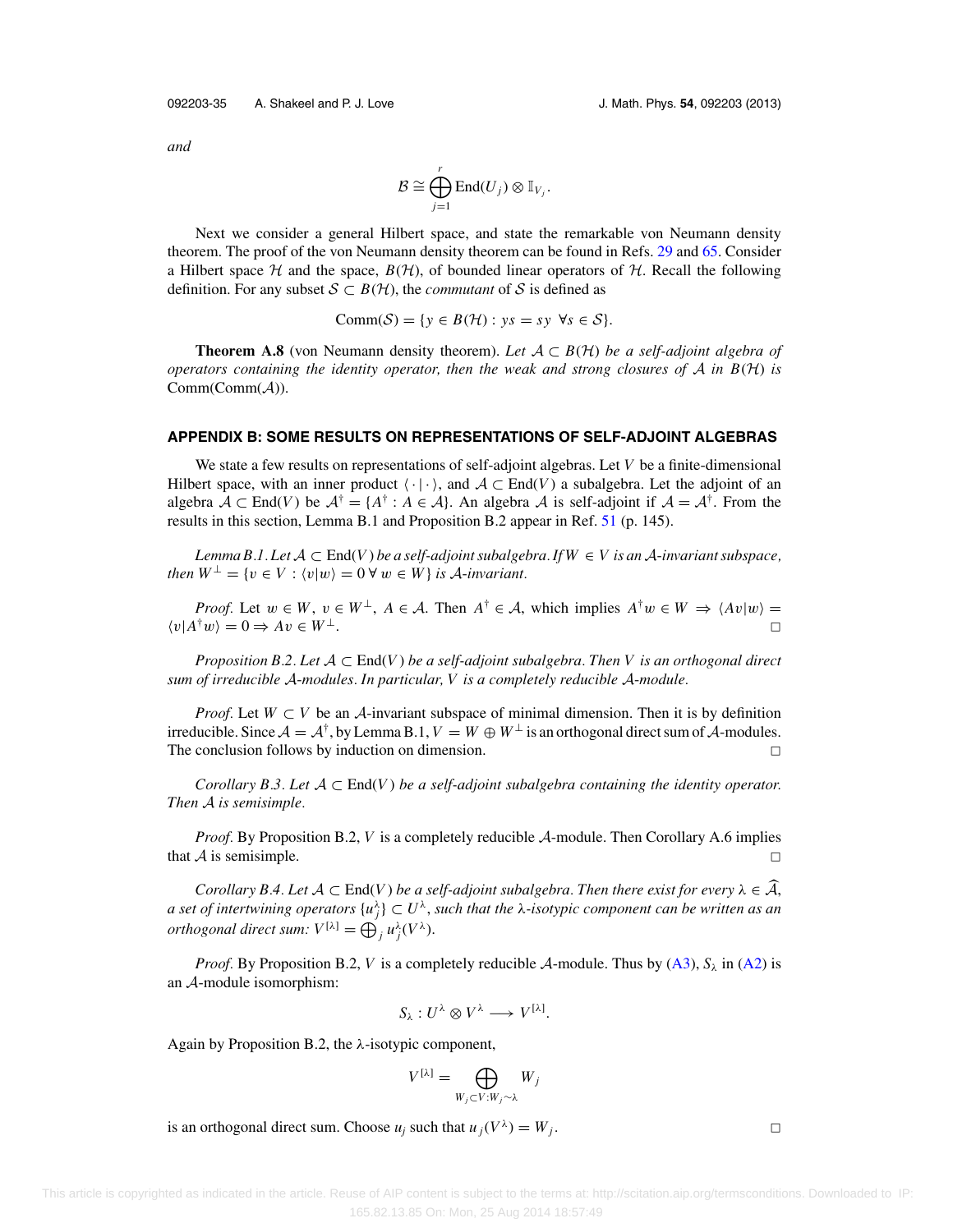<span id="page-37-0"></span>092203-36 A. Shakeel and P. J. Love J. Math. Phys. **54**, 092203 (2013)

#### **APPENDIX C: STRUCTURAL REVERSIBILITY**

We prove the structural reversibility (due to Arrighi, Nesme, and Werner<sup>3</sup>), in our context, to make the present paper self-contained.

**Theorem C.1** (Structural reversibility). Let  $M : \mathcal{H}_{\mathcal{C}} \longrightarrow \mathcal{H}_{\mathcal{C}}$  be a unitary operator and N a *neighborhood. Let*  $V = \{-k | k \in \mathcal{N}\}$ . *Then the following are equivalent:* 

- $(i)$  *M* is causal relative to the neighborhood  $N$ .
- (*ii*) For every operator  $A_x$  local upon cell x,  $M^{\dagger}A_xM$  is local upon  $\mathcal{N}_x$ .
- *(iii)*  $M^{\dagger}$  *is causal relative to the neighborhood*  $V$ *.*
- *iv* For every operator  $A_x$  *local upon cell x,*  $MA_xM^{\dagger}$  *is local upon*  $V_x$ .

Before proving the theorem, we prove the following lemma:

*Lemma C.2. Denote the set of density operators on*  $H_C$  *by*  $\Omega$ *. For*  $A \in B(H_C)$ *, define the map:* 

$$
f_A : \Omega \longrightarrow \mathbb{C},
$$
  

$$
f_A(\rho) = tr(A\rho),
$$

*where* **tr** *is the trace operator. Let*  $D \in \mathbb{Z}^n$  *be a finite subset. Then* 

- (i) *A is local upon D if and only if for every pair*  $\rho, \rho' \in \Omega$  satisfying  $\rho_{|D} = \rho'_{|D}, f_A(\rho) = f_A(\rho').$
- (ii)  $\rho, \rho' \in \Omega$  satisfy  $\rho_{|D} = \rho'_{|D}$ , if and only if for every A local upon D,  $f_A(\rho) = f_A(\rho')$ .

*Proof.* For elements of  $B(\mathcal{H}_c)$  that are local on some finite subset  $K \subset \mathbb{Z}^n$ , by abuse of notation, we call both  $B \in \mathcal{Z}$  ( $\mathcal{Z}$  as in [\(8\)](#page-12-0)) and  $\iota_K^{-1}(B)$  ( $\iota_K$  as in [\(7\)](#page-12-0)) by  $B$ .

(i) Suppose *A* is local upon *D* and  $\rho$ ,  $\rho' \in \Omega$  are such that  $\rho_{|D} = \rho'_{|D}$ . Then  $f_A(\rho) = \text{tr}(A\rho) =$  $tr(A\rho_{|_D}) = tr(A\rho'_{|_D}) = tr(A\rho') = f_A(\rho').$ 

 $\bigotimes_{k \in D} W$ . Then we can write (special case of [\(6\)](#page-9-0)): For the converse, suppose *A* is not local upon *D*. We can choose an orthonormal basis  $\{|v_i\rangle\}$  for

$$
A=\sum_{(l,m)}|v_l\rangle\langle v_m|\otimes A_{l,m},
$$

where  $\{(l, m)\}\subset\{1,\ldots,d_W\}\times\{1,\ldots,d_W\}$ , and  $A_{l,m}\in B(\mathcal{H}_{\mathcal{C}_D})$  are non-zero. Since *A* is not local upon *D*, not all the  $A_{l,m}$  are multiples of the identity,  $\mathbb{I}_{\overline{D}}$ , on  $\mathcal{H}_{C_{\overline{D}}}$ . There are two cases to consider:

- 1. There is an  $A_{l,l}$  for some *l* such that  $A_{l,l}$  is not a multiple of  $\mathbb{I}_{\overline{D}}$ . Then there exist two unit vectors  $|x\rangle$ ,  $|y\rangle \in \mathcal{H}_{\mathcal{C}_{\overline{D}}}$ , such that  $\langle x|A_{l, l}|x\rangle \neq \langle y|A_{l, l}|y\rangle$ . Let  $\rho = |v_l\rangle \langle v_l| \otimes |x\rangle \langle x|$ ,  $\rho' =$  $|v_l\rangle\langle v_l| \otimes |y\rangle\langle y|$ . Then  $\rho_{|D} = \rho'_{|D}$  whereas  $f_A(\rho) \neq f_A(\rho')$ .
- 2. Every  $A_{l,l}$  is a multiple of  $\mathbb{I}_{\overline{D}}$ . Then choose some  $A_{l,m}$  which is not. Then there exist two unit vectors  $|x\rangle$ ,  $|y\rangle \in \mathcal{H}_{\mathcal{C}_{\overline{D}}}$ , such that  $\langle x|A_{l,m}|x\rangle \neq \langle y|A_{l,m}|y\rangle$ . Let  $\rho = (\langle v_l \rangle \langle v_l | + |v_l \rangle \langle v_m |) \otimes$  $|x\rangle\langle x|, \rho' = (|v_l\rangle\langle v_l| + |v_l\rangle\langle v_m|) \otimes |y\rangle\langle y|$ . Then  $\rho_{|D} = \rho'_{|D}$  whereas  $f_A(\rho) \neq f_A(\rho')$ .

(ii) Suppose *A* is local upon *D* and  $\rho$ ,  $\rho' \in \Omega$  are such that  $\rho_{|D} = \rho'_{|D}$ . Then  $f_A(\rho) = \text{tr}(A\rho) =$  $tr(A\rho_{|_D}) = tr(A\rho'_{|_D}) = tr(A\rho') = f_A(\rho').$ 

For the converse, let  $\rho$ ,  $\rho' \in \Omega$ , such that for all *A* local upon *D*,  $f_A(\rho) = f_A(\rho')$ . Consider  $A = |v_l\rangle\langle v_m| \otimes \mathbb{I}_{\overline{D}}$ , a basis element of operators local upon *D*. Then  $f_A(\rho) = \langle v_m | \rho_{|D} | v_l \rangle$ ,  $f_A(\rho') =$  $\langle v_m|\rho'|_D|v_l\rangle$ . This implies by  $f_A(\rho) = f_A(\rho')$ , that  $\langle v_m|\rho|_D|v_l\rangle = \langle v_m|\rho'|_D|v_l\rangle$ . Since this is true for all elements of  $\{|v_l\rangle\langle v_m| : 1 \le l, m \le d_W\}$ , i.e., for a set of basis elements of operators local upon *D*, then by linearity,  $\rho_{|D} = \rho'_{|D}$ .  $|D$  **.**  $\Box$  $\Box$ 

*Proof of Theorem C.1.* Note

$$
tr(M\rho M^{\dagger}A) = tr(\rho M^{\dagger}AM): \ \forall \rho \in \Omega.
$$
 (C1)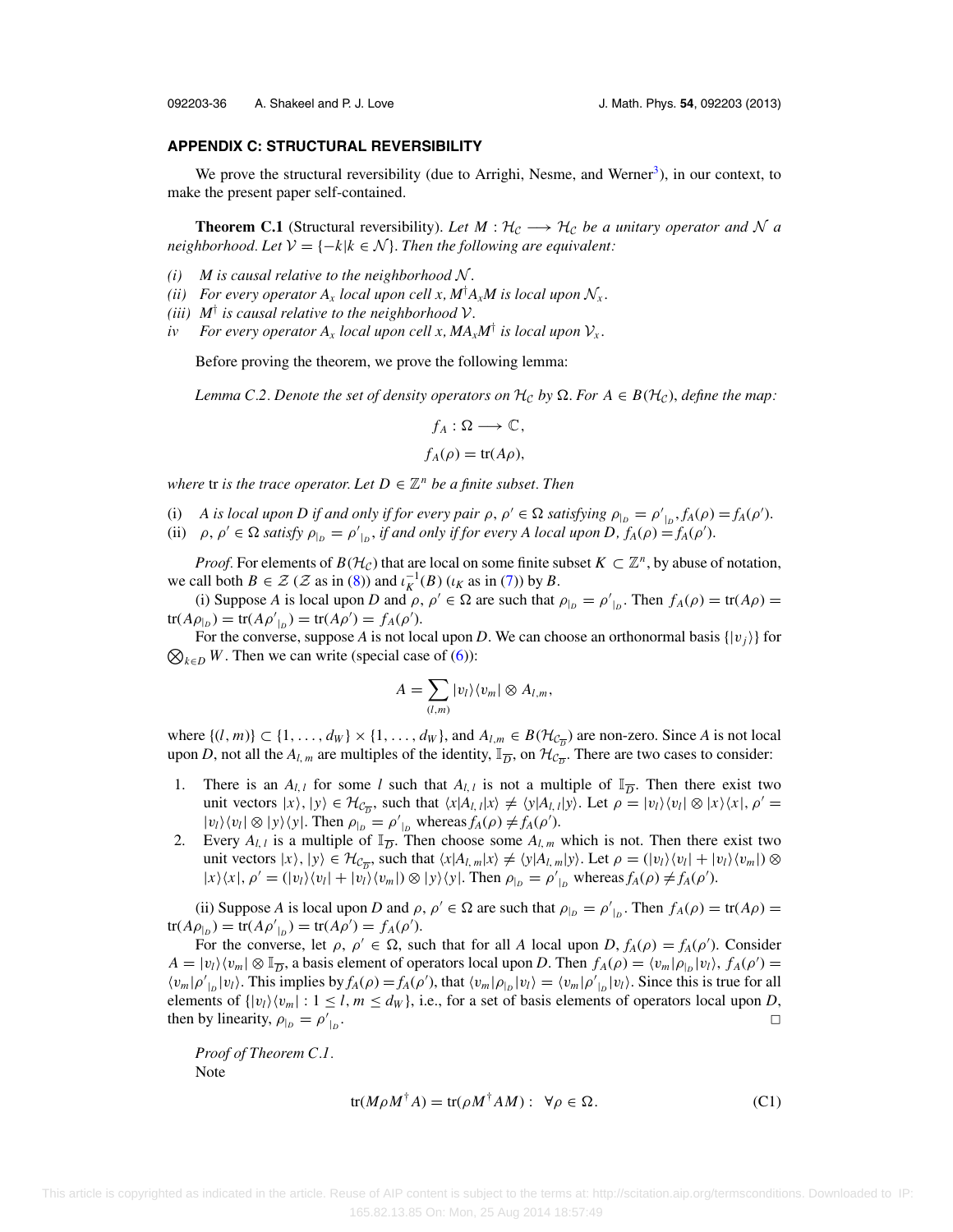<span id="page-38-0"></span>092203-37 A. Shakeel and P. J. Love J. Math. Phys. **54**, 092203 (2013)

 $(i) \Rightarrow (ii)$  Let *M* be causal. Suppose  $\rho$  and  $\rho'$  is a pair such that  $\rho|_{\mathcal{N}_x} = \rho'|_{\mathcal{N}_x}$ , and *A* is local upon *x*. Causality implies tr( $M\rho M^{\dagger}A$ ) = tr( $M\rho'M^{\dagger}A$ ). By [\(C1\)](#page-37-0), tr( $\rho M^{\dagger}AM$ ) = tr( $\rho'M^{\dagger}AM$ ), so by Lemma C.2 (i),  $M^{\dagger}AM$  is local upon  $\mathcal{N}_x$ .

 $(iii) \Rightarrow (i)$  Suppose *A* is local upon *x*,  $\rho$ , and  $\rho'$  be a pair of density operators such that  $\rho|_{\mathcal{N}_x} =$  $\rho'|_{\mathcal{N}_x}$ , and  $M^{\dagger}AM$  is local upon  $\mathcal{N}_x$ . Then tr( $\rho M^{\dagger}AM$ ) = tr( $\rho' M^{\dagger}AM$ ). By [\(C1\)](#page-37-0), tr( $M\rho M^{\dagger}A$ ) =  $tr(M \rho' M^{\dagger} A)$ , so by Lemma C.2 (ii),  $M \rho M^{\dagger}|_x = M \rho' M^{\dagger}|_x$ .

 $(iii) \Rightarrow (iv)$  Suppose  $A_x$  is local upon *x*. Let  $A_y$  be an operator local upon  $y \notin V_x$ . Then  $M^{\dagger}A_yM$  is local upon  $\mathcal{N}_y$ . But  $x \notin \mathcal{N}_y$ , so  $M^\dagger A_y M$  commutes with  $A_x$ . But then  $A_y = MM^\dagger A_y MM^\dagger$  commutes with  $MA_xM^{\dagger}$ , by the definition of conjugation. This applies to every  $A_y \in A_y$ , hence  $MA_xM^{\dagger}$  commutes with  $A_y$ . We can express  $MA_xM^{\dagger}$  as a finite sum (as in [\(6\)](#page-9-0)):

$$
M A_x M^{\dagger} = \sum_l e_l \otimes E_l, \tag{C2}
$$

where  $\{e_l\} \subset \text{End}(\bigotimes_{k \in \mathcal{V}_x} W)$  ia a linearly independent set, and  $E_l \in B(\mathcal{H}_{\mathcal{C}_{\overline{\mathcal{V}_x}}})$  (the space of bounded linear operators on the co- $V_x$  space,  $H_{\mathcal{C}_{\overline{\mathcal{V}_x}}}$ , defined in Definition 3.1, with  $\hat{D} = V_x$ ).

For any  $B \in \text{End}(\bigotimes_{k \in \mathcal{V}_x} W)$ ,  $B \otimes \mathbb{I}_{\overline{\mathcal{V}_x}}$  (where  $\mathbb{I}_{\overline{\mathcal{V}_x}}$  is the identity on  $\mathcal{H}_{\mathcal{C}_{\overline{\mathcal{V}_x}}}$ ) also commutes with *A<sub>y</sub>*. This implies  $(B \otimes \mathbb{I}_{\overline{V_x}})(M A_x M^{\dagger})$  commutes with *A<sub>y</sub>*. Using the standard commutator notation  $[.,.]$  ([X,Y]=XY-YX), we write

$$
[A_y, (B \otimes \mathbb{I}_{\overline{\mathcal{V}_x}})(M A_x M^{\dagger})] = \sum_l (B e_l) \otimes [A_y, E_l] = 0.
$$

We can trace out the finite dimensional part. Let the operator thus obtained on  $\mathcal{H}_{\mathcal{C}_{\overline{V}\mathcal{L}}}$  be  $\zeta(\mathcal{B})$ :

$$
\zeta(B) = \sum_{l} \text{tr}(Be_l)[A_y, E_l] = \sum_{l} \text{tr}(Be_l)[A_y, E_l] = 0.
$$

Since  $(X, Y) = \text{tr}(XY)$  is a nondegenerate bilinear form on End( $\bigotimes_{k \in V_X} W$ ), and  $\{e_i\}$  is a linearly independent set, we can choose a set  ${B_l} \subset End(\bigotimes_{k \in \mathcal{V}_x} W)$  (indexed by the same set  ${l}$  that indexes  ${e_l}$ ) such that tr  $(B_k e_l) = \delta_{k,l}$ . Then

$$
\zeta(B_k) = [A_y, E_k] = 0. \tag{C3}
$$

The subalgebra of  $B(\mathcal{H}_{\mathcal{C}_{\overline{\mathcal{V}_x}}}$  generated by  $\mathcal{A}_y$ ,  $y \notin \mathcal{V}_x$  acts irreducibly on the space  $\mathcal{H}_{\mathcal{C}_{\overline{\mathcal{V}_x}}}$  (by the argument in the proof of Theorem 3.7, i.e., it acts transitively on a dense subspace, span $(\mathcal{C}_{\overline{\mathcal{V}_x}})$ , of  $H_{\mathcal{C}_{\overline{Y_X}}}.$  By (C3),  $E_k$  commutes with this subalgebra. Schur's lemma (Lemma A.1) then implies that  $E_k = \eta_k \mathbb{I}_{\overline{\mathcal{V}}_k}$  for some  $\eta_k \in \mathbb{C}$ . This is true for every  $k \in \{l\}$ . By (C2):

$$
M A_x M^{\dagger} = (\sum_l \eta_l e_l) \otimes \mathbb{I}_{\overline{\mathcal{V}_x}} = a_{\mathcal{V}_x} \otimes \mathbb{I}_{\overline{\mathcal{V}_x}}
$$

for some  $a_{\mathcal{V}_x} \in \text{End}(\bigotimes_{k \in \mathcal{V}_x} W)$ . Hence  $MA_xM^{\dagger}$  is local upon  $\mathcal{V}_x$ .

 $(iv) \Rightarrow (ii)$  Same argument as for the proof of  $(ii) \Rightarrow (iv)$ , except interchanging the roles of  $\mathcal{N}_x$ and  $\mathcal{V}_x$ , *M* and  $M^{\dagger}$ .

(*iii*)  $\Leftrightarrow$  (*iv*) Same arguments as for the proof of (*i*)  $\Leftrightarrow$  (*ii*), except replacing N with V,  $\mathcal{N}_x$  with  $V_x$ , and *M* with *M*<sup>†</sup>. . The contract of the contract of the contract of the contract of the contract of the contract of the contract of the contract of the contract of the contract of the contract of the contract of the contract of the contrac  $\Box$ 

#### **APPENDIX D: PROOF OF LEMMA 3.15 REQUIRING QUIESCENT SYMBOL |qˆ <sup>0</sup>- TO BE AN INVARIANT OF F**

Lemma (Lemma 3.15).  $\hat{F}$  *is defined on*  $\hat{C}$  *as a map*  $\hat{F}: \hat{C} \longrightarrow \mathcal{H}_{\hat{C}}$ *, and can be extended to*  $\mathcal{H}_{\hat{C}}$  *as unitary and translation-invariant operator, if and only if F has*  $|q_0\rangle$  *as an invariant (an eigenvector with eigenvalue one):*  $F|\hat{q}_0\rangle = |\hat{q}_0\rangle$ .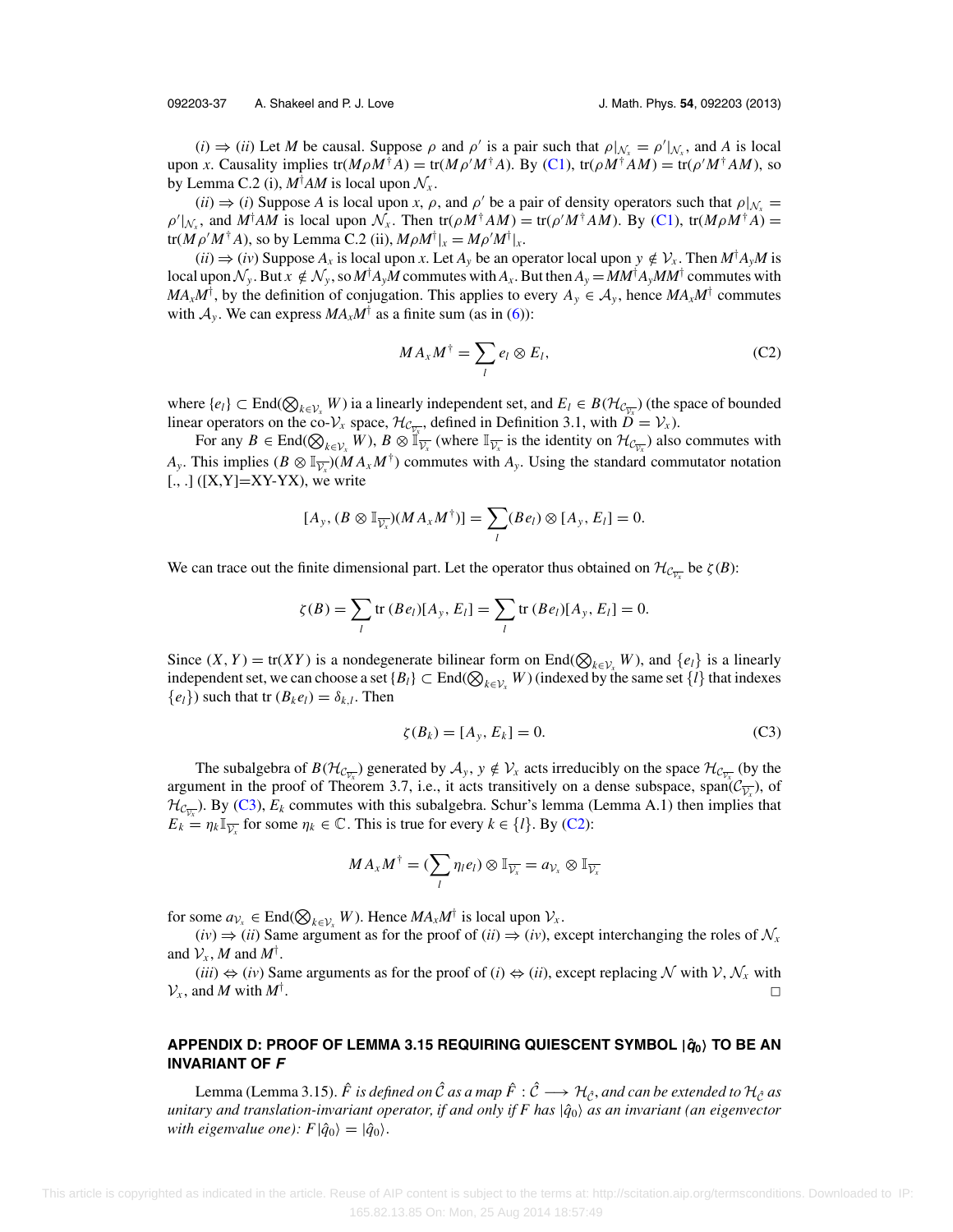<span id="page-39-0"></span>092203-38 A. Shakeel and P. J. Love J. Math. Phys. **54**, 092203 (2013)

*Proof of Lemma 3.15.* Let us assume that  $\hat{F}$  is defined on  $\hat{C}$  as a map  $\hat{F}: \hat{C} \longrightarrow H_{\hat{C}}$ , and can be extended to  $\mathcal{H}_{\hat{C}}$  as a unitary and translation-invariant operator. Then Lemma 3.5 implies

$$
\widehat{F}\left(\bigotimes_{x\in\mathbb{Z}^n}\ket{\widehat{q}_0}\right)=\bigotimes_{x\in\mathbb{Z}^n}F\ket{\widehat{q}_0}=e^{i\Theta_0}\bigotimes_{x\in\mathbb{Z}^n}\ket{\widehat{q}_0}
$$

for some  $\Theta_0 \in \mathbb{R}$ . This implies,  $F|\hat{q}_0\rangle = |\hat{q}_0\rangle$ .

For the converse, assume  $F|\hat{q}_0\rangle = |\hat{q}_0\rangle$ . Then for every element  $|\hat{c}\rangle = \bigotimes_{x \in \mathbb{Z}^n} |\hat{c}_x\rangle \in \hat{\mathcal{C}}$ , under the formal definition of  $\hat{F}$  in [\(26\)](#page-21-0),  $\hat{F}|\hat{c}\rangle = \bigotimes_{x \in \mathbb{Z}^n} F|\hat{c}_x\rangle \in \mathcal{H}_{\hat{c}}$ . Furthermore, as a map  $\hat{F}: \hat{C} \longrightarrow \mathcal{H}_{\hat{C}}$ ,  $\hat{F}$  preserves the inner product (since *F* is a unitary operator on  $\hat{W} = \bigotimes_{z \in \mathcal{N}} V_z$ ), and is translationinvariant, by the same definition. Then  $\hat{F}$  can be extended to a unitary and translation-invariant operator on  $\mathcal{H}_{\hat{C}}$ .

- <sup>1</sup> Aharonov, Y., Davidovich, L., and Zagury, N., "Quantum random walks," [Phys. Rev. A](http://dx.doi.org/10.1103/PhysRevA.48.1687) **48**, 1687–1690 (1993).
- <sup>2</sup> Arrighi, P., "Algebraic characterizations of unitary linear quantum cellular automata," *Mathematical Foundations of Computer Science*, Lecture Notes in Computer Science, edited by R. Kralovic and P. Urzyczyn (Springer, Berlin, Heidelberg, 2006), Vol. 4162, pp. 122–133.
- <sup>3</sup> Arrighi, P., Nesme, V., and Werner, R., "One-dimensional quantum cellular automata over finite, unbounded configurations," *Language and Automata Theory and Applications*, Lecture Notes in Computer Science, edited by C. Martin-Vide, F. Otto, and H. Fernau (Springer, Berlin Heidelberg, 2008), Vol. 5196, pp. 64–75.
- <sup>4</sup> Arrighi, P., Nesme, N., and Werner, R., "Unitarity plus causality implies localizability," [J. Comput. Syst. Sci.](http://dx.doi.org/10.1016/j.jcss.2010.05.004) **77**, 372–337 (2011).
- <sup>5</sup> Aspuru-Guzik, A., Dutoi, A. D., Love, P. J., and Head-Gordon, M., "Simulated quantum computation of molecular energies," [Science](http://dx.doi.org/10.1126/science.1113479) **309**, 1704 (2005).
- 6Beckman, D., Gottesman, D., Nielsen, M. A., and Preskill, J., "Causal and localizable quantum operations," [Phys. Rev. A](http://dx.doi.org/10.1103/PhysRevA.64.052309) **64**, 052309 (2001).
- $<sup>7</sup>$  Boghosian, B. and Taylor, W., "Quantum lattice-gas models for the many-body Schrödinger equation," [Int. J. Mod. Phys.](http://dx.doi.org/10.1142/S0129183197000606)</sup> [C](http://dx.doi.org/10.1142/S0129183197000606) **08**(4), 705–716 (1997).
- 8 Boghosian, B. and Taylor, W., "Quantum lattice-gas model for the many-particle Schrödinger equation in d dimensions," [Phys. Rev. E](http://dx.doi.org/10.1103/PhysRevE.57.54) **57**(1), 54–66 (1998).
- 9Boghosian, B. and Taylor, W., "Simulating quantum mechanics on a quantum computer," [Physica D](http://dx.doi.org/10.1016/S0167-2789(98)00042-6) **120**(1–2), 30–42 (1998).
- $10$  Boghosian, B. M., Coveney, P. V., and Love, P. J., "A three-dimensional lattice gas model for amphiphilic fluid dynamics," [Proc. R. Soc. London, Ser. A](http://dx.doi.org/10.1098/rspa.2000.0570) **456**, 1431 (2000).
- <sup>11</sup> Cheung, D. and Pérez-Delgado, Carlos A., "Local unitary quantum cellular automata," [Phys. Rev. A](http://dx.doi.org/10.1103/PhysRevA.76.032320) **76**, 032320 (2007).
- $12$ Childs, A. M., Farhi, E., and Gutmann, S., "An example of the difference between quantum and classical random walks," [Quantum Inf. Process.](http://dx.doi.org/10.1023/A:1019609420309) **1**, 35–43 (2002).
- <sup>13</sup> Dellar, P. J., "An exact energy conservation property of the quantum lattice Boltzmann algorithm," [Phys. Lett. A](http://dx.doi.org/10.1016/j.physleta.2011.10.014) **376**(1), 6–13 (2011).
- <sup>14</sup> Dürr, C. and Santha, M., "A decision procedure for unitary linear quantum cellular automata," [SIAM J. Comput.](http://dx.doi.org/10.1137/S0097539797327702) 31(4), 1076–1089 (2002).
- <sup>15</sup> Durr, C., Thanh, H., and Santha, M., "A decision procedure for well-formed linear quantum cellular automata," *STACS 96*, Lecture Notes in Computer Science, edited by C. Puech and R. Reischuk (Springer, Berlin, Heidelberg, 1996), Vol. 1046, pp. 281–292.
- <sup>16</sup> Feynman, R. P., "Simulating physics with computers," [Int. J. Theor. Phys.](http://dx.doi.org/10.1007/BF02650179) **21**, 467 (1982).
- <sup>17</sup> Feynman, R. P., "Quantum mechanical computers," J. Opt. Soc. Am. B **3**, 464 (1984).
- <sup>18</sup> Feynman, R. P., "Quantum mechanical computers," [Found. Phys.](http://dx.doi.org/10.1007/BF01886518) **16**, 507 (1986).
- <sup>19</sup> Feynman, R. P. and Hibbs, A. R., *Quantum Mechanics and Path Integrals* (McGraw-Hill, 1965).
- <sup>20</sup> Folland, G., *Real Analysis: Modern Techniques and Their Applications*, 2nd ed. (Wiley-Interscience, New Jersey, USA, 1999).
- <sup>21</sup> Frisch, U., d'Humieres, D., Hasslacher, B., Lallemand, P., Pomeau, Y., and Rivet, J.-P., "Lattice-gas hydrodynamics in two and three dimensions," Complex Sys. **1**, 1–31 (1987).
- $^{22}$  Gerritsma, R., Kirchmair, G., Zähringer, F., Solano, E., Blatt, R., and Roos, C. F., "Quantum simulation of the Dirac equation," [Nature \(London\)](http://dx.doi.org/10.1038/nature08688) **463**, 68–71 (2010).
- <sup>23</sup> Gijswijt, D., "Matrix algebras and semidefinite programming techniques for codes," Ph.D. thesis (University of Amsterdam, 2005).
- <sup>24</sup> Goodman, R. and Wallach, N. R., *Representations and Invariants of the Classical Groups*, Encyclopedia of Mathematics and Its Applications Vol. 68 (Cambridge University Press, Cambridge, United Kingdom, 1999).
- <sup>25</sup> Goodman, R. and Wallach, N. R., *Symmetry, Representations and Invariants*, Graduate Texts in Mathematics Vol. 255 (Springer, 2009).
- <sup>26</sup> Guichardet, A., *Symmetric Hilbert Spaces and Related Topics*, Lecture Notes in Mathematics Vol. 261 (Springer, 1972).
- <sup>27</sup> Hardy, J., Pomeau, Y., and de Pazzis, O., "Time evolution of a two-dimensional classical lattice system," [Phys. Rev. Lett.](http://dx.doi.org/10.1103/PhysRevLett.31.276) **31**, 276 (1973).
- <sup>28</sup> Henon, M., "On the relation between lattice gases and cellular automata," *Discrete Kinetic Theory, Lattice Gas Dynamics and Foundations of Hydrodynamics*, edited by R.Monaco (World Scientific, 1989), pp. 160–161.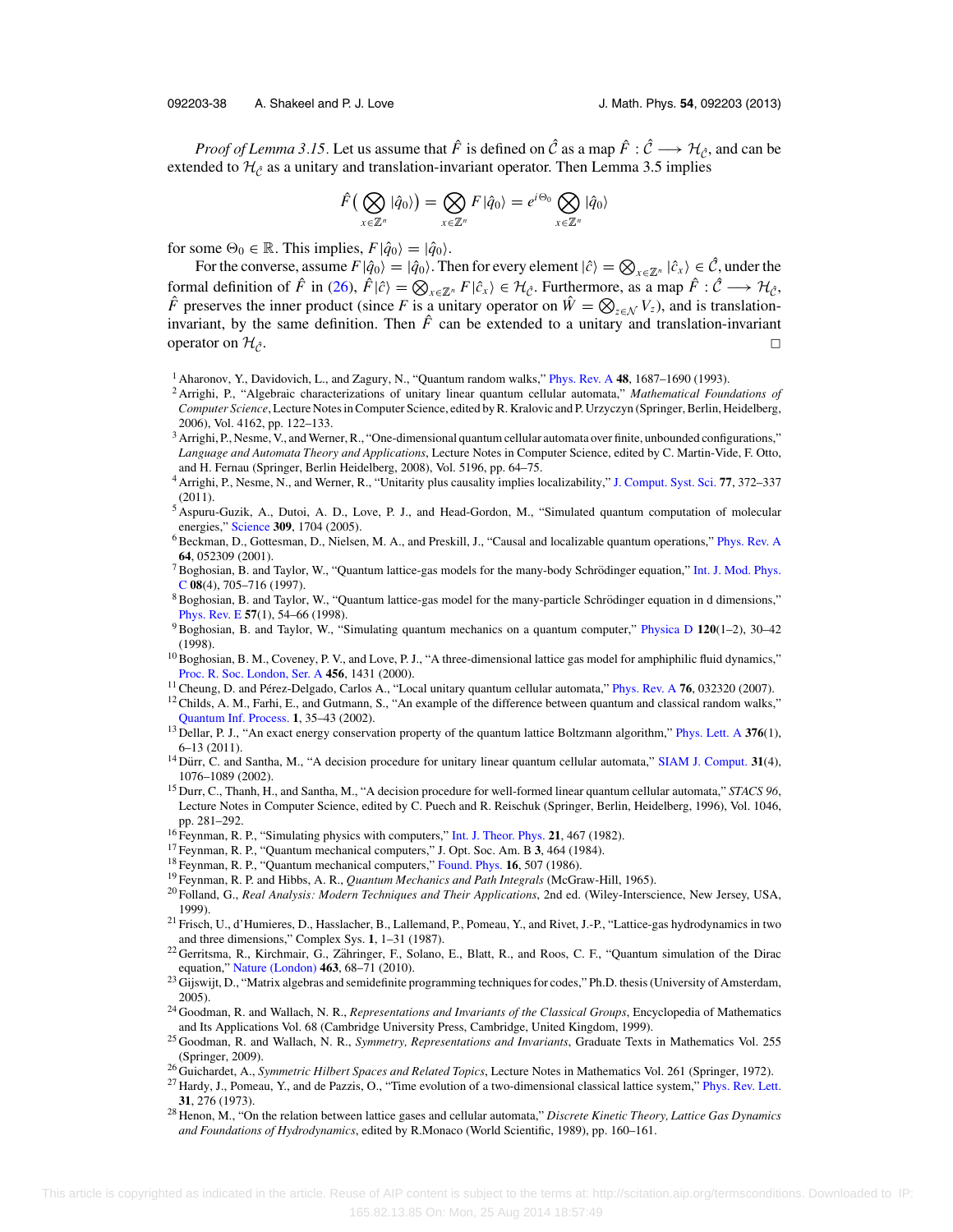<span id="page-40-0"></span><sup>29</sup> Kadison, R. and Ringrose, J., *Fundamentals of the Theory of Operator Algebras* (Academic Press, 1983), Vol. I.

- <sup>30</sup> Kassal, I., Jordan, S. P., Love, P. J., Mohseni, M., and Aspuru-Guzik, A., "Polynomial time quantum algorithm for the simulation of chemical dynamics," [Proc. Natl. Acad. Sci. U.S.A.](http://dx.doi.org/10.1073/pnas.0808245105) **105**, 18681 (2008).
- <sup>31</sup> Kempe, J., "Quantum random walks: An introductory overview," [Contemp. Phys.](http://dx.doi.org/10.1080/00107151031000110776) **44**, 307–327 (2003).
- <sup>32</sup> Kitagawa, T., Broome, M. A., Fedrizzi, A., Rudner, M. S., Berg, E., Kassal, I., Aspuru-Guzik, A., Demler, E., and White, A. G., "Observation of topologically protected bound states in photonic quantum walks," [Nature Communications](http://dx.doi.org/10.1038/ncomms1872) **3**, 882 (2012).
- 33 Lanyon, B. P., Whitfield, J. D., Gillett, G. G., Goggin, M. E., Almeida, M. P., Kassal, I., Biamonte, J. D., Mohseni, M., Powell, B. J., Barbieri, M., Aspuru-Guzik, A., and White, A. G., "Towards quantum chemistry on a quantum computer," [Nat. Chem.](http://dx.doi.org/10.1038/nchem.483) **2**, 106–111 (2010).
- <sup>34</sup> Lanyon, B. P., Hempel, C., Nigg, D., Mueller, M., Gerritsma, R., Zaehringer, F., Schindler, P., Barreiro, J. T., Rambach, M., Kirchmair, G., Hennrich, M., Zoller, P., Blatt, R., and Roos, C. F., "Universal digital quantum simulation with trapped ions," [Science](http://dx.doi.org/10.1126/science.1208001) **334**(6052), 57–61 (2011).
- <sup>35</sup> Lapitski, D. and Dellar, P. J., "Convergence of a three-dimensional quantum lattice Boltzmann scheme towards solutions of the dirac equation," [Philos. Trans. R. Soc. London](http://dx.doi.org/10.1098/rsta.2011.0017) **369**(1944), 2155–2163 (2011).
- <sup>36</sup> Lloyd, S., "Universal quantum simulators," [Science](http://dx.doi.org/10.1126/science.273.5278.1073) **273**, 1073 (1996).
- $37$  Love, P. J., "Back to the future: A roadmap for quantum simulation from vintage quantum chemistry," Adv. Chem. Phys. (to appear), preprint [arXiv:1208.5524](http://arxiv.org/abs/1208.5524) (2012).
- <sup>38</sup> Margolus, N., "Physics-like models of computation," [Physica D](http://dx.doi.org/10.1016/0167-2789(84)90252-5) **10**, 81–95 (1984).
- <sup>39</sup> Meyer, D. A., "From quantum cellular automata to quantum lattice gases," [J. Stat. Phys.](http://dx.doi.org/10.1007/BF02199356) **85**, 551–574 (1996a).
- <sup>40</sup> Meyer, D. A., "On the absence of homogeneous scalar unitary cellular automata," [Phys. Lett. A](http://dx.doi.org/10.1016/S0375-9601(96)00745-1) **223**, 337–340 (1996b).
- <sup>41</sup> Meyer, D. A., "Unitarity in one-dimensional nonlinear quantum cellular automata," preprint [arXiv:quant-ph/9605023](http://arxiv.org/abs/quant-ph/9605023) (1996c).
- <sup>42</sup> Meyer, D. A., "Quantum lattice gas automata and their invariants," [Int. J. Mod. Phys. C](http://dx.doi.org/10.1142/S0129183197000618) **08**, 717–735 (1997a).
- <sup>43</sup> Meyer, D. A., "Quantum mechanics of lattice gas automata. I. One particle plane waves and potentials," [Phys. Rev. E](http://dx.doi.org/10.1103/PhysRevE.55.5261) **55**, 5261–5269 (1997b).
- <sup>44</sup> Meyer, D. A., "Quantum mechanics of lattice gas automata. II. Boundary conditions and other inhomogeneities," [J. Phys.](http://dx.doi.org/10.1088/0305-4470/31/10/009) [A: Math. Gen.](http://dx.doi.org/10.1088/0305-4470/31/10/009) **31**, 2321 (1998).
- <sup>45</sup> Meyer, D. A., "From gauge transformations to topology computation in quantum lattice gas automata," [J. Phys. A: Math.](http://dx.doi.org/10.1088/0305-4470/34/35/323) [Gen.](http://dx.doi.org/10.1088/0305-4470/34/35/323) **34**, 6981 (2001).
- <sup>46</sup> Mostame, S., Rebentrost, P., Eisfeld, A., Kerman, A. J., Tsomokos, D. I., and Aspuru-Guzik, A., "Quantum simulator of an open quantum system using superconducting qubits: Exciton transport in photosynthetic complexes," [New J. Phys.](http://dx.doi.org/10.1088/1367-2630/14/10/105013) **14**(10), 105013 (2012).
- <sup>47</sup> Ortiz, G., Gubernatis, J. E., Knill, E., and Laflamme, R., "Quantum algorithms for fermionic simulations," [Phys. Rev. A](http://dx.doi.org/10.1103/PhysRevA.64.022319) **64**, 022319 (2001).
- <sup>48</sup> Ortiz, G., Knill, E., and Gubernatis, J. E.,"The challenge of quantum computer simulations of physical phenomena," [Nucl.](http://dx.doi.org/10.1016/S0920-5632(01)01654-1) [Phys. B \(Proc. Suppl.\)](http://dx.doi.org/10.1016/S0920-5632(01)01654-1) **106**, 151 (2002).
- <sup>49</sup> Palpacelli, S. and Succi, S., "Numerical validation of the quantum lattice Boltzmann scheme in two and three dimensions," [Phys. Rev. E](http://dx.doi.org/10.1103/PhysRevE.75.066704) **75**, 066704 (2007).
- <sup>50</sup> Palpacelli, S. and Succi, S., "Quantum lattice Boltzmann simulation of expanding Bose-Einstein condensates in random potentials," [Phys. Rev. E](http://dx.doi.org/10.1103/PhysRevE.77.066708) **77**, 066708 (2008).
- <sup>51</sup> Procesi, C., *Lie Groups: An Approach Through Invariants and Representations (Universitext)* (Springer, 2007).
- 52Reed, M. and Simon, B., *Methods of Modern Mathematical Physics 1. Functional Analysis* (Academic Press Inc., San Diego, California, USA, 1980).
- 53Rothman, D. H. and Zaleski, S., *Lattice-gas Automata: Simple Models of Complex Hydrodynamics* (Cambridge University Press, Cambridge, 1997).
- <sup>54</sup> Schumacher, B. and Werner, R., "Reversible quantum cellular automata," preprint [arXiv:quant-ph/0405174v1](http://arxiv.org/abs/quant-ph/0405174v1) (2004).
- <sup>55</sup> Schumacher, B. and Westmoreland, M. D., "Locality and information transfer in quantum operations," [Quantum Inf.](http://dx.doi.org/10.1007/s11128-004-3193-y) [Process.](http://dx.doi.org/10.1007/s11128-004-3193-y) **4**(1), 13–34 (2005).
- <sup>56</sup> Seeley, J. T., Richard, M. J., and Love, P. J., "The Bravyi-Kitaev transformation for quantum computation of electronic structure," [J. Chem. Phys.](http://dx.doi.org/10.1063/1.4768229) **137**, 224109 (2012).
- <sup>57</sup> Somma, R., Ortiz, G., Gubernatis, J. E., Knill, E., and Laflamme, R., "Quantum algorithms for fermionic simulations," [Phys. Rev. A](http://dx.doi.org/10.1103/PhysRevA.65.042323) **65**, 042323 (2002).
- <sup>58</sup> Succi, S., "Numerical solution of the Schrodinger equation using discrete kinetic theory," ¨ [Phys. Rev. E](http://dx.doi.org/10.1103/PhysRevE.53.1969) **53**, 1969–1975 (1996).
- <sup>59</sup> Succi, S. and Benzi, R., "Lattice Boltzmann equation for quantum mechanics," [Physica D: Nonlinear Phenom.](http://dx.doi.org/10.1016/0167-2789(93)90096-J) **69**(3–4), 327–332 (1993).
- <sup>60</sup> Thirring, W. E., "A soluble relativistic field theory," [Ann. Phys.](http://dx.doi.org/10.1016/0003-4916(58)90015-0) **3**(1), 91–112 (1958).
- <sup>61</sup> Toffoli, T., Capobianco, S., and Mentrasti, P., "When–and how–can a cellular automaton be rewritten as a lattice gas?," [Theor. Comput. Sci.](http://dx.doi.org/10.1016/j.tcs.2008.04.047) **403**(1), 71–88 (2008).
- <sup>62</sup> van Dam, W., "A universal quantum cellular automaton," *Proceedings of PhysComp96*, edited by T. Toffoli, M. Biafore, and J. Leao (North-Holland, 1996), pp. 323–331.
- <sup>63</sup> von Neumann, J., "On infinite direct products," Compos. Math. **6**, 1–77 (1939).
- <sup>64</sup> von Neumann, J., *Theory of Self-Reproducing Automata* (Urbana, 1966).
- 65Wallach, N. R., *Real Reductive Groups II* (Academic Press, 1992).
- 66Walther, P. and Aspuru-Guzik, A., "Photonic quantum simulators," [Nat. Phys.](http://dx.doi.org/10.1038/nphys2253) **8**, 285–291 (2012).
- 67Watrous, J., "On one-dimensional quantum cellular automata," [Proc., Annu. Symp. Found. Comput. Sci.](http://dx.doi.org/10.1109/SFCS.1995.492583) **63**, 528–537 (1995).